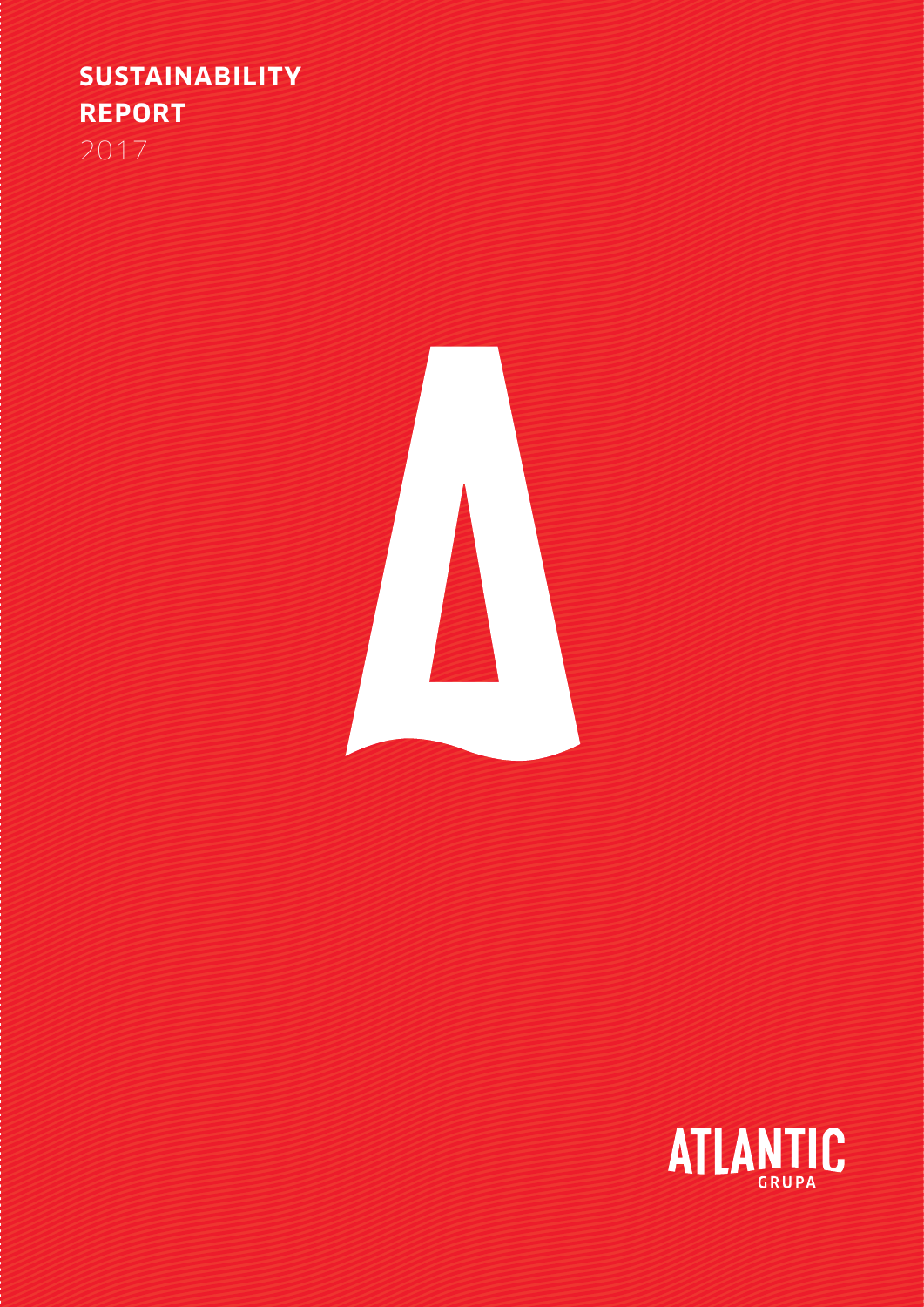

## **SUSTAINABILITY REPORT, ATLANTIC GRUPA 2017**



**Property** 

**ATLANTIC GRUPA**  $\sim$  Sustainability Report 2017  $\sim$  3

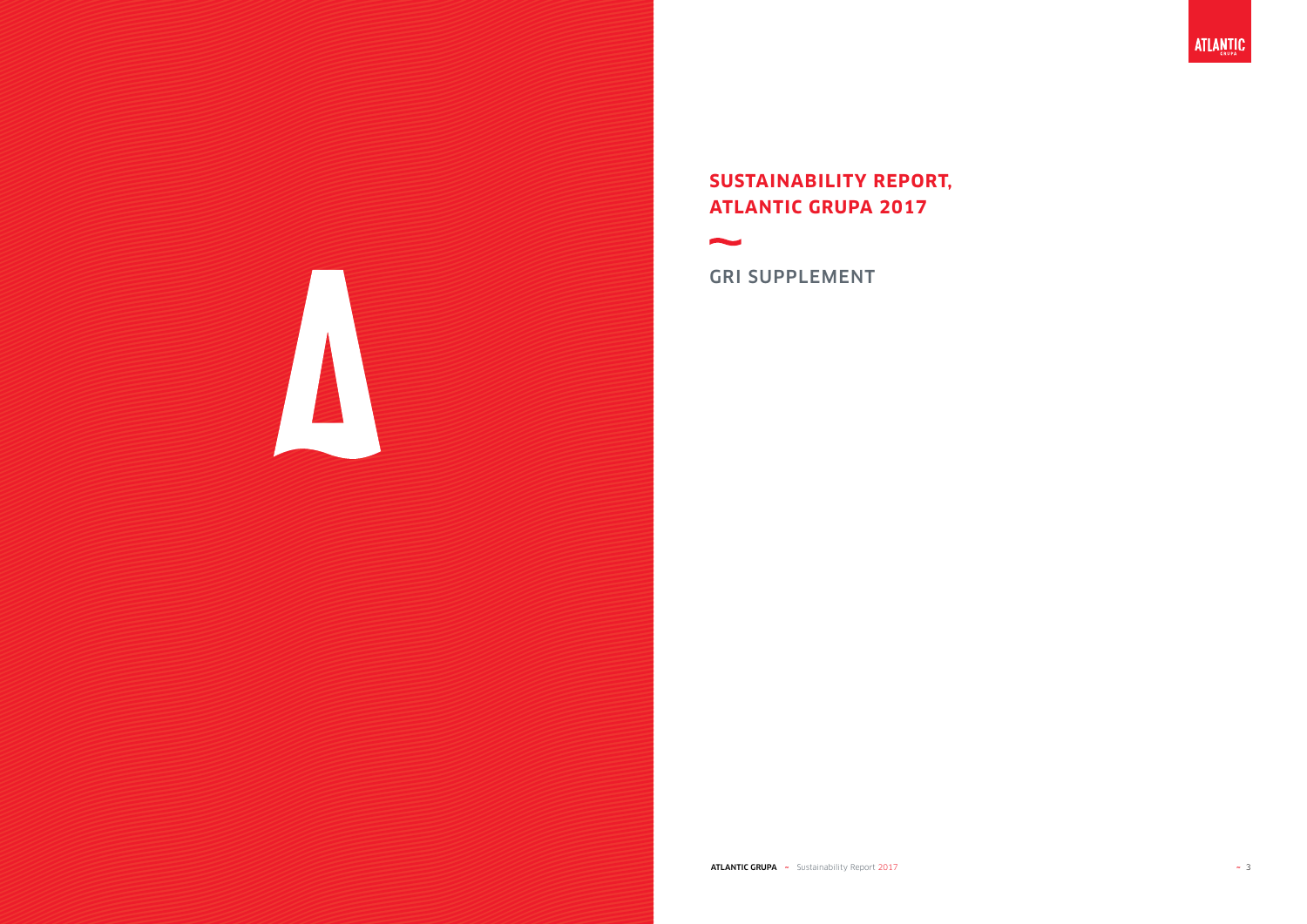## **About** this report

As a company committed to transparency and responsible business operations, in 2013 we decided to improve our reporting practices and to start annual reporting about our economic, social and environmental performance following for the first time GRI sustainability reporting guidelines. This report provides a transparent overview of the Group's performance and progress in social responsibility for 2017, in line with our intention to share our successes and challenges with all stakeholders.

## **Towards** Integrated Reporting

Our responsibility with regard to all stakeholders has been an integral part of the company's development strategy. Our business growth and expansion have at the same time extended the range of responsibility towards our internal and external surroundings. This has also raised the awareness about the possibilities and the need to have own influence on improving the general conditions around us.

In these areas in recent years, we significantly enhanced our contribution to sustainable development. Our previous reports were based on ten principles of the United Nation's Global Compact with respect to human rights, labour, environment and anticorruption. We have supported the UN Global Compact since 2007 and have reported on our progress regularly, except for the year 2010:

- ~ Report on progress 2008-2009 http://unglobalcompact.undp.hr/show. jsp?page=111580
- ~ Report on progress 2011-2012 http://www.atlantic.hr/en/social-responsibility/ towards-environment/
- ~ Sustainability reports 2013, 2014, 2015 and 2016 http://www.atlantic.hr/en/ media/publications/gri-report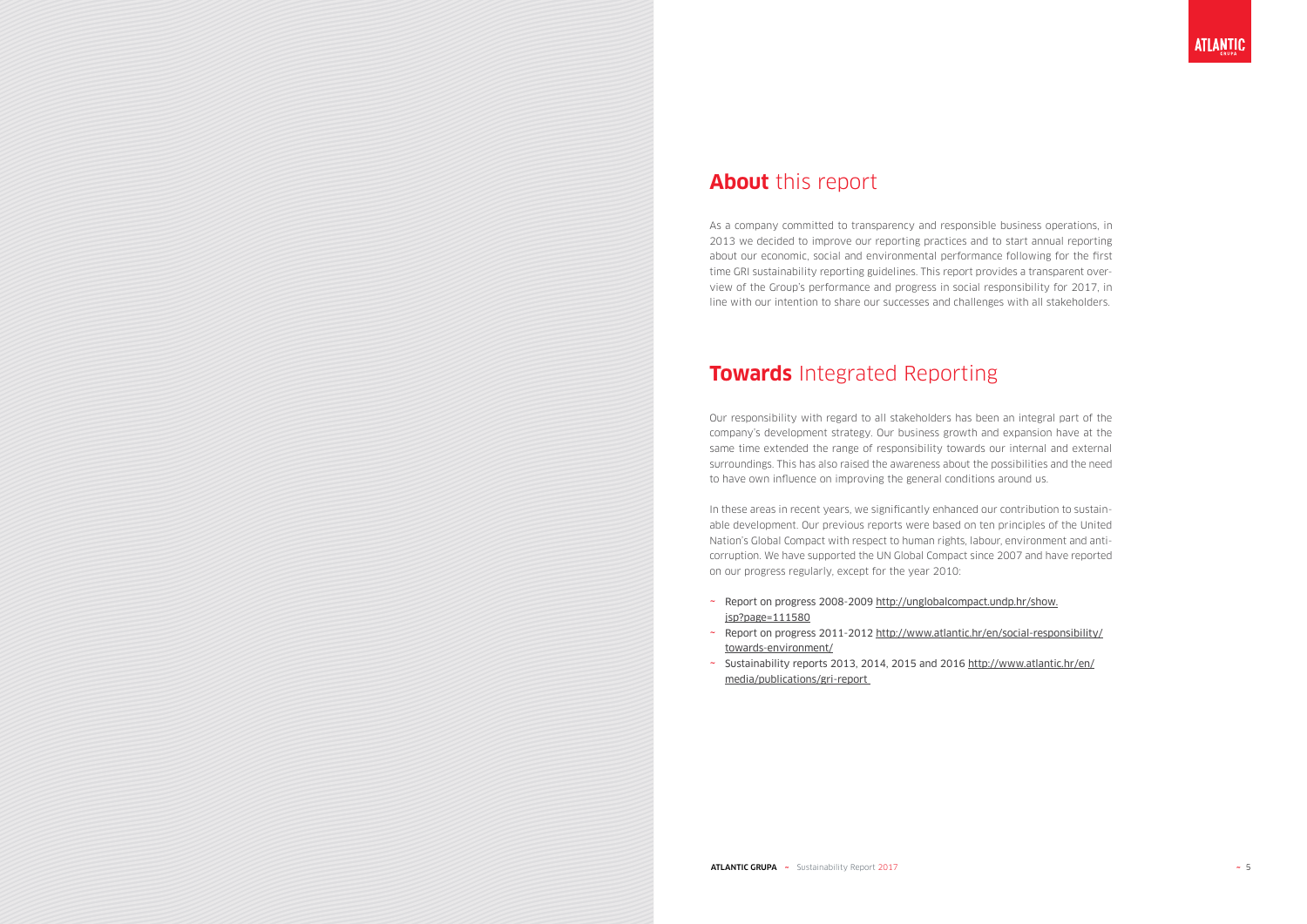Moreover, through our ongoing activities, we firmly support Sustainability Development Goals (SDGs) as we consider our broader impacts on sustainability. Sustainability report 2017 is prepared, as all three previous reports, in accordance with the GRI Sustainability Reporting Guidelines, that is GRI Standards, the latest generation of guidelines from GRI launched in 2016, at a "core" application level. Instead of being a separate publication, this year's Sustainability report is compiled as a supplement to our Annual report, which shows our commitment to integrate sustainability into our core business and provide a comprehensive picture to our stakeholders.

Atlantic Grupa reports against ten performance indicators for which we believe can help us significantly improve the ability to participate in competitive markets. Unless otherwise stated, all information mentioned in the report is for the year 2017.

With the intention of providing a comprehensive and balanced account of the important non-financial aspects of our operations, this report covers the entire Atlantic Grupa and its strategic business units, referring to all companies falling within the scope of Consolidated audited financial results for FY 2017. Full information about financial results and risk management practices can be found in our Annual report 2017 and Financial report 2017: http://www.atlantic.hr/en/media/publications/ annual-reports

Atlantic Grupa management is responsible for all aspects of this report. If you have any feedback or questions on this Sustainability report, please contact:

Ivan Mišetic Secretary General ivan.misetic@atlanticgrupa.com Atlantic Grupa Miramarska 23 10000 Zagreb, Hrvatska

## **GRI** Content index

| <b>GRI Standards</b><br>GRI 102: General<br><b>Disclosures</b> | <b>Disclosure</b>                                               | Page number (s) and/or<br><b>Omissions</b><br>URL, or reference                 |  | <b>UNGC</b><br>Cross-<br>reference |
|----------------------------------------------------------------|-----------------------------------------------------------------|---------------------------------------------------------------------------------|--|------------------------------------|
| 1.                                                             | <b>Organizational profile</b>                                   |                                                                                 |  |                                    |
| $102 - 1$                                                      | Name of the organization                                        | Annual Report p. 8                                                              |  |                                    |
| $102 - 2$                                                      | Activities, brands, products, and services                      | Annual Report p. 1, 8-10                                                        |  |                                    |
| $102 - 3$                                                      | Location of headquarters                                        | GRI Supplement p. 6<br>About this Report                                        |  |                                    |
| $102 - 4$                                                      | Location of operations                                          | Annual Report p. 8-11                                                           |  |                                    |
| $102 - 5$                                                      | Ownership and legal form                                        | Annual Report p. 16-17                                                          |  |                                    |
| $102 - 6$                                                      | Markets served                                                  | Annual Report p. 8-11, 50-92                                                    |  |                                    |
| $102 - 7$                                                      | Scale of the organization                                       | Annual Report p. 8                                                              |  |                                    |
| $102 - 8$                                                      | Information on employees and other workers                      | GRI Supplement p. 39<br>Workforce                                               |  | Principle 6<br>SDG <sub>8</sub>    |
| $102 - 9$                                                      | Supply chain                                                    | Annual Report p. 95<br>GRI Supplement p. 13-15<br>Atlantic Grupa's supply chain |  |                                    |
| $102 - 10$                                                     | Significant changes to the organization and its<br>supply chain | Annual Report p. 7, 10                                                          |  |                                    |
| $102 - 11$                                                     | Precautionary Principle or approach                             | GRI Supplement p. 15-16<br>Managing Sustainability Risks                        |  |                                    |
| $102 - 12$                                                     | External initiatives                                            | GRI Supplement p. 17-21<br>Commitements to<br>external initiatives              |  |                                    |
| $102 - 13$                                                     | Membership of associations                                      | GRI Supplement p. 17-21<br>Commitements to<br>external initiatives              |  |                                    |
| 2.                                                             | <b>Strategy</b>                                                 |                                                                                 |  |                                    |
| $102 - 14$                                                     | Statement from senior decision-maker                            | Annual Report p. 7,<br>18-19, 51, 99                                            |  |                                    |
| $102 - 15$                                                     | Key impacts, risks, and opportunities                           | GRI Supplement p. 15-16<br><b>Managing Sustainability Risks</b>                 |  |                                    |
| 3.                                                             | <b>Ethics and integrity</b>                                     |                                                                                 |  |                                    |
| $102 - 16$                                                     | Values, principles, standards, and norms of<br>behavior         | Annual Report p. 18-20<br>GRI Supplement p. 22-25<br>Ethics and Integrity       |  | Principle 10<br><b>SDG 16</b>      |
| $102 - 17$                                                     | Mechanisms for advice and concerns about<br>ethics              | GRI Supplement p. 22-25<br>Ethics and Integrity                                 |  | Principle 10<br><b>SDG 16</b>      |
| 4.                                                             | Governance                                                      |                                                                                 |  |                                    |
| $102 - 18$                                                     | Governance structure                                            | Annual Report p. 21-27, 29                                                      |  |                                    |
| $102 - 19$                                                     | Delegating authority                                            | Annual Report p. 21-27, 29                                                      |  |                                    |

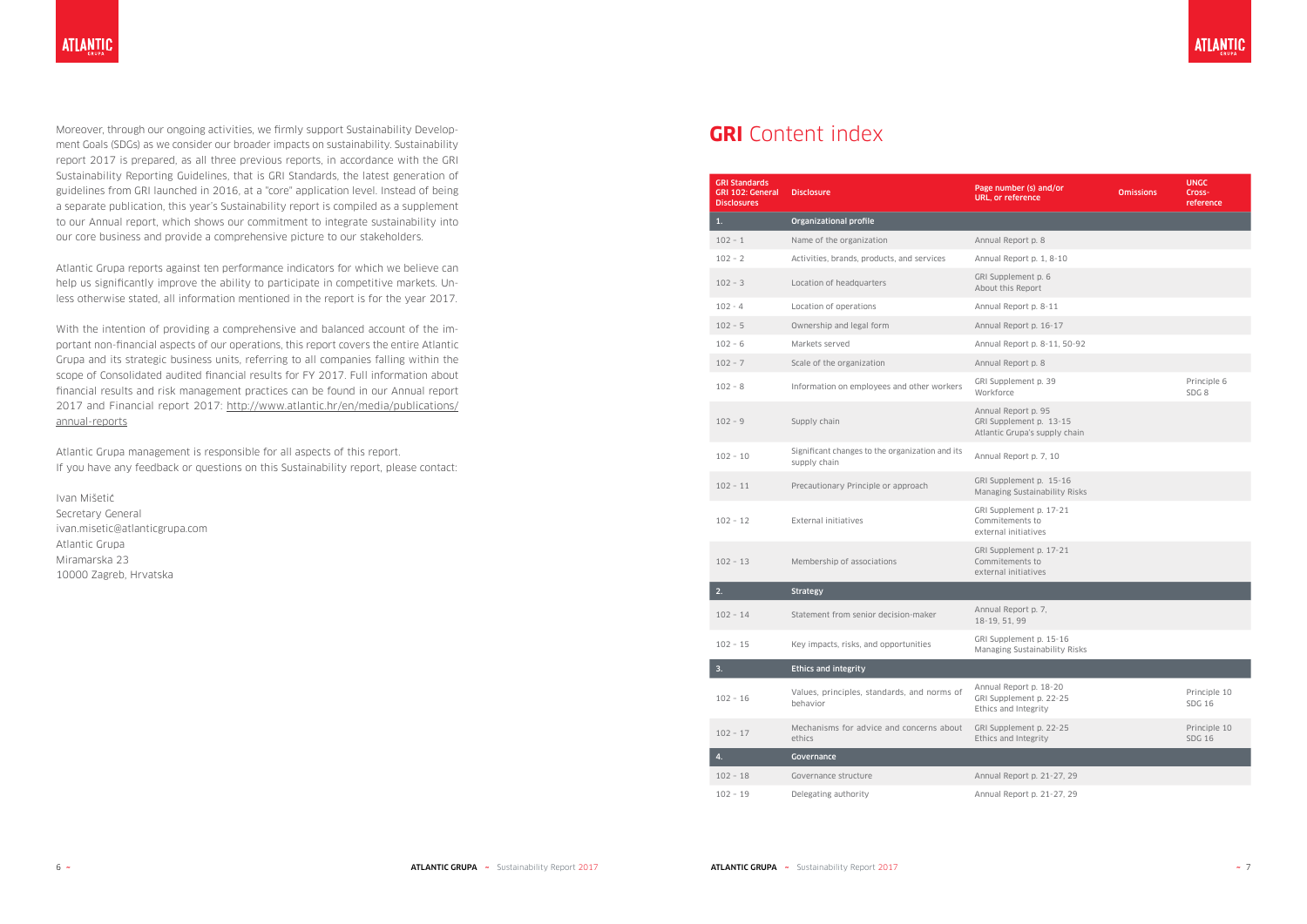## **ATLANTIC**

| <b>GRI Standards</b><br><b>GRI 102: General</b><br><b>Disclosures</b> | <b>Disclosure</b>                                                                | Page number (s) and/or<br><b>Omissions</b><br>URL, or reference                            |  | <b>UNGC</b><br>Cross-<br>reference |
|-----------------------------------------------------------------------|----------------------------------------------------------------------------------|--------------------------------------------------------------------------------------------|--|------------------------------------|
| $102 - 20$                                                            | Executive-level responsibility for economic,<br>environmental, and social topics | Annual Report p. 21-27, 29                                                                 |  |                                    |
| $102 - 21$                                                            | Consulting stakeholders on economic, environ-<br>mental, and social topics       | Annual Report p. 21<br>GRI Supplement p. 26-27<br>Stakeholder engagement                   |  | <b>SDG 16</b>                      |
| $102 - 22$                                                            | Composition of the highest governance body<br>and its committees                 | Annual Report p. 21-27, 29                                                                 |  | SDG 5, 16                          |
| $102 - 23$                                                            | Chair of the highest governance body                                             | Annual Report p. 26-27                                                                     |  | <b>SDG 16</b>                      |
| $102 - 24$                                                            | Nominating and selecting the highest govern-<br>ance body                        | Annual Report p. 21-27                                                                     |  | SDG 5, 16                          |
| $102 - 25$                                                            | Conflicts of interest                                                            | GRI Supplement p. 22-25<br>Ethics and Integrity                                            |  | <b>SDG 16</b>                      |
| $102 - 26$                                                            | Role of highest governance body in setting<br>purpose, values, and strategy      | Annual Report p. 18-20<br>GRI Supplement p. 26,28<br>Stakeholder engagement<br>Materiality |  |                                    |
| $102 - 35$                                                            | Remuneration policies                                                            | Annual Report p. 28                                                                        |  |                                    |
| $102 - 36$                                                            | Process for determining remuneration                                             | Annual Report p. 28                                                                        |  |                                    |
| 5.                                                                    | Stakeholder engagement                                                           |                                                                                            |  |                                    |
| $102 - 40$                                                            | List of stakeholder groups                                                       | GRI Supplement p. 27<br>Stakeholder engagement                                             |  |                                    |
| $102 - 41$                                                            | Collective bargaining agreements                                                 | GRI Supplement p. 39<br>Workforce                                                          |  | Principle 3<br>SDG <sub>8</sub>    |
| $102 - 42$                                                            | Identifying and selecting stakeholders                                           | GRI Supplement p. 26<br>Stakeholder engagement                                             |  |                                    |
| $102 - 43$                                                            | Approach to stakeholder engagement                                               | GRI Supplement p. 26-27<br>Stakeholder engagement                                          |  |                                    |
| $102 - 44$                                                            | Key topics and concerns raised                                                   | GRI Supplement p. 27<br>Stakeholder engagement                                             |  |                                    |
| 6.                                                                    | <b>Reporting practice</b>                                                        |                                                                                            |  |                                    |
| 102-45                                                                | Entities included in the consolidated<br>financial statements                    | GRI Supplement p. 6<br>About this Report                                                   |  |                                    |
| $102 - 46$                                                            | Defining report content and topic Boundaries                                     | GRI Supplement p. 5-6, 28<br>About this Report<br>Materiality                              |  |                                    |
| $102 - 47$                                                            | List of material topics                                                          | Annual Report p.38<br>GRI Supplement p. 28<br>Materiality                                  |  |                                    |
| $102 - 48$                                                            | Restatements of information                                                      |                                                                                            |  |                                    |

| <b>GRI Standards</b><br><b>GRI 102: General</b><br><b>Disclosures</b> | <b>Disclosure</b>                                           | Page number (s) and/or<br>URL, or reference | <b>Omissions</b> | <b>UNGC</b><br>Cross-<br>reference |
|-----------------------------------------------------------------------|-------------------------------------------------------------|---------------------------------------------|------------------|------------------------------------|
| $102 - 49$                                                            | Changes in reporting                                        |                                             |                  |                                    |
| $102 - 50$                                                            | Reporting period                                            | GRI Supplement p. 6<br>About this Report    |                  |                                    |
| $102 - 51$                                                            | Date of most recent report                                  | GRI Supplement p. 5<br>About this Report    |                  |                                    |
| $102 - 52$                                                            | Reporting cycle                                             | GRI Supplement p. 5<br>About this Report    |                  |                                    |
| $102 - 53$                                                            | Contact point for questions regarding<br>the report         | GRI Supplement p. 6<br>About this Report    |                  |                                    |
| $102 - 54$                                                            | Claims of reporting in accordance with<br>the GRI Standards | GRI Supplement p. 6<br>About this Report    |                  |                                    |
| $102 - 55$                                                            | GRI content index                                           | GRI Supplement p. 7-11                      |                  |                                    |
| $102 - 56$                                                            | External assurance                                          | Annual Report p. 119                        |                  |                                    |

\*Disclosures GRI 102-15, 102-17, 102-19 through 102-39 are not mandatory in accordance with ''Core''. Nevertheless, some information is reported ''comprehensively'': GRI 102-15; 102-17; 102-19 through 102-26; 102-35; 102-36 No external assurance included. No omissions regarding the reported information. ABBREVIATIONS: UNGC - United Nations Global Compact SDG – Sustainable Development Goals

GRI - Global Reporting Initiative

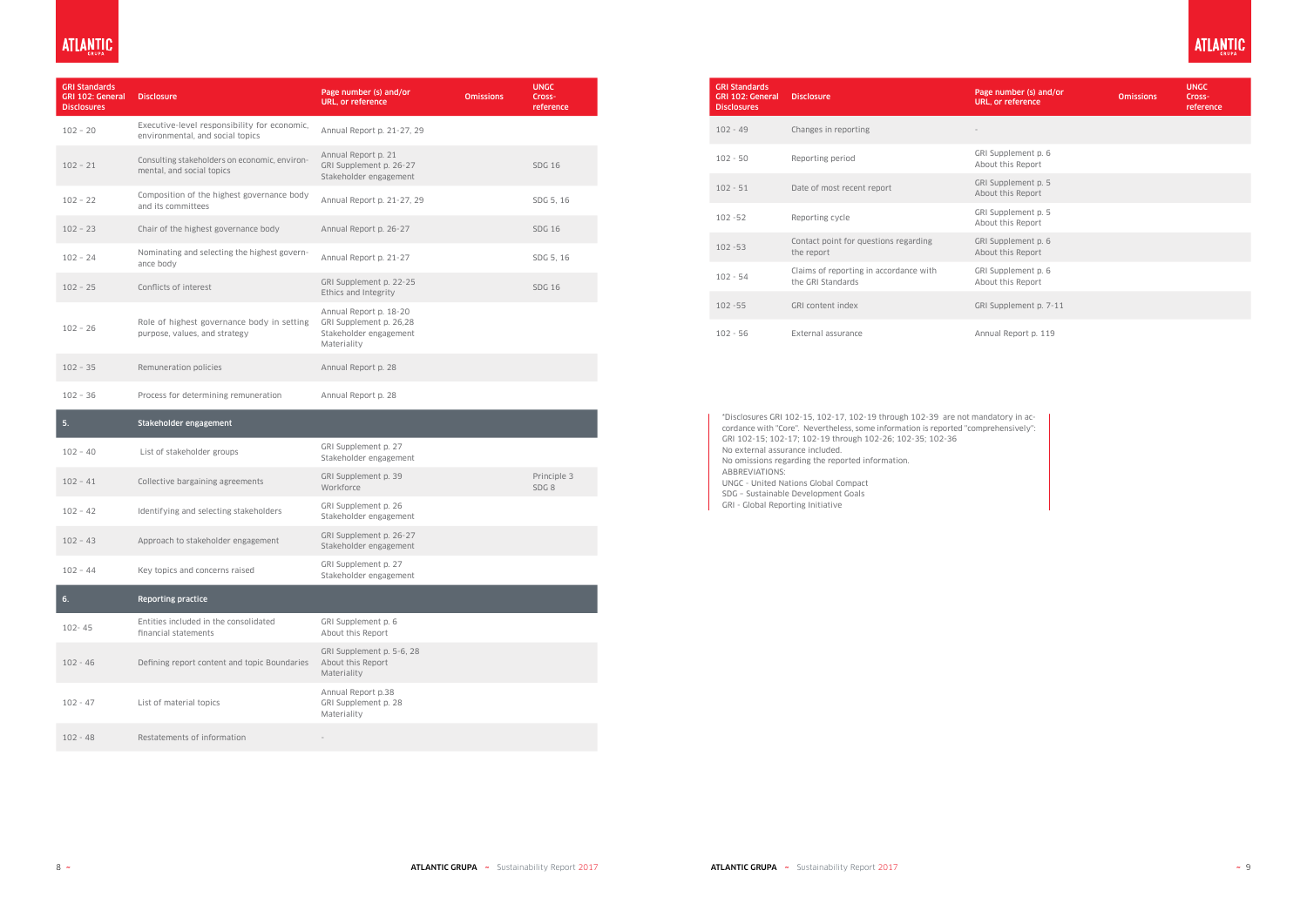| <b>GRI Standards</b><br><b>GRI 102: General</b><br><b>Disclosures</b> | <b>Disclosure</b>                                                                                                                  | Page number (s) and/or<br><b>URL, or reference</b> | <b>Omissions</b> | <b>UNGC</b><br>Cross-<br>reference |
|-----------------------------------------------------------------------|------------------------------------------------------------------------------------------------------------------------------------|----------------------------------------------------|------------------|------------------------------------|
| Category                                                              | Economic GRI 200                                                                                                                   |                                                    |                  |                                    |
|                                                                       | Economic performance GRI 201<br>Management approach GRI 103                                                                        | Annual Report p. 5, 98-111                         |                  |                                    |
| $201 - 1$                                                             | Direct economic value generated<br>and distributed                                                                                 | GRI Supplement p. 29                               |                  | SDG 2, 5, 7, 8, 9                  |
| Category                                                              | <b>Environmental GRI 300</b>                                                                                                       |                                                    |                  |                                    |
|                                                                       | Energy GRI 302<br>Management approach GRI 103                                                                                      | Annual Report p. 37, 38<br>GRI Supplement p. 31    |                  |                                    |
| $302 - 1$                                                             | Energy consumption within the organization                                                                                         | GRI Supplement p. 32-35                            |                  | Principle 7,8<br>SDG 7, 8, 12,13   |
| $302 - 3$                                                             | Energy intensity                                                                                                                   | GRI Supplement p. 35                               |                  | Principle 9<br>SDG 7, 8, 12,13     |
|                                                                       | Biodiversity GRI 304<br>Management approach GRI 103                                                                                | GRI Supplement p. 36                               |                  |                                    |
| $304 - 4$                                                             | Total number of jucn red list species and na-<br>tional conservation list species with habitats<br>in areas affected by operations | GRI Supplement p. 36                               |                  |                                    |
|                                                                       | Waste GRI 306<br>Management approach GRI 103                                                                                       | Annual Report p. 37, 38                            |                  |                                    |
| $306 - 2$                                                             | Total weight of waste by type and disposal<br>method                                                                               | GRI Supplement p. 37-38                            |                  | Principle 8<br>SDG 3, 6, 12        |

| <b>GRI Standards</b><br><b>GRI 102: General</b><br><b>Disclosures</b> | <b>Disclosure</b>                                                                                                                                                                                             | Page number (s) and/or<br><b>URL, or reference</b> | <b>Omissions</b> | <b>UNGC</b><br>Cross-<br>reference |
|-----------------------------------------------------------------------|---------------------------------------------------------------------------------------------------------------------------------------------------------------------------------------------------------------|----------------------------------------------------|------------------|------------------------------------|
| Category                                                              | Social GRI 400                                                                                                                                                                                                |                                                    |                  |                                    |
|                                                                       | Employment GRI 401<br>Management approach GRI 103                                                                                                                                                             | Annual Report p. 43-46                             |                  |                                    |
| $401 - 1$                                                             | Total number and rates of new employee hires<br>and employee turnover by age group, gender<br>and region                                                                                                      | GRI Supplement p. 40-41                            |                  | Principle 6<br>SDG 5, 8            |
|                                                                       | Occupational health and safety GRI 403<br>Management approach GRI 103                                                                                                                                         | GRI Supplement p. 42                               |                  |                                    |
| $403 - 2$                                                             | Type of injury and rates of injury, occupational<br>diseases, lost days, and absenteeism, and total<br>number of work-related fatalities, by region<br>and by gender                                          | GRI Supplement p. 42-43                            |                  | SDG 3, 8                           |
|                                                                       | Training and education GRI 404<br>Management approach GRI 103                                                                                                                                                 | Annual Report p. 47<br>GRI Supplement p. 44        |                  |                                    |
| $404 - 1$                                                             | Average hours of training per year per em-<br>ployee by gender, and by employee category                                                                                                                      | GRI Supplement p. 45                               |                  | Principle 6<br>SDG <sub>8</sub>    |
|                                                                       | Customer health and safety GRI 416<br>Management approach GRI 103                                                                                                                                             | Annual Report p. 39-41, 95-97                      |                  |                                    |
| $416 - 2$                                                             | Total number of incidents of non-compliance<br>with regulations and voluntary codes concern-<br>ing the health and safety impacts of products<br>and services during their life cycle, by type<br>of outcomes | GRI Supplement p. 46                               |                  |                                    |
|                                                                       | Marketing and labeling GRI 417<br>Management approach GRI 103                                                                                                                                                 | GRI Supplement p. 46                               |                  |                                    |
| $417 - 1$                                                             | Requirements for product and service informa-<br>tion and labeling and percentage of significant<br>product and service                                                                                       | GRI Supplement p. 47-56                            |                  | <b>SDG 12</b>                      |

**ATLANTIC**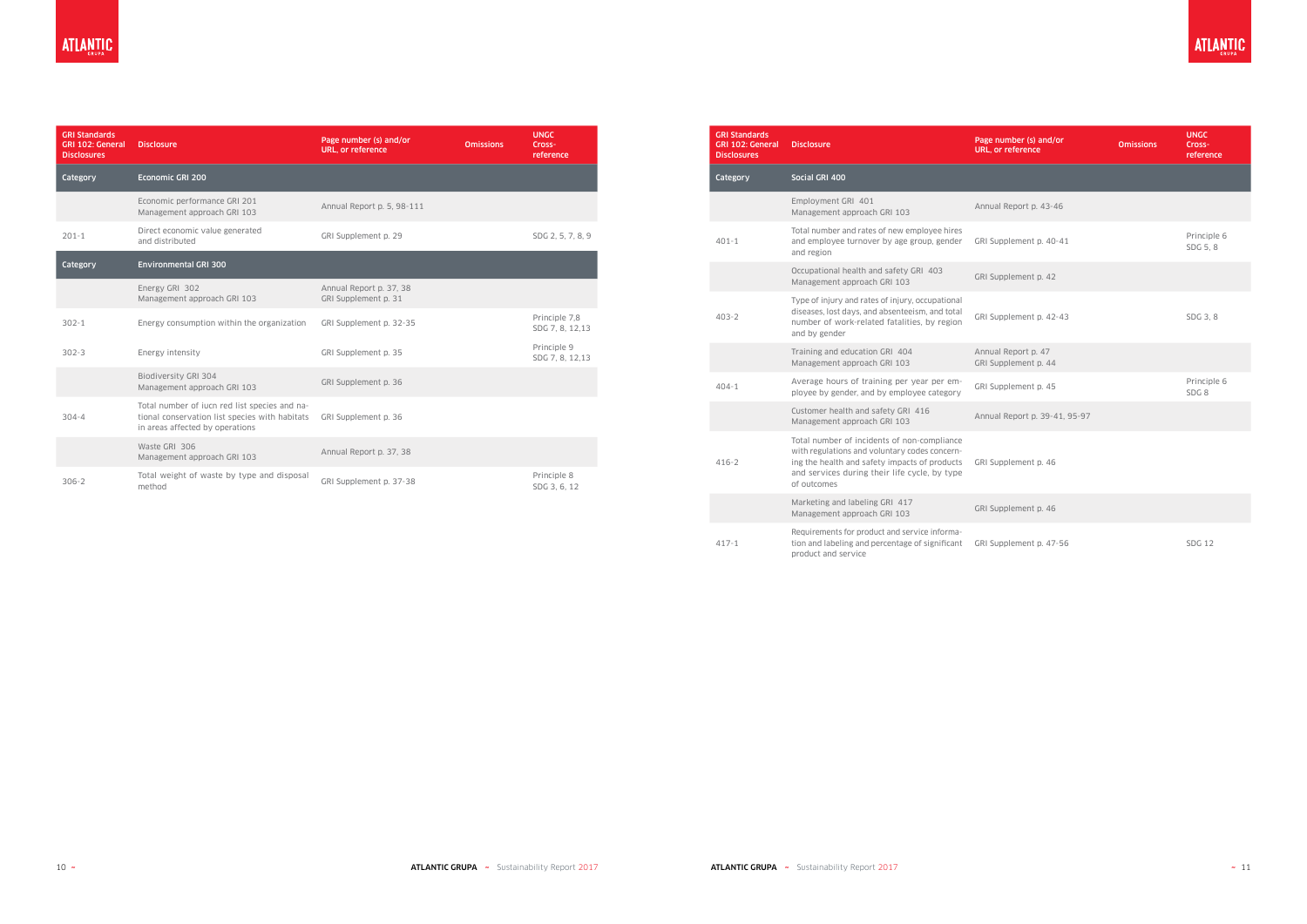### GRI STANDARDS GRI 102: GENERAL DISCLOSURES

This section provides information on General Disclosure that is not reported in the Annual Report or the GRI Content Index.

## **Organizational** profile

### ATLANTIC GRUPA'S SUPPLY CHAIN

Atlantic Grupa offers many opportunities and possibili ties for cooperation to its suppliers. From our suppli ers we procure all the raw materials for our products, packaging, machines for producing and finishing the products, other equipment and technical devices, as well as other services that are necessary support to our processes. Our supply chain consists of both large multinational business corporations and local suppli ers. From some of the suppliers we procure products and services in significant amounts, while with others we cooperate on an occasional basis. In 2017, Atlantic Grupa cooperated with more than 4,000 suppliers.

Regardless of the supplier's category, we aim to have a high quality relation with our suppliers, by creating through this relationship added value both for our com pany and also for our suppliers. Although we collaborate with a large number of suppliers, we constantly need to enrich the database of our suppliers with new ven dors capable to contribute to create user and consumer satisfaction by their higher quality, more innovative, functional and more competitive products or services. In order to ensure constant product enhancements, we continuously evaluate our suppliers and stimulate them to improve their own efficiency and to develop inno vative products and technologies. In order to improve and ease the process of identification, development and on-boarding of innovations from supply market, Atlantic Grupa established at the end of 2017 a Supplier Enabled Innovations program. Within this program, the suppli ers, both incumbent and those that would like to start cooperation with Atlantic Grupa, have a chance to work together with the professionals from Atlantic Grupa on shaping, developing and commercializing various in novative ideas, concepts and products, that might be applied and brought to the market.



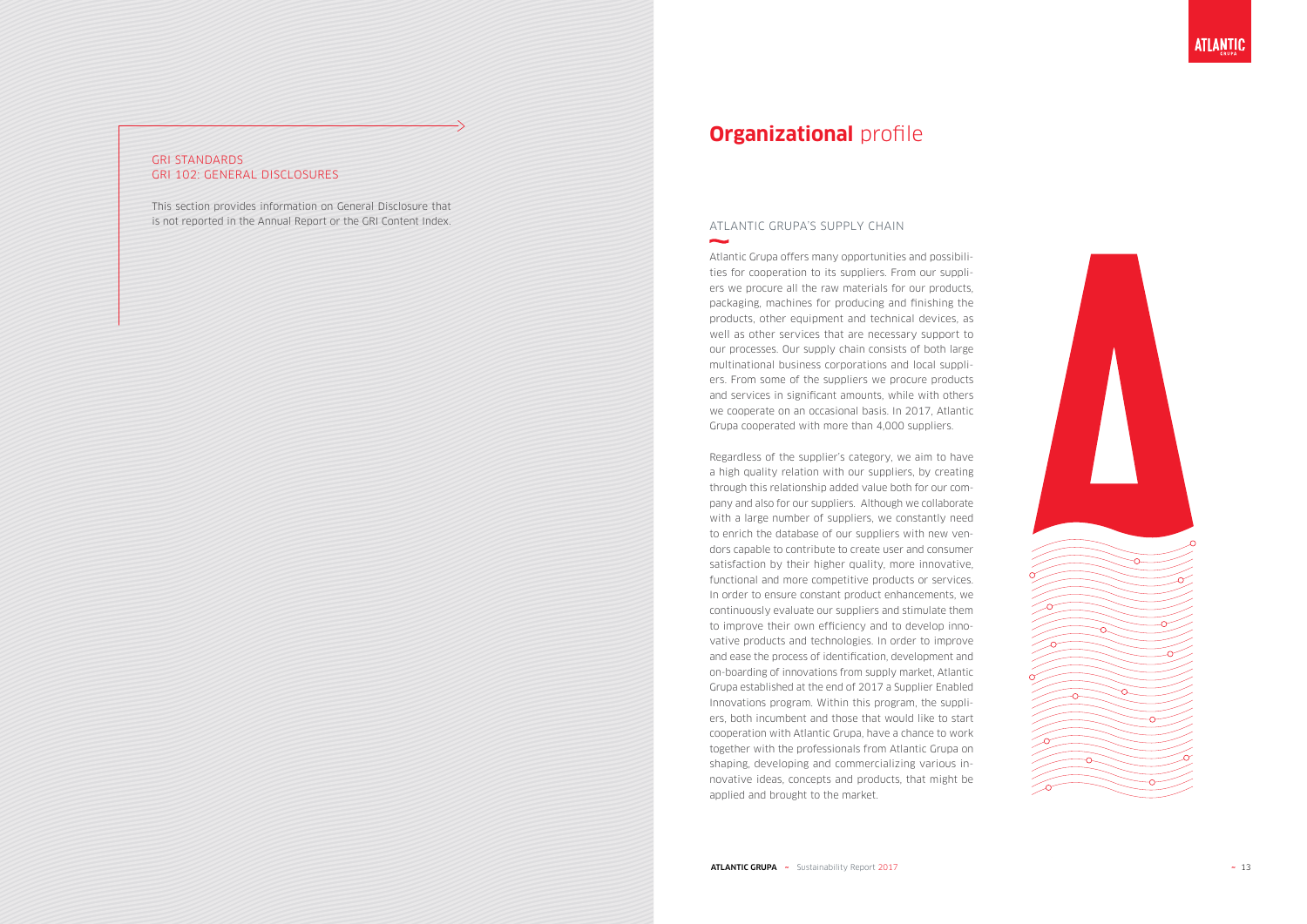Our relation with suppliers is built on criteria of professionalism, transparency and fair relationship, by fully respecting both the legal requirements and high ethical and moral standards. In the same manner we would also like to build relations with suppliers sharing our values and promoting equal standards with their partners they make business and stay in contact with.

For these reasons Atlantic Grupa dedicates special attention to selection of suppliers. Besides the above stated criteria, we expect from our suppliers to act in line with the legislation valid in the country of their origin but also in the countries with which they make business with, including the anti-discriminatory laws, employment legislation, health and safety protection, as also environment protection legislation.

Therefore we are actively looking for suppliers sharing our values and business principles, as also promoting the implementation of high standards in the environment within which they work.

#### **These standards first of all include:**

- ~ Abiding by laws, including banning bribing or receiving bribes or personal premiums for making deals or realisation of cooperation
- $\sim$  Respecting human rights and workers' rights
- ~ Protection of health and personal security of their employees
- ~ Banning child labour
- ~ Prohibiting discrimination based on race, religion, sex or any other criteria as also prohibiting sexual harassment
- ~ Abiding by valid laws and standards of environmental protection, animal and plant species

Basic principles for procurement and relations with suppliers are defined in the Purchasing Guidelines, the fundamental document of the purchasing organization of Atlantic Grupa, which is followed by the procedures, manuals and instructions describing in detail the specific areas of purchasing activities in Atlantic Grupa's operating companies. The Guidelines foresee that Atlantic Grupa's purchasing organization takes only such actions and practices that ensure sustainable sourcing and procuring by helping reducing waste, improving environmental impact and protecting human and labour rights.

The purchasing organization of Atlantic Grupa is committed to select only such suppliers that comply with these standards for conducting the business with our company. Monitoring standards and performance of our suppliers is challenging but crucial to protect our business and our company's reputation, and most importantly our consumers who use our products. The common model for monitoring the Atlantic Grupa's suppliers was defined and established in 2014. The system includes unique criteria for approval, evaluation and auditing of suppliers, while intensive work was

#### ~ Organizational Profile

performed on the data collection and processing system as well as on the evaluation and monitoring model based on the risk management model. In order to streamline a whole process of collecting, monitoring and evaluating suppliers' documentation on quality standards and certificates, Atlantic Grupa implemented in 2017 an on-line tool called Ecratum. This tool enables Atlantic Grupa to have a central repository of all required suppliers' documentation related to necessary quality standards and practices.

Evaluation of suppliers is conducted once a year, and is generally based on two main criteria: quality and commercial terms and conditions. Evaluation based on quality of delivered materials and suppliers' quality systems is performed in Quality assurance department. In 2017 we implemented a cloud solution for direct communication with suppliers, what ables us to have an overview of their quality system. We ask our suppliers if they have different certificates: FSSC 22000/ IFS/ BRC, HACCP or GMP, ISO 9001, ISO 14001, ISO 50001. For the future, we plan to upgrade this cloud solution to get direct information about food (product) risk management.

Each evaluated supplier is assigned with one of the evaluation ratings: A – excellent, B – good, or C – conditionally acceptable/not acceptable. Aimed at improving twoway communication, Atlantic Grupa encourages the existing and potential suppliers to use the online supplier portal available at the company's website. The portal contains information on goods and services which Atlantic Grupa is procuring, selection and awarding contracts procedures etc. In addition, the portal provides the suppliers the opportunity to share their suggestions for improving the relationship with Atlantic Grupa, quality and functionality of products and services, and other aspects of cooperation.

### MANAGING SUSTAINABILITY RISKS

The corporate culture that Atlantic Grupa nurtures is reflected in our Quality Policy, confirming our commitment to the principles of sustainable development, economic efficiency, environmental responsibility and social responsibility. This means that, beyond complying with national laws and international standards, we are developing internal procedures and policies concerning the most material issues for our company as well as for our stakeholders, as we take into account local and global sustainability trends. Having high quality standards as our fundamental commitment, we are operating in ways that generate shared value for the community and help protect the environment for future generations.

In addition to macroeconomic conditions that largely dictate the trends in the consumption goods industry, in particular personal consumption as a component of the GDP, our company must consider major global risks such as the financial crisis causing the recession in Europe as well as in the region. While climate change and

#### ~ Organizational Profile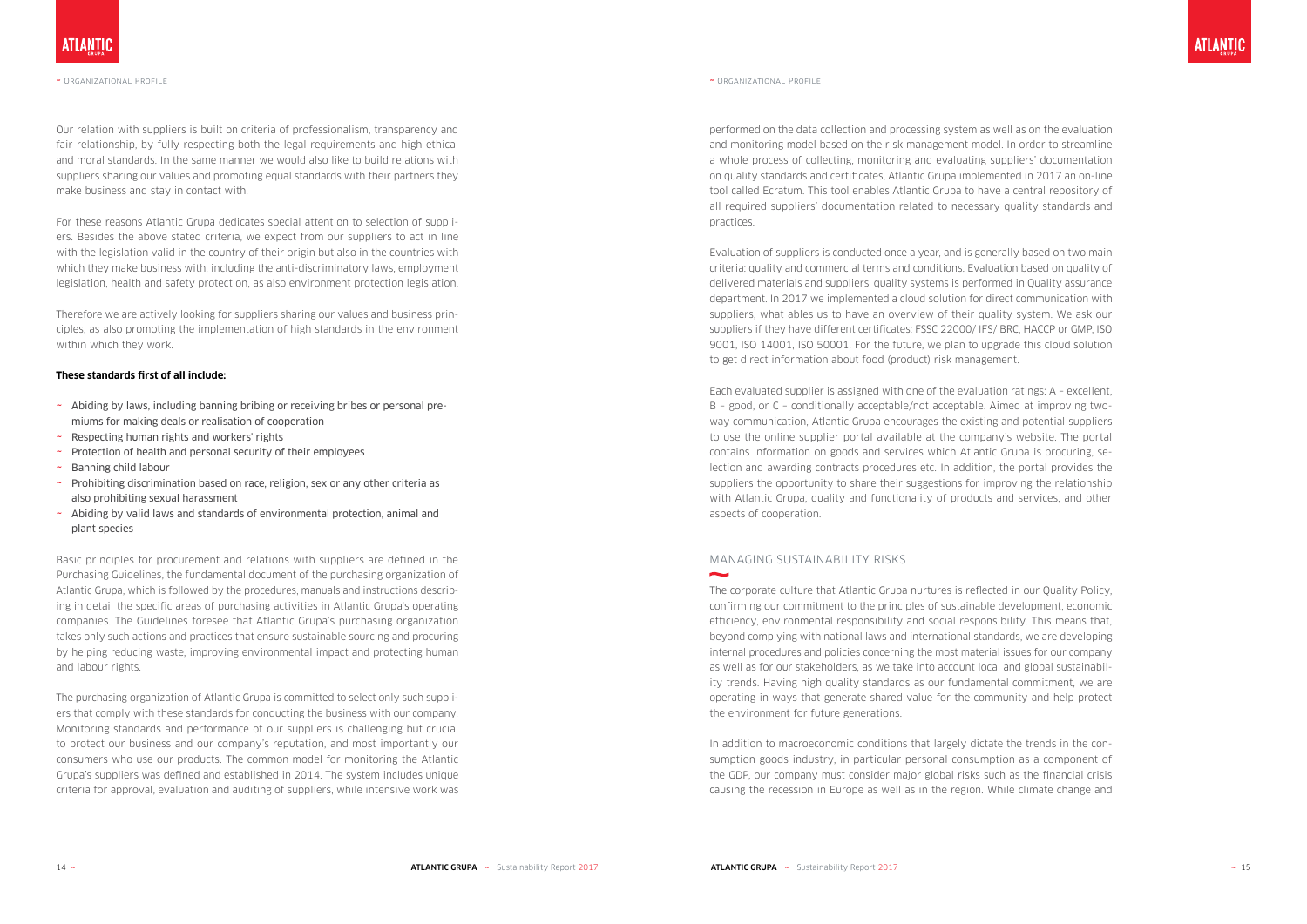resource scarcity increasingly affect our business and social environment, we made a big step toward sustainability by expanding our concern for the environment from a local approach to the corporate level within a consistent Environmental Management System (EMS) based on three main pillars: environment and energy efficiency, people and society, and governance. With the consumers' expectations constantly growing, the development of the consumer goods industry is also largely influenced by the ability of companies to adapt to consumer needs and market trends, which in turn requires investments in research and development, innovation and technology. Finally, as a company, we are best positioned to create shared value by promoting healthy lifestyles to our consumers and the community in which we operate. In response to the main challenges, our sustainability commitments are deeply implemented in our core business:

~ Risk control is implemented in the process of designing and developing or improving product when it comes to the use of raw materials, components or substances that may jeopardize human health.

In Atlantic Grupa, procedures with the purpose to assure safety and conformity of any new or improved product are in place. There are many internal demands that must be followed in terms of legal and sustainable aspects in order to assure the production of safe foods. Furthermore, we are committed to developing new product recipes in order to improve our products and support healthy eating habits of our consumers.

**Creativity, passion and growth** are represented by natural symbols - a wind, the sun and a mountain The symbolism of these principles is that company victories are achieved through mutual differences but adhering to the same values.

#### COMMITEMENTS TO EXTERNAL INITIATIVES  $\sim$





- ~ When conceptualising, planning and designing new products, in addition to the aforementioned, the environmental aspect and the sustainable development aspect also have to be taken into account. Through the careful selection of raw materials and packaging materials, we can reduce environmental impacts throughout the entire life cycle of the product – from raw materials to final disposal of the waste packaging after the use of the product.
- $\sim$  The extension of the principle of sustainable development is reflected in the relationship with our suppliers. By including environmental criteria in the process of selecting suppliers, we have expanded environmental care along our supply chain.

# **ATLANTIC** Ocean of  $GRUPA$

The mountain represents our **growth**. Stepping The wind washes off what s old and brings The sun represents passion in everything we do out of the comfort zone, we take initiative and something new, causes and requests change. - in our approach to our brands, our colleagues realize our goals, while being fair and keeping Change prompts us to be **creative**. For us, this and our partners. We devote our mind and in mind our colleagues, customers, partners and means being open to new ideas, to different heart in order to achieve goals, and we share the environment. That is how we grow, how our views and opinions, being without prejudice. emotion, recognize and celebrate our success. markets, profit, brands and people grow – in every sense of the word.



~ Organizational Profile

#### CORPORATE VALUES

Our corporate culture makes Atlantic an inspirational company of people who do business in an inspirational company, with infinite opportunities to grow, invest and progress. It represents a common desire to build visions and create lasting benefits, always keeping in mind our core values:

In 2007, Atlantic Grupa joined the United Nations Global Compact by committing to support the ten universally accepted principles with respect to human rights, labour, environment and anti-corruption. The UN Global Compact and Global Reporting Initiative (GRI) signed an agreement in May 2010 to align their work in advancing corporate responsibility and transparency. According to this agreement, GRI is developing its reporting guidelines to integrate UNGC issue areas, while the UNGC adopts GRI Guidelines as the recommended reporting framework for the businesses that have joined this world's largest corporate responsibility platform.



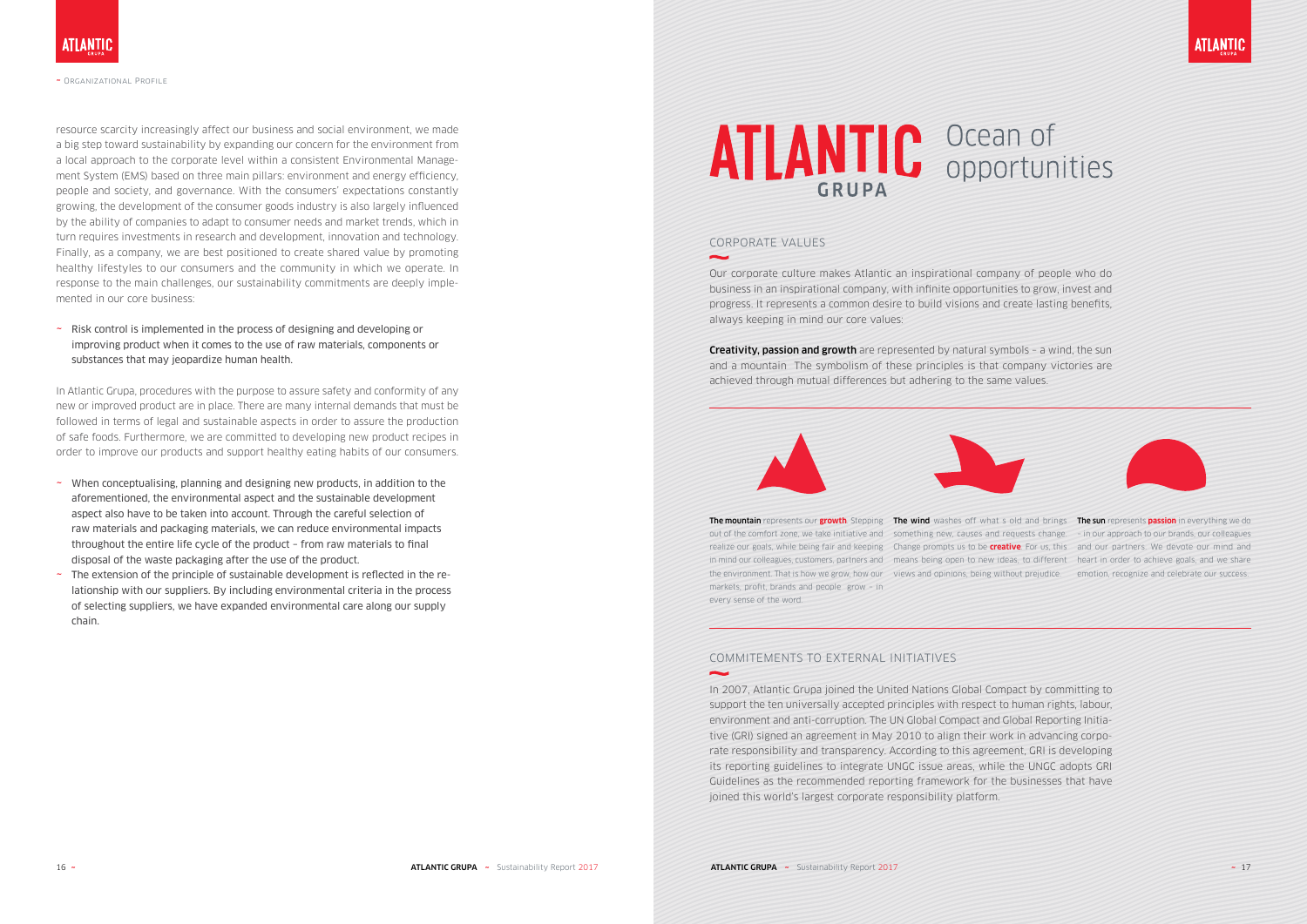Atlantic Grupa in Serbia is one of the founding members of the Responsible Business Forum – the first and only network of companies in Serbia dedicated to social responsibility – whose activities contribute to further development of socially responsible projects and exchange of experience on the current practice. In the period 2013 - 2015, a representative of Atlantic Grupa held a position in the Governing Board of this network. In Croatia, Atlantic Grupa is a member of The Croatian Business Council for Sustainable Development (HR BCSD) since 2005. This business association gathers companies in a joint mission of seeking solutions for growth, by balancing business success, social well-being and environmental protection.

> The company's policies and procedures concerning human rights, equal opportunities, safe and healthy working conditions.

#### How we support UN Global Compact principles

#### **Human rights**

Principle 1 - Businesses should support and respect the protection of internationally proclaimed human rights and

> A number of **humanitarian actions supporting vul**nerable social groups: blind and visually impaired persons, children without parental care, children with special needs etc.

Principle 2 - Businesses should make sure that they are not complicit in human rights abuses.

> Atlantic Grupa strongly supports the right of association of its employees and the work of its Union alliance. In 2017, 58,04% of our employees were covered with collective agreements.

#### Ethical code of the purchasing organization ap-

The **company's policies and procedures** concerning human rights, equal opportunities, safe and healthy working conditions are available on the company's intranet and on all of our bulletin boards.

plying, among others, the criteria of sustainable purchasing: when making sourcing and purchasing decisions, Atlantic Grupa's purchasing organization is committed to consider both environmental and social factors aiming at minimizing the environmental and social impact that the items we purchase have. Purchasing business must be conducted in such a way to respect social, ethnic, cultural, sexual and racial diversity, and business decisions must not be directed in a way that favours any of the categories of ethnic, sexual or racial criteria.

Atlantic Grupa works in a way that respects all positive regulations which forbid child labour, forced or obligatory work that protects the employees' dignity in a way that the employee is protected from mobbing or sexual harassment from their employers, superiors, associates and others with whom they may work. Our corporate culture respects any type of individual diversity and fosters cooperation.

**Purchasing Guidelines** require from all suppliers to protect their employees' rights (prohibition of child work as well as bonded labour, prohibition of workers abuse, discrimination or harassment) and ensure health protection and safety at work.

#### **Labor**

Principle 3 – Businesses should uphold the freedom of association and the effective recognition of the right to collective bargaining.



#### ~ Organizational Profile

Principle 4 – Businesses should uphold the elimination of all forms of forced and compulsory labor.

Principle 5 – Businesses should uphold the effective abolition of child labor.

Principle 6 – Businesses should uphold the elimination of discrimination in respect of employment and occupation.

Each tender stresses gender equality when hiring. 52.3% of our employees are women. All of our employees, regardless of the contract they have, are guaranteed equal rights and opportunities to develop and grow.

#### **Environment**

Principle 7 – Businesses should support a precautionary approach to environmental challenges.

Principle 8 – Businesses should undertake initiatives to promote greater environmental responsibility.

Fully Integrated Environmental Management System (EMS) and Energy Management System (EnMS) based on well-considered and economical use of natural sources, using environmental friendly technologies in our production, reduction of waste and lower consumption of energy and water.

The environmental aspect and the sustainable development aspect also have to be taken into account when **designing new products**. Through the careful selection of raw materials and packaging materials we can reduce environmental impacts throughout the entire life cycle of the product – from raw materials to final disposal of the waste packaging after the use of the product.

#### ~ Organizational Profile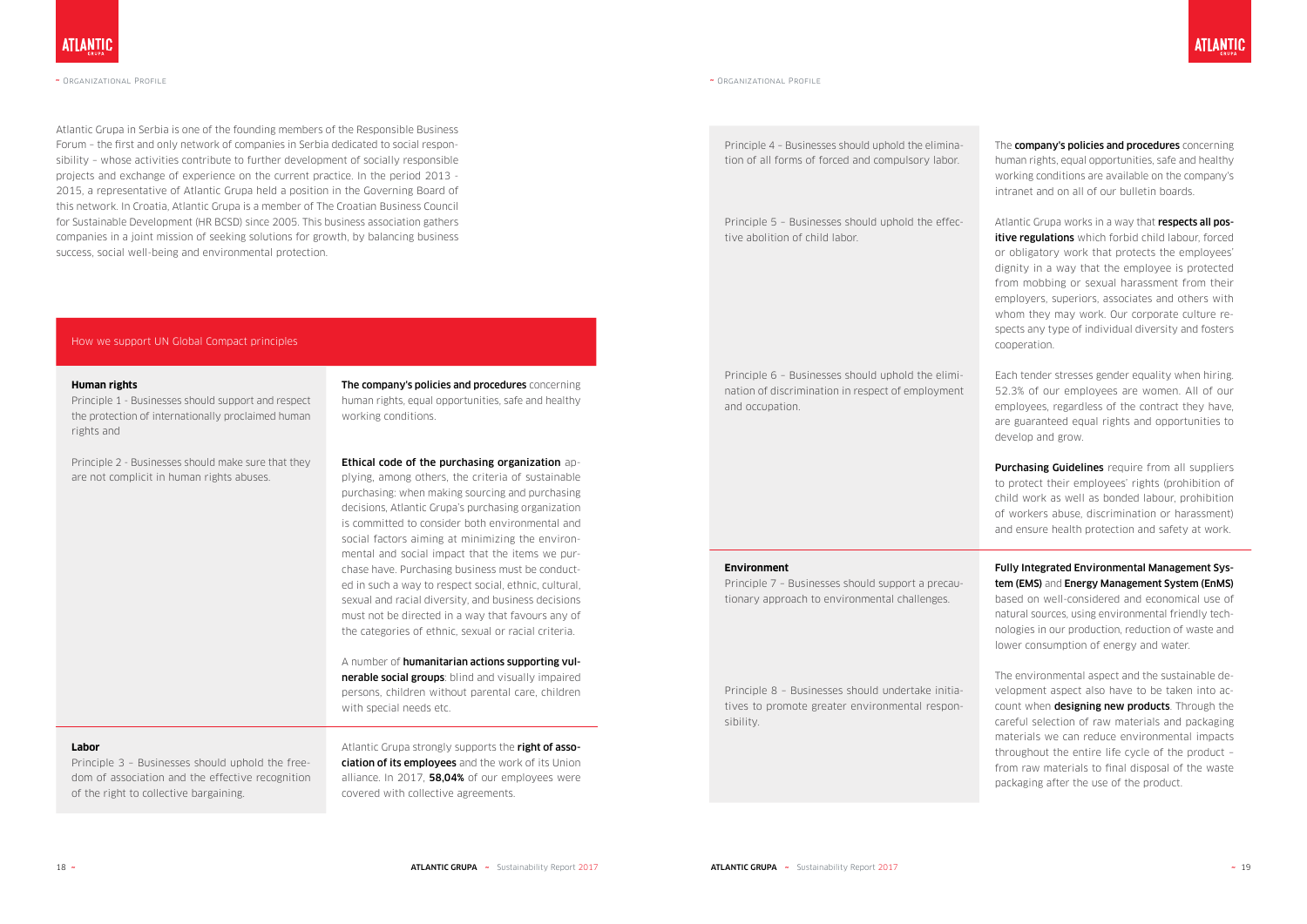Principle 9 – Businesses should encourage the development and diffusion of environmentally friendly technologies.

**Purchasing Guidelines** requiring from all suppliers to obey applicable environmental laws, rules and regulations and demonstrate commitment to preserving the environment.

The principle of maintaining biodiversity also has to be considered in this process.

#### **Anti-Corruption**

Principle 10 – Businesses should work against corruption in all its forms, including extortion and bribery.

Since its foundation and listing on the Zagreb Stock Exchange (ZSE), Atlantic Grupa bases its business activities on its own **Code of Corporate Governance of Atlantic Grupa** whereby the standards of business transparency are aligned with Croatian and EU legislation. The Code defines the procedures for the functioning of the Supervisory Board, Management Board and other bodies and structures responsible for decision-making, ensuring the avoidance of conflicts of interest, efficient internal control and an effective responsibility system.

Moreover, considering the fact that Atlantic Grupa is company publicly listed on the Zagreb Stock Exchange, the Company also applies the **Code of** Corporate Governance issued by the Croatian Financial Services Supervisory Agency (HANFA ) and the ZSE. Based on the principles set therein, the Company announces the Statement of its application for each business year, confirming its actions and development in accordance with the good corporate governance practice in all business segments. The Statement can be found on the Company's website (www.atlanticgrupa.com) as well as on the official website of the ZSE (www.zse.hr). By application of the **Ethical code of the purchas**ing organization the Company supports conduct of a fair market competition among potential suppliers, prohibiting any conflict of interest (personal interest in the process of selection, receiving gifts and money from the potential suppliers etc.).

Also, implementing the provisions of the **Pur**chasing Guidelines the Company requires from all suppliers to act with integrity, to comply with all applicable laws of their countries including the prohibition of giving or receiving bribe or personal payment.

In addition to the above, Atlantic Grupa acceded to the Code of Ethics in Business issued by the Croatian Chamber of Economy. The Code lays down guidelines for ethical behaviour of business subjects in the Croatian economy, contributing to more transparent and efficient business operations and high quality relations between economic operators in Croatia and the business environment in which they operate.

#### ~ Organizational Profile

#### **Anti-Corruption**

Principle 10 – Businesses should work against corruption in all its forms, including extortion and bribery.

By adjoining the Code, parties are obliged to responsible and ethical behavior towards the other companies on the market as well as the development of high quality relations and loyal competition.

Supporting the application of the principles of the good corporate governance practice, Atlantic Grupa adopted its own Whistleblowing Procedure Rules, prescribing the reporting procedure, rights as well as duties of each and all employees of Atlantic Grupa who in his/her work observes or becomes aware of either an actual or a potentially illegal action or potential violation of the accepted rules of business conduct in the Company carried out by another employee(s).

~ Organizational Profile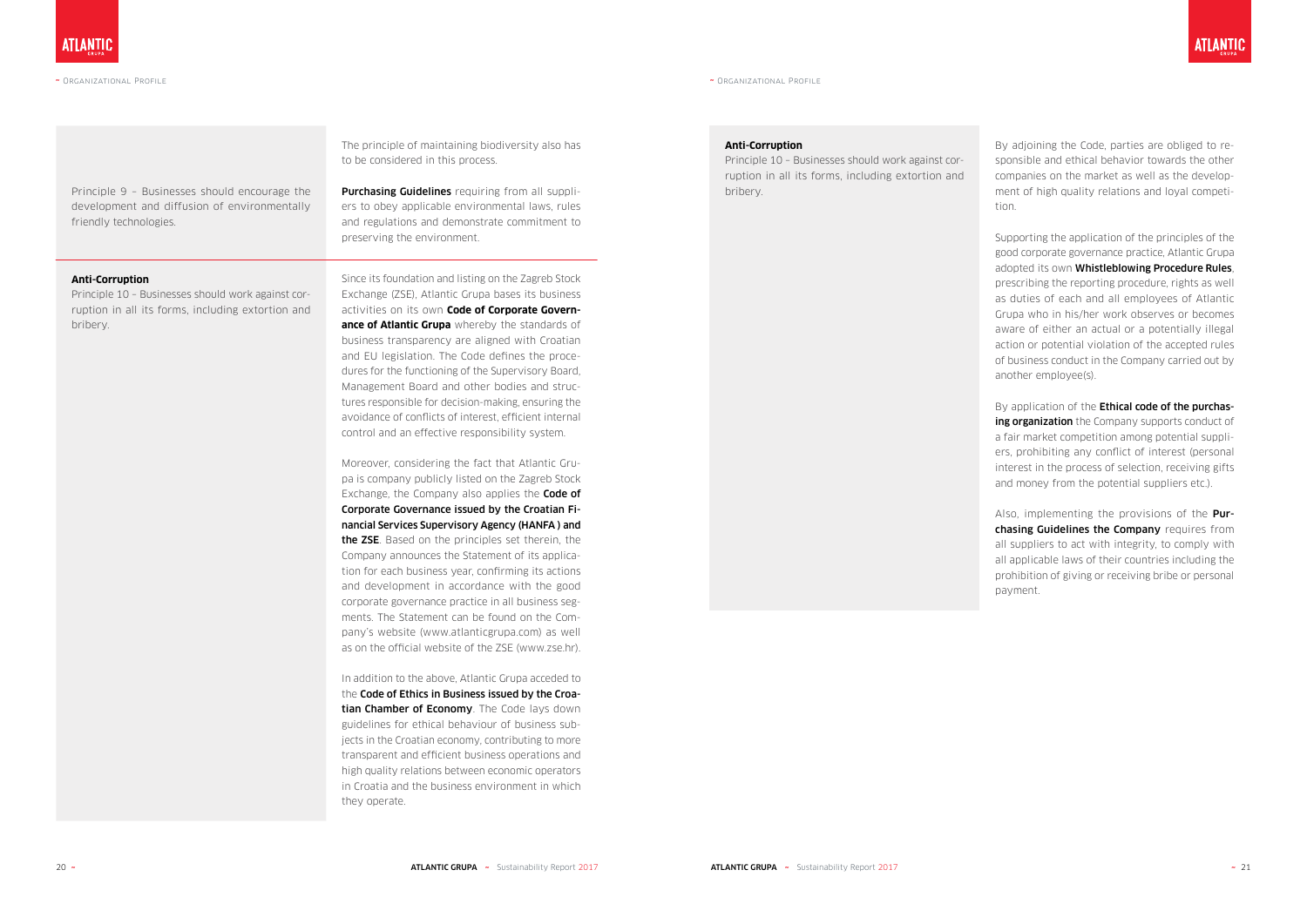### ETHICS AND INTEGRITY

Atlantic Grupa consistently incorporates the highest standards of corporate govern ance into its business activities and resolved to regulate its actions, both in regard of the other entities it enters into business relations with and in regard of its own employees. Basic principles of the Corporate Governance Code of Atlantic Grupa are:

- ~ transparency of business activity
- ~ clearly elaborated procedures for the operation of the Supervisory Board, Management Board and other bodies and structures making important decisions
- ~ avoiding conflicts of interest
- ~ efficient internal control
- ~ efficient responsibility system.

In addition, as described above, due to the fact that Atlantic Grupa is company publicly listed on the Zagreb Stock Exchange, the Company also applies the Code of Corporate Governance issued by the Croatian Financial Services Supervisory Agency (HANFA) and the Zagreb Stock Exchange. Furthermore, as also described, Atlantic Grupa ac ceded to the Code of Ethics in Business issued by the Croatian Chamber of Economy.

- $\sim$  committing a criminal act pursuant to positive legal regulations
- ~ violation of the Company's internal acts
- ~ conduct that represents a serious risk to human health and property

#### WHISTLEBLOWING PROCEDURE

**Ethics** and Integrity **An employee who in his/her work observes or becomes aware of Misconduct has the straight are not integrated to the diffusion of the diffusion of the diffusion of the diffusion of Camputer and the Us** right as well as the duty to report it immediately in writing to the Head of Corporate Security of Atlantic Grupa and the member of the Management Board of Atlantic Grupa competent for Corporate Affairs. Immediately after receiving the report, they issue a certificate indicating the date of receipt of the report to the employee and, without delay, notify the following, as applicable:

Given that the Company wishes to provide its employees the right to an honest, re sponsible, transparent and ethical work i.e. working environment in which the main principles of business conduct are respected, Atlantic Grupa adopted the Whistleblow ing Procedure Rules which prescribes the reporting procedure, rights as well as duties of each and all employees of Atlantic Grupa who in his/her work observes or becomes aware of either an actual or a potential illegal action or potential violation of the ac cepted rules of business conduct in the Company carried out by another employee(s). By such Rules, illegal action or violation of the accepted business conduct (Misconduct) are defined as any conduct including (but not limited to):

- ~ Head of Department in which the employee who committed the potential Miscon duct is working, except in a case where the potential Misconduct relates to the Head of Department, or
- ~ The President of the Management Board in a case where the potential Miscon duct relates to actions of a member of the Management Board, or
- $\sim$  The President of the Supervisory Board of Atlantic Grupa in a case where the potential Misconduct relates to actions of the President of the Management Board.

In a case where the potential Misconduct relates to joint actions of the Head of Corpo rate Security of Atlantic Grupa and the member of the Management Board competent for Corporate Affairs, an employee who in his/her work observes or becomes aware of Misconduct of the persons listed has the right as well as the duty to immediately report it in writing to the President of the Management Board of Atlantic Grupa. In such a case, the President of the Management Board is obliged to issue a certificate indicating the date of receipt of the report to the employee and carry out further procedure in accordance with the provisions of the Rules.

Within the period of 4 weeks after receiving a report on the potential Misconduct, the Head of Corporate Security of Atlantic Grupa is obliged to inform the employee who submitted the report on the outcome of the process. By way of derogation, if the process requires a period of time longer than the one prescribed, the Head of Corporate Security of Atlantic Grupa is obliged, within the given period, to inform him/her of the actions taken in the process and, immediately after the conclusion of the process, on its outcome.

In case that it has been identified that the employee has undoubtedly committed the Misconduct, with respect to all the circumstances of the case, the Company is obliged to take all reasonable measures against that employee pursuant to the provisions of the Labour Act, the Company's internal acts, as well as submit necessary notifications to the competent state authorities.

The employee who submitted a report on the potential Misconduct in accordance with the Rules is guaranteed with full confidentiality of any information regarding his/ her identity and the content of the report with which he/she reported the potential Misconduct.

Besides, any employee who in his/her work observes or becomes aware of Misconduct shall have the right, at his/her own discretion, to submit an anonymous report on the potential Misconduct, without providing information on his/her identity.

 $\sim$ 



~ Ethics and Integrity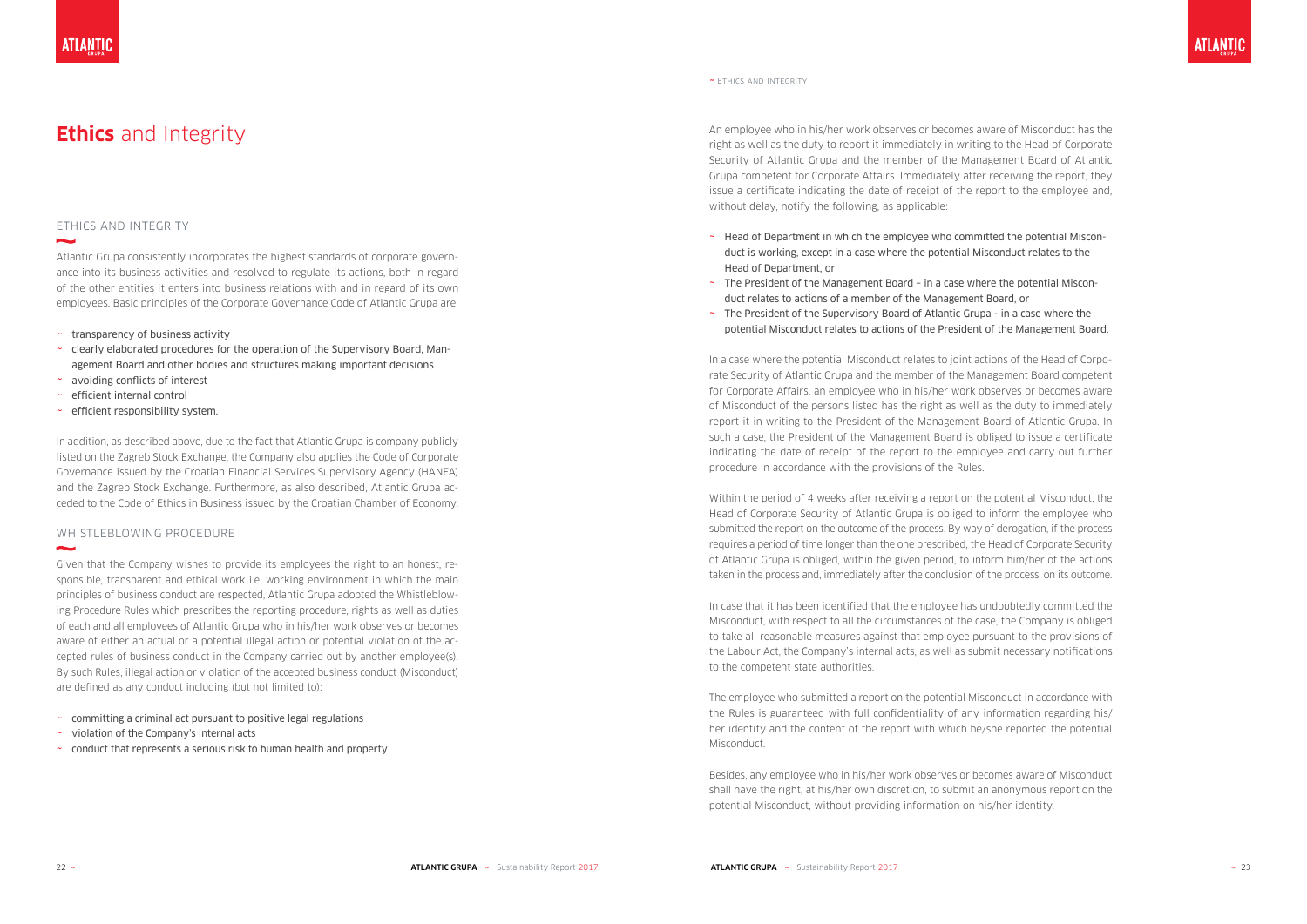### ETICAL CODE OF PURCHASING ORGANIZATION  $\sim$

An action of an employee who knowingly reports a potential Misconduct of another employee without any grounds and with a motive to cause any harm to him/her or to gain any benefit for oneself or for other person is considered a violation of the Company's internal acts.

Ethical code of the purchasing organization is a set of values, standards, principles and rules, which all the staff of the Atlantic Grupa's purchasing organization, responsible for procurement in the company, has to respect in performing their business activities. The Ethical Code covers the following areas:

- $\sim$  Legal compliance The purchasers are obliged to inform themselves on any law and regulation change pertaining to purchasing and apply them in their business. In addition to various national and international laws and regulations of a general character, the purchasers have to follow and apply all other laws and regulations that are related to trade, industry, protection of patents and copyrights, environmental protection, work safety, labour law etc.
- $\sim$  Applying the criteria of sustainable purchasing When making sourcing and purchasing decisions, Atlantic Grupa's purchasing organization is committed to consider both environmental and social factors aiming at minimizing the environmental and social impact that the items we purchase have. Purchasing business must be conducted in such a way to respect social, ethnic, cultural, sexual and racial diversity, and business decisions must not be directed in a way that favours any of the categories of ethnic, sexual or racial criteria.
- $\sim$  Fair treatment of suppliers The purchasing organization and the purchasing staff have to enable and support fair market competition among potential suppliers who are interested in entering into a business relationship with Atlantic Grupa. This means that the supplier selection process has to be always defined and conducted in such a way to prioritize the suppliers that are capable to provide quality products or services at competitive prices, or that have visible and proven advantages to the business of Atlantic Grupa, compared to other suppliers. While selecting the suppliers or later when the cooperation with the suppliers is already established, any influence which is not of a business nature, or
- $\sim$  Respect to the purchasing profession The purchasing staff has to develop and maintain their professional competences, which means that they are obliged to continuously develop and improve their professional value both in terms of specific skills and knowledge in the purchasing area (technical knowledge, knowledge of commerce, trade, laws and regulations), and in terms of communication and other "soft" skills. For achieving this, the purchasers should be open to communicate with other purchasing professionals outside the company and with purchasing associations and institutions, in order to exchange and share experiences and opinions. As the representatives of the purchasing profession, the purchasers of Atlantic Grupa have to act in such a way to maintain dignity of the purchasing profession, and at the same time to ensure that the others who are in contact with the purchasers also recognize the dignity of the purchasing profession.
- ~ Loyalty towards the employer The purchasing staff has to show loyalty towards the employer, in whose interest they work. This loyalty is expressed through acting in accordance with the general policy and the strategy of Atlantic Grupa, with the directives and instructions received from the company's management, and in accordance with the authorization of the purchasing department and the purchasers, given by the company's management.

which is affected by a personal interest of the purchasing staff is not allowed. In this regards, the purchasers have no right to ask or to receive money, favours or gifts from suppliers or potential suppliers. Exceptionally, only business gifts that are of symbolic value could be accepted as an expression of common business practice or business partner's courtesy, but their giving or accepting in no way should influence the decision making process, supplier's selection, negotiations or agreements with suppliers. The manners of dealing with suppliers, regardless of their negotiating position and power of the purchasing department, must be civilized and fair, and the purchasing staff is bound to respect all agreed terms with suppliers, providing that the other side respects its obligations too. The purchasing staff also commits to keeping secrets and professional data, and their selective use, which also applies to all confidential information that is obtained from suppliers during the competition for goods and services supply, as well as offers or business reports. This information may not, without the consent of the party that placed this information at the disposal, be made available to third parties.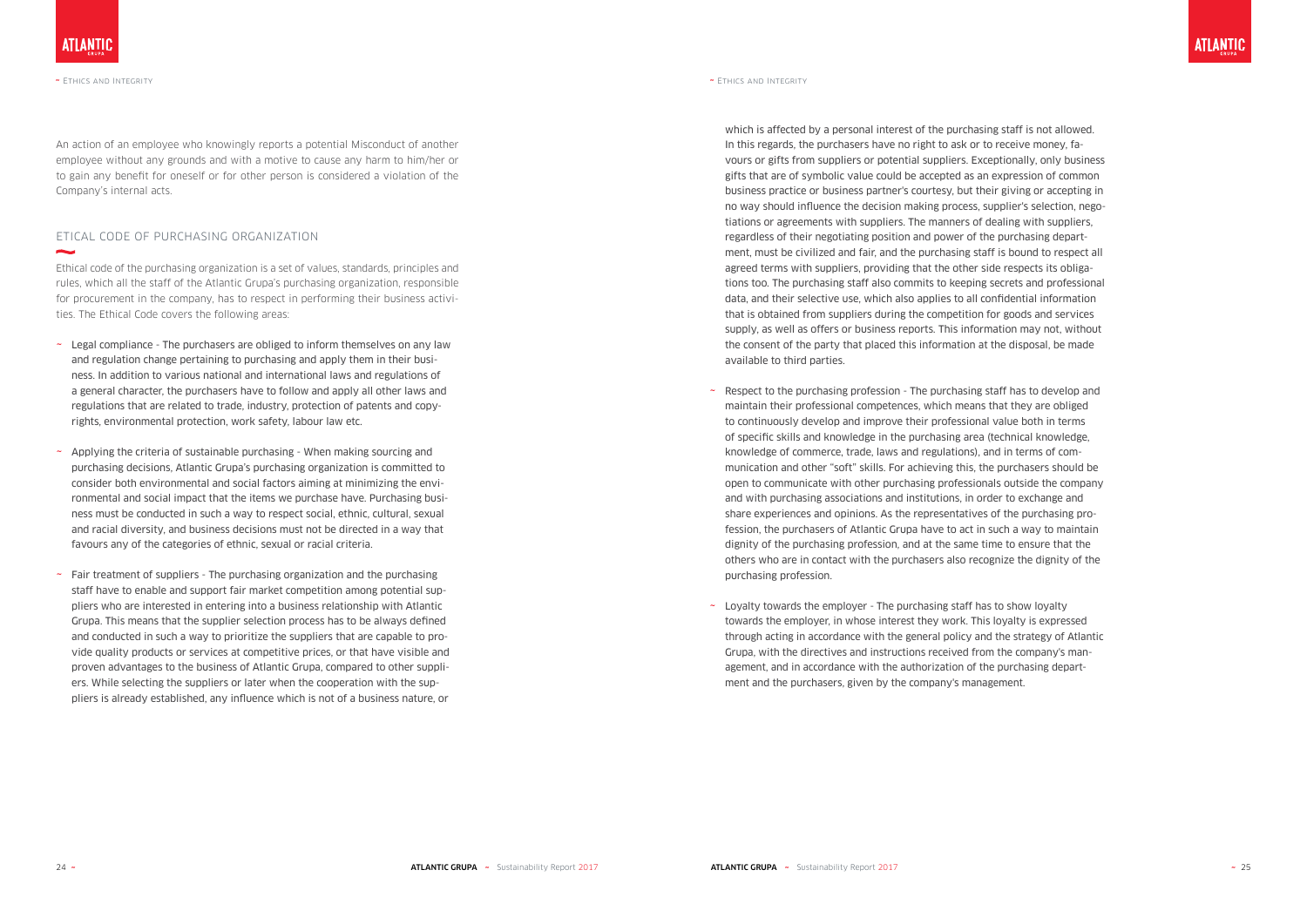Our ability to generate value through business choices also depends on listening and recognizing the needs and expectations of those stakeholders who, directly or indirectly, affect the activities of Atlantic Grupa or are influenced by them. As a multinational company, we have an impact on the decisions of a large number of stakeholder categories, both internal and external, as our results and activities depend in a certain degree on the fulfilment of stakeholder needs.

According to the Atlantic Grupa Code of Corporate Governance, stakeholders are considered to be the persons who take over certain direct or indirect risks in relation to our company. Aside from shareholders, the stakeholders, among others, are: employees, customers and users of the company services, suppliers, creditors, local community and public authority bodies.

We know that we create value through our relationships. Building and maintaining our stakeholder relationships is therefore fully embedded in the way we do business. Everywhere we operate, we actively participate in forums, industry platforms and collaborative programmes. We create value for our stakeholders which, in turn, build value for our business over time.

The Management Board is responsible for the transparent and quality relationships of Atlantic Grupa and its stakeholders, being bound to take care that the company respects all rights of stakeholders based on the law and good business customs. Furthermore, going beyond legal requirements, acting responsibly for us means engaging in an ongoing dialogue, both locally and internationally, with the main stakeholders, in order to understand their different motives and concerns, as well as global trends that are important to them. Stakeholder consultations are carried out regularly through many channels. Topics of interest for our stakeholders are ddressed in various sections of this report.

Occupational health and safety Equal opportunities Talent development Community engagement Carrer opportunities

Skilled and motivated workforce, ensured through providing equal opportunities, training, development and rewarding schemes, talent retention

Production information & product innovations Products' health and safety Accessible nutritional information Healthy diets Packaging Waste management Convenience Animal wellbeing Preserving biodiversity

Consumer loyalty Products with low environmental impact

Economic impacts Supply chain with low environment impacts

Meeting consumer needs by offering them choice and quality

| Key stakeholders                              | Communication<br>channels                                                                                                                                                                                                                                                             |
|-----------------------------------------------|---------------------------------------------------------------------------------------------------------------------------------------------------------------------------------------------------------------------------------------------------------------------------------------|
| <b>Employees</b>                              | Regular employee engagement survey<br>Corporate interactive intranet<br>Annual U3 process (setting personal<br>goals)<br>Organization & People panel                                                                                                                                  |
| Consumers,<br>shoppers                        | Regional contact centre<br>Brand websites<br>Brands' Social Media Channels<br>Product labels<br>Marketing campaigns<br>Education of consumer/shopper on<br>points of sales<br>Other consumer events<br>(fairs, public events, )                                                       |
| Customers and<br>users of company<br>services | Sales agreements<br>Meetings and B2B events                                                                                                                                                                                                                                           |
| <b>Suppliers</b>                              | Supplier portal<br>Purchasing agreements<br>Quality agreements                                                                                                                                                                                                                        |
| <b>Shareholders</b>                           | <b>General Assembly</b><br>Corporate web page<br>Meetings and conferences                                                                                                                                                                                                             |
| <b>Creditors</b>                              | Corporate web page<br>Meetings and conferences                                                                                                                                                                                                                                        |
| Communities<br>and environment                | Regional contact center<br>Donations and sponsorships procedure<br>Direct cooperation with local community<br>representatives<br>Meetings and consultations<br>Open calls for donations<br>Brands' Facebook pages<br>Atlantic Grupa LinkedIn profile<br>Offline and online newsletter |
| <b>Public authority</b><br><b>bodies</b>      | Meetings and consultations                                                                                                                                                                                                                                                            |



#### Areas of interest Mutual benefits

Economic impacts Sustainable procurement Business ethics Supply chain with low environment impacts

Achieving highest responsible and sustainable procurement standards, with support in developing innovative and efficient products and services

Economic impacts Transparent governance Sustainable procurement Development strategies

Delivering strong sustainable earnings and dividends, thus establishing supportive shareholder base

Economic impacts Transparent governance Sustainable procurement Development strategies Environmental impacts Business ethics

Ensuring fruitful long-term partnership, by excelling in all areas of business

Community engagement Environmental impacts

Establishing trust and long-term relationship by improving quality of lives and preserving the environment

Economic impacts Transparent governance Independent and objective information about safety, quality and enveronmental impacts of products Environmental impacts

Development strategies

Collaboration on contributing to public good

#### ~ Stakeholder Engagement

## **Stakeholder** engagement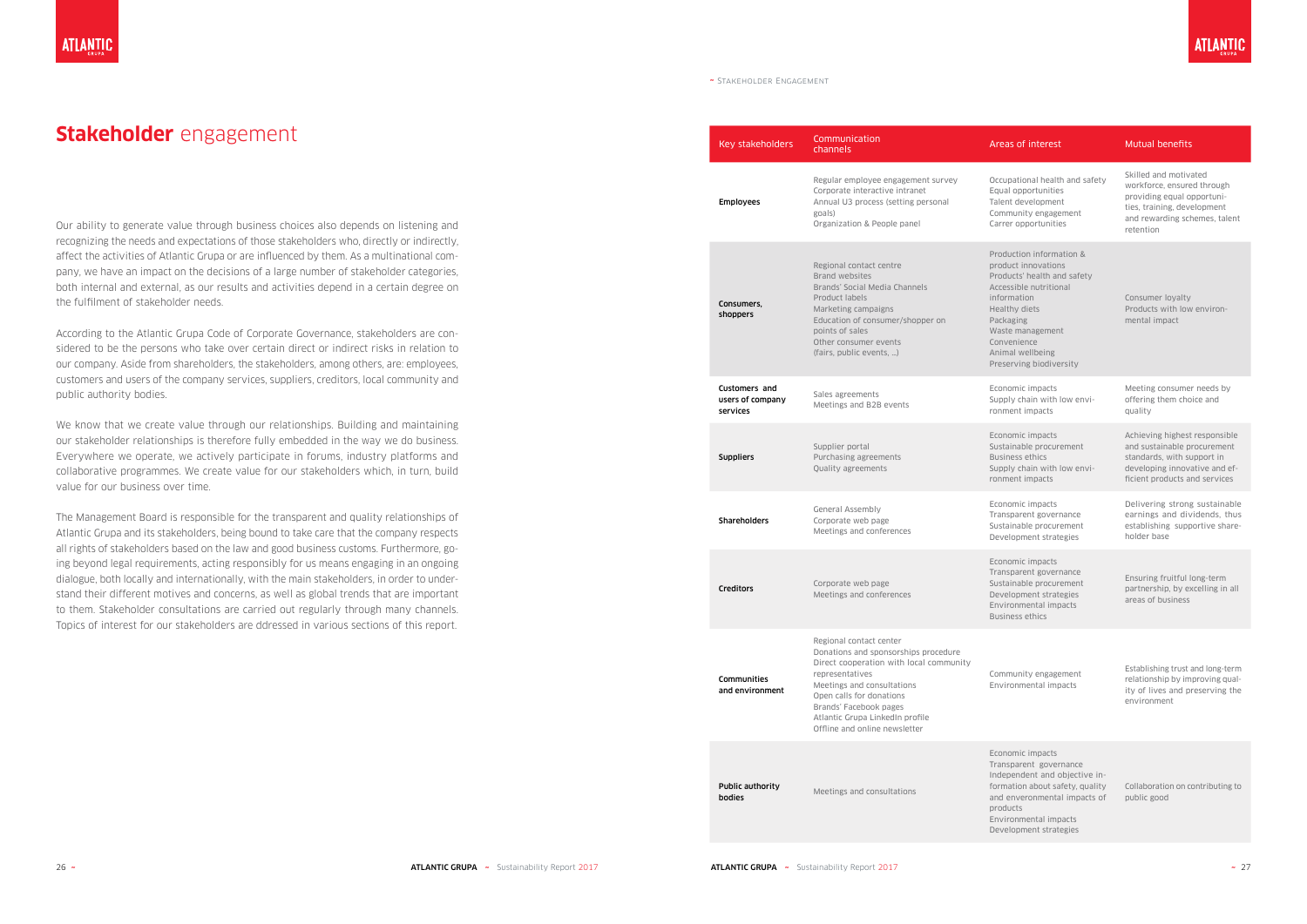#### MATERIALITY

 $\overline{\phantom{a}}$ 

To determine the content of the report, we have followed a systematic and rigorous materiality assessment process, guided by the criteria defined by the Global Reporting Initiative (GRI Standards 2016). The sustainability issues have been analyzed on the basis of an initial broad list of topics that may affect our business or be of concern to our stakeholders. Sources for this list include relevant issues addressed by media, industry and sector benchmarks, matters raised by stakeholders in public debate, internal documents and business strategy. Considering the significance of our economic, environmental and social impacts helped us focus on aspects that deliver the greatest value to our business and stakeholders, within four major areas: economic performance, product responsibility, workplace responsibility and environment responsibility.

The company's senior decision-makers are actively involved in this process, as the results of the analysis were reviewed and approved by the Social Responsibility Committee.

#### LIST OF PRIMARY TOPICS:

#### ECONOMIC IMPACTS

- ~ ASPECT: ECONOMIC PERFORMANCE
- ENVIRONMENT RESPONSIBILITY
- ~ ASPECT: ENERGY
- ~ ASPECT: BIODIVERSITY
- ~ ASPECT: WASTE
- WORKPLACE RESPONSIBILITY
- ~ ASPECT: EMPLOYMENT
- ~ ASPECT: OCCUPATIONAL HEALTH AND SAFETY
- ~ ASPECT: TRAINING AND EDUCATION

#### PRODUCT RESPONSIBILITY

- ~ ASPECT: CUSTOMER HEALTH AND SAFETY
- ~ ASPECT: PRODUCT AND SERVICE LABELING

In this Report, only material topics identified by internal and external stakeholders as significantly important will be reported on. In terms of the extent of the impact, all aspects that the analysis showed to be material have impacts within the organization as a whole. Furthermore, the aspects analyzed have impacts outside the company in geographical areas where Atlantic Grupa conducts its operations and for all the stakeholder categories identified.

## **Reporting** Practice

In 2017, Atlantic Grupa recorded sales of HRK 5.3 billion, which is a 3.9% increase compared to 2016. The growth in revenues was recorded due to the increase in almost all own brands and the increase in revenue from the principal brands distribution, despite the decrease in sales in the Strategic Business Unit Sports and Functional Food. Despite the significant negative impact of the loss of a portion of revenues realised through the major regional retail chain, Atlantic Grupa managed to compensate for the lost revenue and exceed the revenue recorded in 2016 by higher sales through other buyers. Thus, in 2017, a 5.1% growth compared to 2016 was recorded in the markets of Serbia, Croatia and Slovenia.

#### GRI STANDARDS

### Topic-specific disclosures

#### Economic GRI 200 GRI 201: ECONOMIC PERFORMANCE

| Atlantic Grupa Consolidated<br>'000 HRK                                | 2016      | 2017      | Change<br>2017/2016 |
|------------------------------------------------------------------------|-----------|-----------|---------------------|
| DIRECT ECONOMIC VALUE GENERATED                                        | 5,124,348 | 5,327,015 | 4.0%                |
| <b>REVENUES</b>                                                        | 5,124,348 | 5,327,015 | 4.0%                |
| ECONOMIC VALUE DISTRIBUTED <sup>1</sup>                                | 4,984,896 | 5,081,014 | 1.9%                |
| Operating cost -incl. Education & Freelancers                          | 3,846,536 | 3,893,808 | 1.2%                |
| Employee wages and benefits -excl. Education, freelancers <sup>2</sup> | 744,713   | 771,257   | 3.6%                |
| Payments to providers of capital <sup>3</sup>                          | 168,273   | 118,101   | $-29.8%$            |
| Payments to Government <sup>4</sup>                                    | 68,601    | 90.182    | 31.5%               |
| Community investments                                                  | 40,756    | 55,764    | 36.8%               |
| <b>CAPEX</b>                                                           | 116,017   | 151,901   | 30.9%               |
| <b>ECONOMIC VALUE RETAINED</b>                                         | 139,452   | 246.001   | 76.4%               |

1 Excluding provisions (bad debts, inventories, employee future commitments as per IAS19)

2 Including taxes and contributions on salaries

3 Interest expense (P&L item) and dividend paid

4 Refer to P&L items (corporate income tax, other taxes and contributions not related to result)

~ Topic-specific disclosures

#### Disclosure 201-1

Direct economic value generated and distributed

#### DIRECT ECONOMIC VALUE GENERATED

#### ECONOMIC VALUE DISTRIBUTED<sup>1</sup>

#### **ECONOMIC VALUE RETAINED**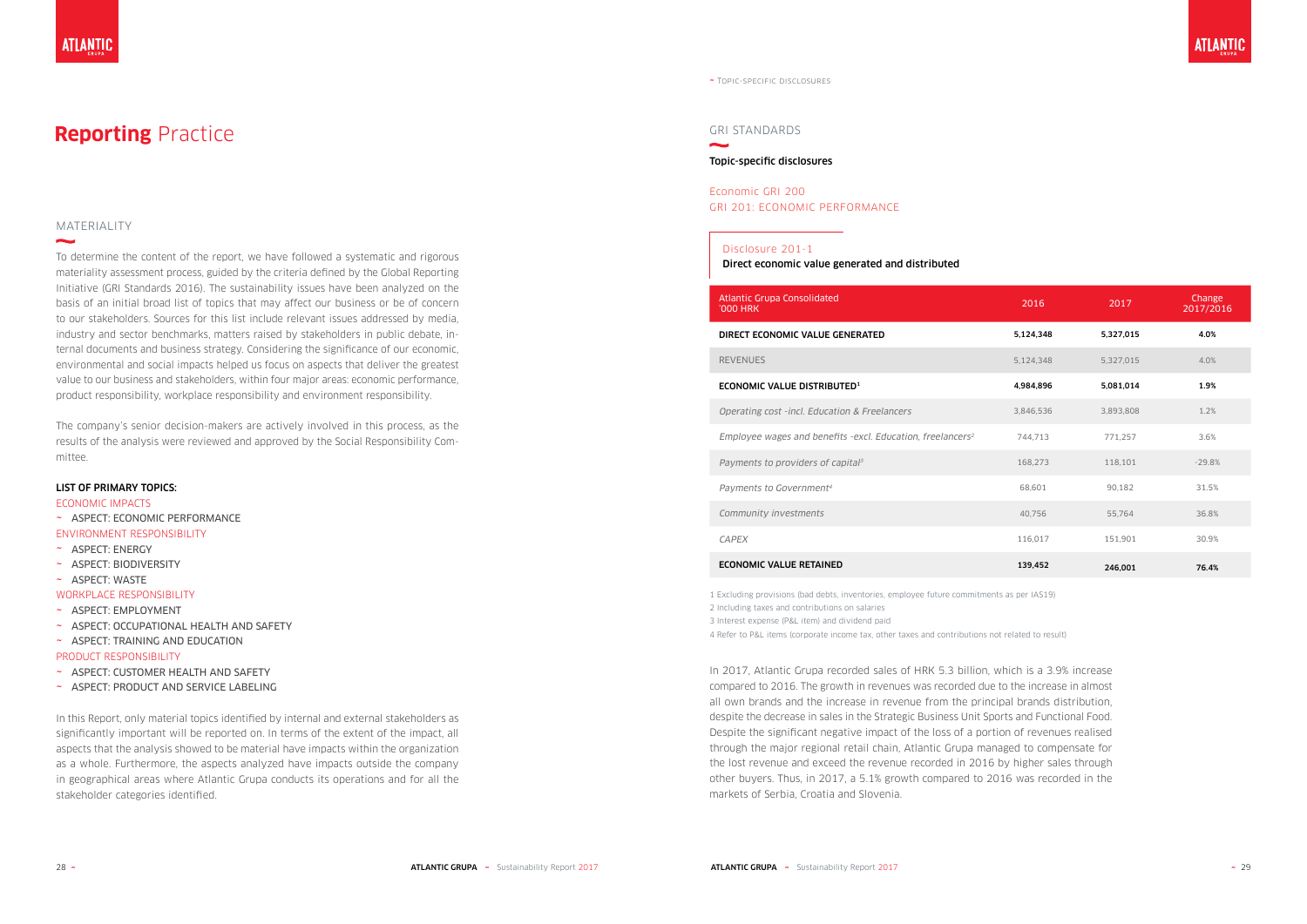Significant increase of Economic value retained comparing to prior year is primarily result of sales increase, as well as a slower increase of operating costs and lower payments to providers of capital.

**Revenues** - In 2017, Atlantic Grupa recorded higher sales due to the growth of own brands and distribution operations on all major markets of Atlantic Grupa, despite the challenges in the business environment. Among the brands, Argeta and Donat Mg in Croatia and Serbia, Barcaffe and Cedevita in the HoReCa channel, Kala, Kalnicka and Štark in Croatia, and Multivita and Donat Mg in Russia especially stood out with their double-digit growth. All key brands increased or retained their market shares, and Argeta, after Austria the previous year, has also become the market leader in Switzerland. Analysing by markets, the largest growth has been achieved in the market of Croatia followed by growth in second and third biggest market, Serbia and Slovenia.

**Operating costs -incl. Education & Freelancer**s - Looking closely at 2017, costs of goods sold increased as a result of higher sales. Production material expenses in 2017 increased due to higher prices of raw coffee and higher production in most of the segments. Costs of services also grew due to costs of logistics services related to higher sales, as well as marketing costs. Other operating expenses are lower in 2017 due to one off gains in relation to sale two factories in sport and functional food segment.

**Payments to providers of capital** - As a consequence of continuous repayment of long-term borrowings and lower average interest rates in 2017, payments to providers of capital, i.e. interest payments, were lower than in 2016. The dividend payment of HRK 45 million (HRK 13.5 per share) in 2017 was the same as in 2016.

Payments to Government - Increase in payments to government reflected higher corporate income tax as well as higher other taxes and contributions not related to result.

**Community investments** - Atlantic Grupa is a major sponsor focused primarily on the promotion of sports where most funds and involvement are dedicated to supporting projects such as the basketball club Cedevita. Atlantic Grupa also sponsored alpine

Employee wages and benefits -excl. Education, freelancers – Employee wages and benefits grew in 2017 primarily due to a higher average number of employees during the year and higher variable salaries in relation to higher sales.

**Capex** – In 2017 the amount of the company's capital expenditure increased compared to the previous year and mostly relates to the investment in production equipment aiming to increase efficiency of SBU production processes, and to development of IT infrastructure, business systems and applications.

~ Topic-specific disclosures ~ Topic-specific disclosures

and Nordic skiing trough Slovenian Ski Federation. In the culture and knowledge segment, Atlantic Grupa has again in 2017 supported the 23rd Sarajevo Film Festival as a central cultural manifestation in the region. Atlantic Grupa has in 2017 supported the so-called STEM revolution, the most successful charity crowdfunding campaign in Croatia whose goal is to raise the digital literacy in Croatian schools. Atlantic Grupa is also an active participant and organiser of a number of humanitarian actions and systematically supports a whole series of organisations and associations involved in protecting and helping vulnerable social groups.

#### ENVIRONMENTAL GRI 300

In respect to environmental protection, we can say that, within a consistent Environmental Management System (EMS), it has expanded from a local approach to the corporate level with the key focus on sustainability and protecting the future.

Environmental management has a long tradition in individual facilities of Atlantic Grupa. Some production facilities have been awarded the ISO 14001 environmental management system certificate more than 10 years ago. In terms of scope, the major milestone of the environmental management system development was in 2014, when the system was implemented to the distribution and to entire Atlantic Grupa.

#### GRI 302 ENERGY

The Energy Management System (EnMS), which was introduced in 2015, represents the framework for optimising the company's energy efficiency. In Atlantic Grupa, EnMS is integrated into quality management systems of all production facilities. The system takes account of guidelines and requirements of the international standard ISO 50001. It is based on the energy policy, which is a part of the company's corporate quality policy, and on the PDCA model which consists of four management phases aimed at continuous process improvement.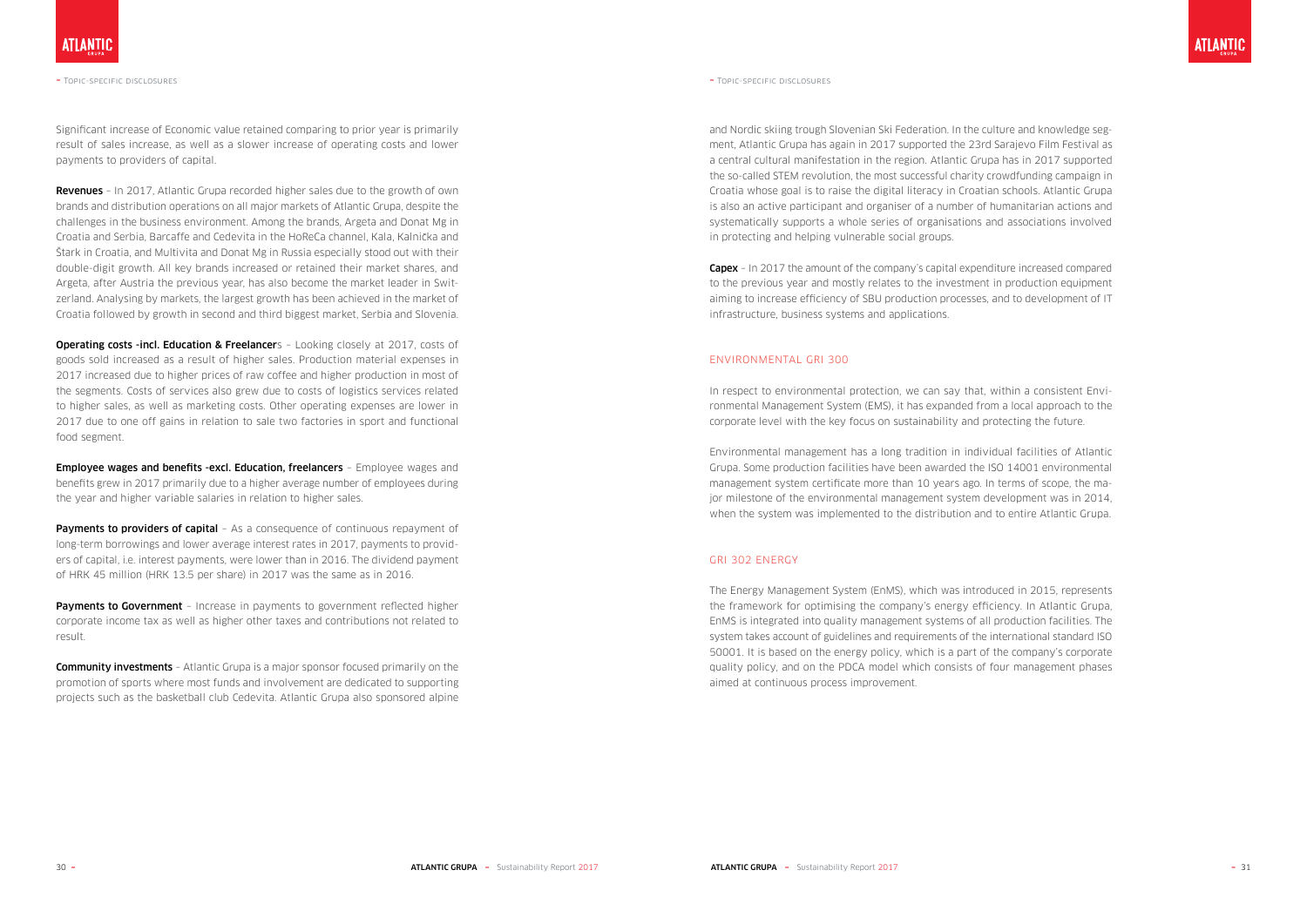#### Disclosure 302-1

Energy consumption within the organization (MWh)

| Direct energy consumption : non-renewable sources  | 2015                     | 2016                     | 2017                |
|----------------------------------------------------|--------------------------|--------------------------|---------------------|
| LPG                                                | 12,694                   | 17,837                   | 16,917              |
| Natural gas                                        | 28,846                   | 29,312                   | 30,743              |
| <b>CNG</b>                                         | 10,435                   | 11,086                   | 9,721               |
| Propan                                             | 4,923                    | 6,287                    | 6,063               |
| Fuel oil                                           | 7,209                    | 7,699                    | 6,996               |
| Mazut                                              | 3,064                    | $\overline{\phantom{a}}$ | $\equiv$            |
| Non-renewable fuel diesel                          | $\overline{\phantom{a}}$ | $\overline{\phantom{a}}$ | 13,891              |
| Direct energy consumption: renewable sources       | 2015                     | 2016                     | 2017                |
|                                                    | $\frac{1}{2}$            | $\overline{\phantom{a}}$ | $\blacksquare$      |
| Total direct energy consumption                    | 64,171                   | 72,221                   | 84,331              |
| Indirect energy consumption: non-renewable sources | 2015                     | 2016                     | 2017                |
| Electricity                                        | 47,024                   | 46,482                   | 45,774              |
| Steam                                              | 8,170                    | 7,515                    | 7,457               |
| Indirect energy consumption: renewable sources     | 2015                     | 2016                     | 2017                |
| Electricity                                        | 246                      | 258                      | 255                 |
| Total indirect energy consumption                  | 55,440                   | 54,255                   | 53,486              |
| Energy consumption by region                       |                          |                          |                     |
| SI                                                 | 28,319                   | 28,352                   | 28,828              |
| <b>HR</b>                                          | 20,977                   | 21,288                   | 29,107              |
| <b>RS</b>                                          | 58,020                   | 61,586                   | 66,207              |
| BA                                                 | 11,705                   | 11,220                   | 11,657              |
| МK                                                 | 1,893                    | 2,399                    | 2,019               |
| DE                                                 | 1,697                    | 1,631                    | $\bar{\phantom{a}}$ |
| Total energy consumption                           | 122,611                  | 126,476                  | 137,818             |

The consumption is calculated based on invoicing and meters. Standard conversion factors are used (SI). Premises rented are not included in the calculation. Sold energy or cooling is not relevant for AG. Indirect energy consumption includs electricity produced with solar panels in the production Site in Izola. In 2017 we have started to record fuel consumption for own transport vehicles.

### 2015

| Direct energy consumption: non-renewable sources   | SI          | <b>HR</b>                | <b>RS</b>                | <b>BA</b>                | <b>MK</b>      | DE.            |
|----------------------------------------------------|-------------|--------------------------|--------------------------|--------------------------|----------------|----------------|
| LPG                                                | 11,226      | $\circ$                  | $\circledcirc$           | $\circ$                  | 1,125          | 343            |
| Natural gas                                        | 2,979       | 1,590                    | 17,231                   | 7,046                    | $\circledcirc$ | $\circ$        |
| <b>CNG</b>                                         | $\mathsf O$ | 1,106                    | 9,329                    | $\mathsf O$              | $\circ$        | $\circledcirc$ |
| Propan                                             | 186         | $\circ$                  | 4,688                    | 31                       | 0              | 18             |
| Fuel oil                                           | $\mathsf O$ | 1,528                    | 3,581                    | 1,420                    | 163            | 517            |
| Mazut                                              | 3,064       | $\circ$                  | $\circ$                  | $\circ$                  | $\circ$        | 0              |
| Non-renewable fuel diesel                          |             |                          |                          |                          |                |                |
| Direct energy consumption: renewable sources       |             |                          |                          |                          |                |                |
|                                                    |             | $\overline{\phantom{a}}$ |                          |                          |                |                |
| Total direct energy consumption                    | 17,455      | 4,224                    | 34,829                   | 8,497                    | 1,288          | 878            |
| Indirect energy consumption: non renewable sources |             |                          |                          |                          |                |                |
| Electricity                                        | 8,570       | 10,631                   | 23,191                   | 3,208                    | 605            | 819            |
| Steam                                              | 2,048       | 6,122                    | $\overline{\phantom{a}}$ | $\overline{\phantom{a}}$ | $\equiv$       | ÷,             |
| Indirect energy consumption: renewable sources     |             |                          |                          |                          |                |                |
| Electricity                                        | 246         |                          |                          |                          |                |                |
| Total indirect energy consumption                  | 10,864      | 16,753                   | 23,191                   | 3,208                    | 605            | 819            |
| Total energy consumption 2015                      | 28,319      | 20,977                   | 58,020                   | 11,705                   | 1,893          | 1,697          |

In 2017 two changes should be taken into account when reviewing energy consumption in 2017. Multipower Bleckede in Germany left Atlantic Grupa and we have started to record fuel consumption for the own transport vehicle. The fuel consumption represents 10% of the energy consumption in 2017. Comparing the energy consumption with the previous year (not considering fuel diesel consumption) the consumption was reduced by 2%.

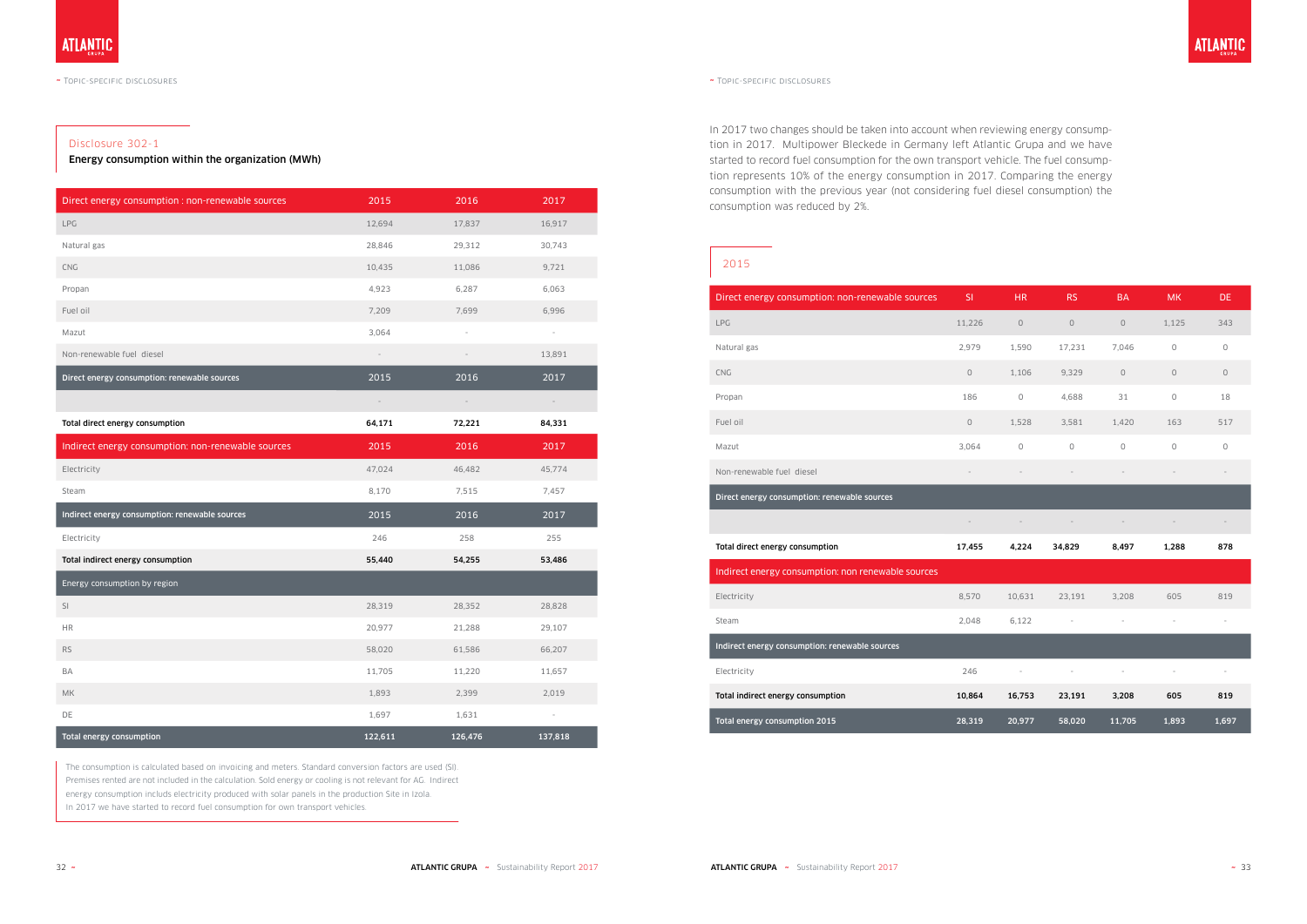### 2016

| Direct energy consumption: non-renewable sources | <b>SI</b> | HR.            | RS.     | <b>BA</b> | <b>MK</b>      | DE.     |
|--------------------------------------------------|-----------|----------------|---------|-----------|----------------|---------|
| <b>LPG</b>                                       | 16,013    | $\circ$        | $\circ$ | $\circ$   | 1,512          | 312     |
| Natural gas                                      | 2,884     | 1,764          | 18,273  | 6,391     | $\circ$        | $\circ$ |
| <b>CNG</b>                                       | $\circ$   | 1,400          | 9,686   | $\circ$   | $\circ$        | $\circ$ |
| Propan                                           | $\circ$   | $\circledcirc$ | 6,245   | 34        | $\circledcirc$ | 8       |
| Fuel oil                                         | $\circ$   | 1,646          | 3,731   | 1,624     | 157            | 541     |
| Mazut                                            | 0         | $\circ$        | $\circ$ | $\circ$   | $\circ$        | $\circ$ |
|                                                  |           |                |         |           |                |         |

Non -renewable fuel diesel

Direct energy consumption: renewable sources

| Total direct energy consumption                    | 18,897 | 4,810  | 37,935 | 8,049  | 1,669 | 861   |
|----------------------------------------------------|--------|--------|--------|--------|-------|-------|
| Indirect energy consumption: non-renewable sources |        |        |        |        |       |       |
| Electricity                                        | 7.732  | 10.428 | 23.651 | 3,171  | 730   | 770   |
| Steam                                              | 1,465  | 6,050  |        |        |       |       |
| Indirect energy consumption: renewable sources     |        |        |        |        |       |       |
| Electricity                                        | 258    |        |        |        |       |       |
| Total indirect energy consumption                  | 9,455  | 16,478 | 23,651 | 3,171  | 730   | 770   |
| Total energy consumption 2016                      | 28,352 | 21.288 | 61,586 | 11.220 | 2.399 | 1,631 |

### 2017

| Direct energy consumption: non-renewable sources | <sup>SI</sup> | HR.     | <b>RS</b> | <b>BA</b>           | <b>MK</b>    | DE. |
|--------------------------------------------------|---------------|---------|-----------|---------------------|--------------|-----|
| <b>LPG</b>                                       | 15,636        | $\circ$ | $\circ$   | $\mathsf{O}\xspace$ | 1,280        |     |
| Natural gas                                      | 3,334         | 2,056   | 18,814    | 6,540               | $\mathsf{O}$ |     |
| CNG                                              | $\circ$       | 1,442   | 8,280     | 0                   | $\circ$      |     |
| Propan                                           | 0             | 10      | 6,030     | 22                  | $\mathsf{O}$ |     |
| Fuel oil                                         | $\circ$       | 1,372   | 3,955     | 1,547               | 123          |     |
| Mazut                                            | $\circ$       | $\circ$ | $\circ$   | 0                   | 0            |     |
| Non-renewable fuel diesel                        |               | 7,230   | 6,661     |                     |              |     |
| Direct energy consumption: renewable sources     |               |         |           |                     |              |     |
|                                                  |               |         |           |                     |              |     |

| Total direct energy consumption                    | 18,970 | 12,110 | 43,740 | 8,109  | 1,403 |
|----------------------------------------------------|--------|--------|--------|--------|-------|
| Indirect energy consumption: non renewable sources |        |        |        |        |       |
| Electricity                                        | 8,030  | 11,113 | 22,469 | 3,547  | 616   |
| <b>Steam</b>                                       | 1,573  | 5,884  |        |        |       |
| Indirect energy consumption: renewable sources     |        |        |        |        |       |
| Electricity                                        | 255    |        |        |        |       |
| Total indirect energy consumption                  | 9,858  | 16,997 | 22,469 | 3,547  | 616   |
| Total energy consumption 2017                      | 28,828 | 29,107 | 66,209 | 11,656 | 2,019 |

Energy consumption in 2017 was reduced on 9 Sites: Cedevita Zagreb, Neva, Grand Prom, Soko Štark Belgrade, Palanacki Kiseljak, Izola, Mirna, Foodland, in Skopje on the Site Droga Kolinska Skopje and Atlantic Trade.

Disclosure 302 - 3 Energy intensity, MWh/Net sales (HRK Milic

Energy intensity

Energy intensity is calculated by dividing the total energy consumption of our own production and distribution/ logistic (direct) in MWh by Group Revenues, HRK Milion. \*In the energy consumption for 2017 the fuel for own transport vehicles is included. If we would take into account the same scope (without fuel) the energy intensity would be 23.26

| (n | 2015  | 2016  | 2017     |
|----|-------|-------|----------|
|    | 22.61 | 24.68 | $25.87*$ |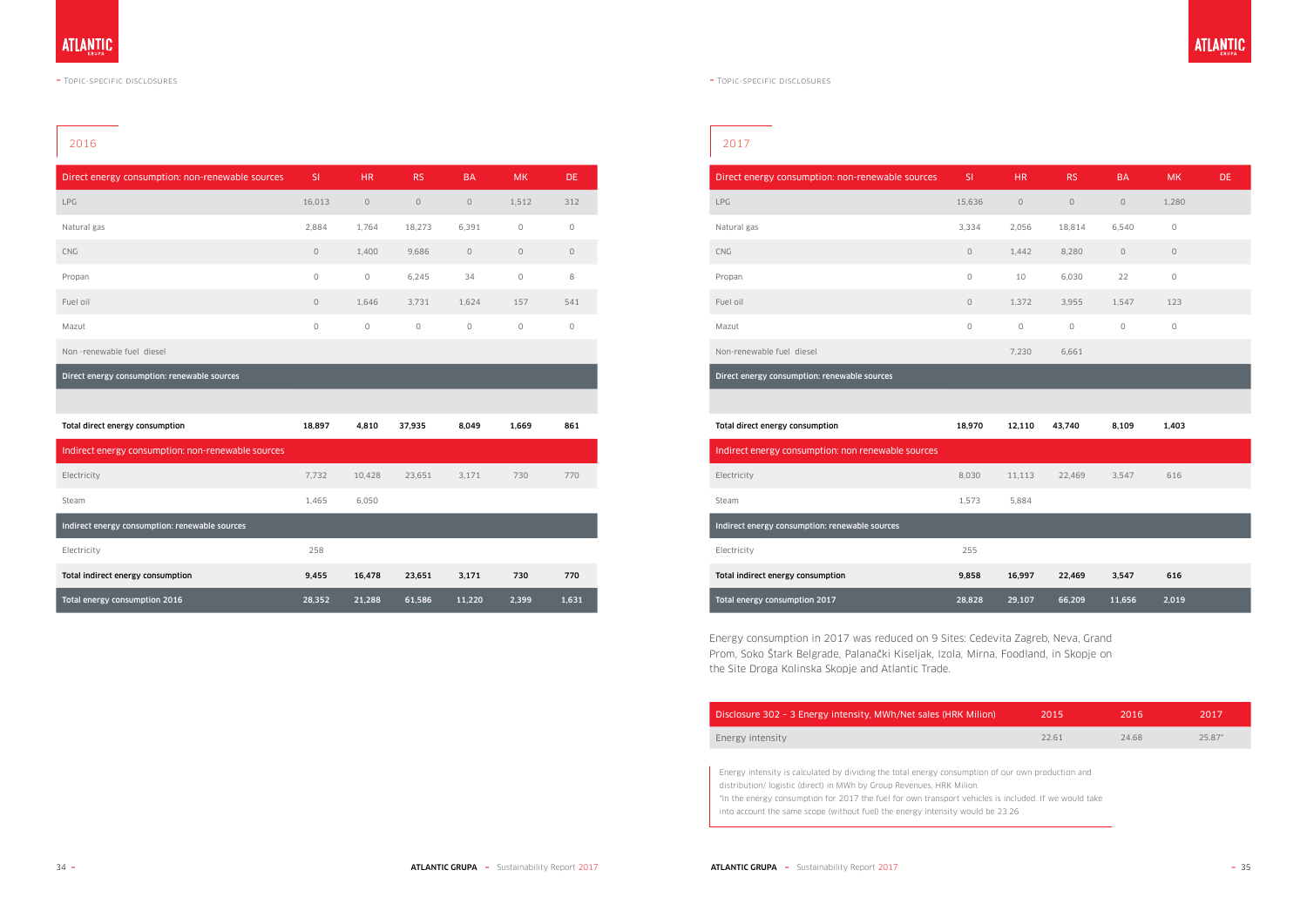#### GRI 304: BIODIVERSITY

Within the process of risk control in designing and developing a new or existing product, biodiversity is defined as an environmental aspect with respect to the selection of raw materials that may have or have bad effects on human health. During the phase of selecting the raw materials for a new product, the principle of maintaining biodiversity has to be taken into account. The development technologist selects possible raw materials that meet the requirements of ecological and sustainable aspects. Particular attention has to be paid to threatened plant and animal species (ref. document: IUCN Red List). Number of IUCN Red list species and national conservation list species with habitats in areas affected by operations by level of extinction list is also one of the informative KPI's of the Central Purchasing monitored on a monthly, quarterly or annual basis.

Among our eight Strategic Business Units which produce food, food supplements and personal care products: Beverages, Coffee, Snacks, Savoury spreads, Sport and functional food, Pharma, Baby Food and Gourmet, only SBU Savoury spreads operations are using raw materials from IUSN Red List.

For the production of Argeta Tuna pate, we use not endangered species, and these are Yellowfin tuna -Thunnus albacares (Near Threatened ver.3.1.) and Skipjack tuna - Katsuwonus pelamis (Least concern). We have stopped to use Bigeye tuna in our production in 2017.

#### Katsuwonus pelamis

This species is widespread and is important in commercial fisheries throughout its range. Although it is heavily fished, it is considered relatively abundant and is fastgrowing, shortlived, and very fecund. It is listed as Least Concern.

#### Disclosure 304-4

IUCN red list species and national conservation list species with habitats in areas affected by operations

| Number of raw materials used from the category | 2015     | 2016     | 2017 |
|------------------------------------------------|----------|----------|------|
| Critically endangered                          | $\circ$  | 0        | 0    |
| Endangered                                     | $\Omega$ | $\cap$   |      |
| Vulnerable                                     |          | $\Omega$ | O    |
| Near threatened                                |          |          |      |
| Least concern                                  |          |          |      |

Among our eight Strategic Business Units which produce food, food supplements and personal care products: Beverages, Coffee, Snacks, Savoury spreads, Sport and functional food, Pharma, Baby Food and Gourmet, only SBU Savoury spreads operations are using raw materials from IUSN Red List (Thunnus albacares / Yellowfin Tuna; Status: Near Threatened ver.3.1).



~ Topic-specific disclosures

#### GRI 306: EFLUENTS AND WASTE

### Disclosure 306-2

#### Waste by type and disposal method

| Waste by disposal method (t) | 2015     | 2016     | 2017     |
|------------------------------|----------|----------|----------|
| Non-hazardous                |          |          |          |
| reuse                        | 1,031.15 | 1,040.84 | 1,224.66 |
| recycling                    | 2,763.42 | 3,073.65 | 2,848.93 |
| composting                   | 129.84   | 94.82    | 302.01   |
| recovery                     | 453.03   | 519.59   | 407.30   |
| incineration                 | 71.56    | 419.26   | 211.01   |
| deep well injection          | 0.00     | 0.00     | 0.00     |
| landfill                     | 4,487.08 | 2,704.74 | 2,128.58 |
| on-site storage              | $^\star$ | $^\star$ | $^\star$ |
| other                        | 0.00     | 0.00     | 0.00     |
| Total in tones               | 8,936.08 | 7,852.90 | 7,122.48 |
| <b>Hazardous</b>             |          |          |          |
| reuse                        | 0.01     | 0.00     | 0.00     |
| recycling                    | 25.06    | 37.80    | 31.98    |
| composting                   | 0.00     | 0.00     | 0.00     |
| recovery                     | 0.00     | 3.92     | 0.02     |
| incineration                 | 36.18    | 10.90    | 10.98    |
| deep well injection          | 0.00     | 0.00     | 0.00     |
| landfill                     | 0.00     | 0.00     | 12.96    |
| on-site storage              | $^\star$ | $^\star$ | $^\star$ |
| other                        | 0.00     | 0.00     | 0.00     |
|                              |          |          |          |

| Waste by disposal method (t) | 2015     | 2016       | 2017     |
|------------------------------|----------|------------|----------|
| Non-hazardous                |          |            |          |
| reuse                        | 1,031.15 | 1,040.84   | 1,224.66 |
| recycling                    | 2,763.42 | 3,073.65   | 2,848.93 |
| composting                   | 129.84   | 94.82      | 302.01   |
| recovery                     | 453.03   | 519.59     | 407.30   |
| incineration                 | 71.56    | 419.26     | 211.01   |
| deep well injection          | 0.00     | 0.00       | 0.00     |
| landfill                     | 4,487.08 | 2,704.74   | 2,128.58 |
| on-site storage              | $^\star$ | $^{\star}$ | $^\star$ |
| other                        | 0.00     | 0.00       | 0.00     |
| Total in tones               | 8,936.08 | 7,852.90   | 7,122.48 |
| <b>Hazardous</b>             |          |            |          |
| reuse                        | 0.01     | 0.00       | 0.00     |
| recycling                    | 25.06    | 37.80      | 31.98    |
| composting                   | 0.00     | 0.00       | 0.00     |
| recovery                     | 0.00     | 3.92       | 0.02     |
| incineration                 | 36.18    | 10.90      | 10.98    |
| deep well injection          | 0.00     | 0.00       | 0.00     |
| landfill                     | 0.00     | 0.00       | 12.96    |
| on-site storage              | $^\star$ | $^\star$   | $\star$  |
| other                        | 0.00     | 0.00       | 0.00     |
| Total in tones               | 61.25    | 52.62      | 55.94    |

\*On-site storage waste is temporary and is reported in the next reporting period by final disposal method The disposal method has been determined based on information provided by the waste disposal contractors. Within the Atlantic Grupa Environmental and energy management system, we manage wastewater discharge to minimize the negative impact on the environment.

The waste that ended on the landfill is divided to municipal waste which represents 38% of landfill waste and waste that was separately collected but the infrastructure on the market does not provide any alternative.

## **ATLANTIC**

~ Topic-specific disclosures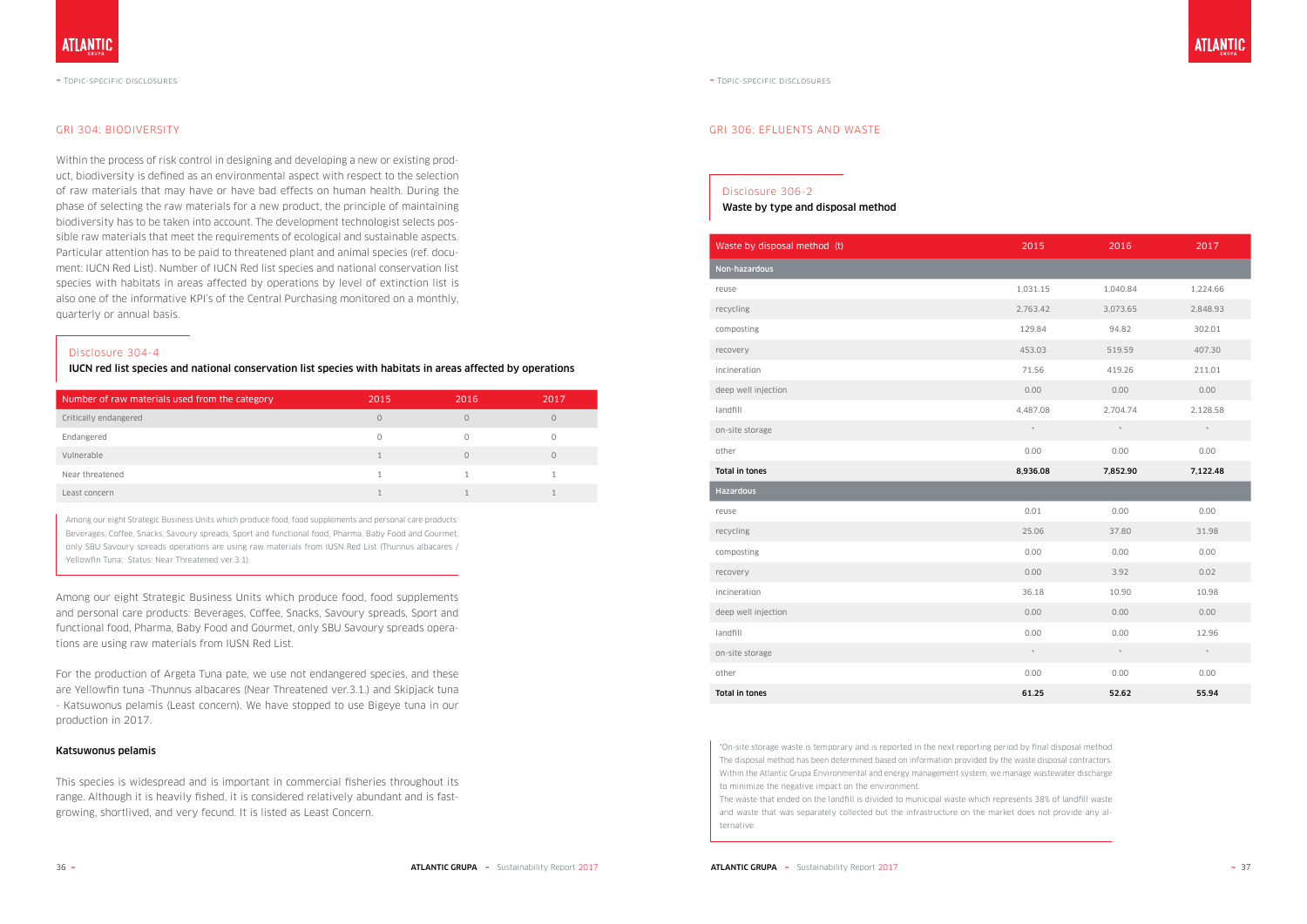#### $\sim$  Topic-specific disclosures  $\sim$  Topic-specific disclosures  $\sim$  Topic-specific disclosures

#### Disclosure 306-2

Waste by type and disposal method

| Waste by region (t) | 2015     | 2016     | 2017     |
|---------------------|----------|----------|----------|
| Non-hazardous       |          |          |          |
| SI                  | 1,668.43 | 1,702.29 | 1,430.51 |
| <b>HR</b>           | 1,190.33 | 1,319.47 | 1,625.80 |
| <b>RS</b>           | 3,940.54 | 3,033.05 | 2,954.39 |
| BH                  | 1,657.95 | 1,302.98 | 1,030.69 |
| МK                  | 108.17   | 93.17    | 81.10    |
| DE                  | 370.66   | 401.93   |          |
| <b>TOTAL</b>        | 8,936.08 | 7,852.90 | 7,122.48 |
| Hazardous           |          |          |          |
| SI                  | 30.99    | 5.94     | 15.39    |
| <b>HR</b>           | 23.94    | 35.90    | 35.28    |
| <b>RS</b>           | 5.30     | 8.40     | 3.38     |
| BA                  | 0.29     | 0.87     | 0.89     |
| МK                  | 0.20     | 0.00     | 1.00     |
| DE                  | 0.53     | 1.51     |          |
| <b>TOTAL</b>        | 61.25    | 52.62    | 55.94    |

In Bosnia and Herzegovina, Serbia and Macedonia the method for collecting municipal waste (landfill) is based on two month measurements. The billing system for the municipal waste removal is defined per square meter of the site and does not provide the weight of the removed waste.

Waste management remains in the focus of Atlantic Grupa's environmental and energy management system.

In Atlantic Grupa quantities of total waste are decreasing in average for 11% per year in the observed tree year period. The hazardous waste represents 0.78 % of total waste and it is disposed in accordance with the best practices available on the market.

The landfill waste is divided to municipal waste and waste that was separately collected but ended on the landfill due to lack of solutions for further processing of waste on some markets. The municipal waste represents 18.27% of total landfill waste. In 2017 the quantity of municipal waste has decreased by 4% comparing to 2016. In the last three years the disposal of waste to the landfill has decreased by 52%. Comparing to 2016 the disposal of waste to the landfill has decreased by 20%. The reduction of waste quantities being disposed of at landfill can be attributed primarily to constant searching of new solutions for waste disposal and activities for raising environmental awareness of employees within the framework of traditional activities under the project Atlantic Green – Opportunity to grow in harmony with nature. The target of waste management for 2018 is improving waste separation for 1%.

| Region       | No. of         | %       | M            | F              | $M\%$  | F%     |                | Age group      |                          |        | Age group%               |                          |
|--------------|----------------|---------|--------------|----------------|--------|--------|----------------|----------------|--------------------------|--------|--------------------------|--------------------------|
| (market)     | employee       |         |              |                |        |        | < 30           | $30 - 50$      | $>50$                    | < 30   | $30 - 50$                | $>50$                    |
| <b>AT</b>    | 17             | 0.36%   | 11           | 6              | 64.71% | 35.29% | 5              | 12             | $\overline{\phantom{a}}$ | 29.41% | 70.59%                   |                          |
| <b>BA</b>    | 153            | 3.25%   | 110          | 43             | 71.90% | 28.10% | 10             | 104            | 39                       | 6.54%  | 67.97%                   | 25.49%                   |
| <b>DE</b>    | 65             | 1.38%   | 38           | 27             | 58.46% | 41.54% | 15             | 47             | 3                        | 23.08% | 72.31%                   | 4.62%                    |
| <b>ES</b>    | $\sim$         | 0.00%   |              |                |        |        |                |                |                          |        |                          | $\bar{a}$                |
| <b>HR</b>    | 1,795          | 38.12%  | 752          | 1,043          | 41.89% | 58.11% | 360            | 1,070          | 365                      | 20.06% | 59.61%                   | 20.33%                   |
| $\mathsf{I}$ | 3              | 0.06%   | $\mathbf{1}$ | $\overline{2}$ | 33.33% | 66.67% |                | 3              | $\bar{a}$                |        | 100.00%                  | $\overline{\phantom{a}}$ |
| <b>ME</b>    | $\overline{2}$ | 0.04%   | $\mathbf{1}$ | $\mathbf{1}$   | 50.00% | 50.00% |                | $\overline{2}$ |                          |        | 100.00%                  | $\overline{\phantom{a}}$ |
| <b>MK</b>    | 176            | 3.74%   | 105          | 71             | 59.66% | 40.34% | 28             | 121            | 27                       | 15.91% | 68.75%                   | 15.34%                   |
| <b>RS</b>    | 1,775          | 37.69%  | 874          | 901            | 49.24% | 50.76% | 171            | 1,164          | 440                      | 9.63%  | 65.58%                   | 24.79%                   |
| <b>RU</b>    | 57             | 1.21%   | 23           | 34             | 40.35% | 59.65% | 9              | 40             | 8                        | 15.79% | 70.18%                   | 14.04%                   |
| SI           | 660            | 14.02%  | 329          | 331            | 49.85% | 50.15% | 87             | 382            | 191                      | 13.18% | 57.88%                   | 28.94%                   |
| <b>UK</b>    | 6              | 0.13%   | 2            | $\overline{4}$ | 33.33% | 66.67% | $\overline{2}$ | ÷              | 4                        | 33.33% | $\overline{\phantom{a}}$ | 66.67%                   |
| <b>Total</b> | 4,709          | 100.00% | 2,246        | 2,463          | 47.70% | 52.30% | 687            | 2,945          | 1,077                    | 14.59% | 62.54%                   | 22.87%                   |

\*Without freelancers

The majority of our employees works in Croatia (38.12%), Serbia (37.69%) and Slovenia (14.02%).

Atlantic Grupa strongly supports the right of its employees to participate in decisions concerning their economic and social rights, and interests in accordance with the Labour Law. As a responsible employer, we have a tradition of joining workers that are promoting the interests of the worker to the employer, either through a union or work council. Union alliance of Atlantic Grupa is in accordance with international conventions, laws of the Republic of Croatia and union's statute. The union may work according to company union regulations.

In 2017, 58.04% of our employees were covered with collective agreements, comparing to 40.78% in 2016 (in 2015 not signed a collective agreement for trading), while other employees are covered with industrial or federal collective agreements. ATLANTI(

### GRI 401: EMPLOYMENT WORKFORCE IN 2017

The company has 4709 employees\* out of which 52.3% are women. In 2017, 0.72% were part-time and 99.28% were full-time employees. In the same period, 8.18% of employees had short-term contracts, while 91.82% had long-term contracts.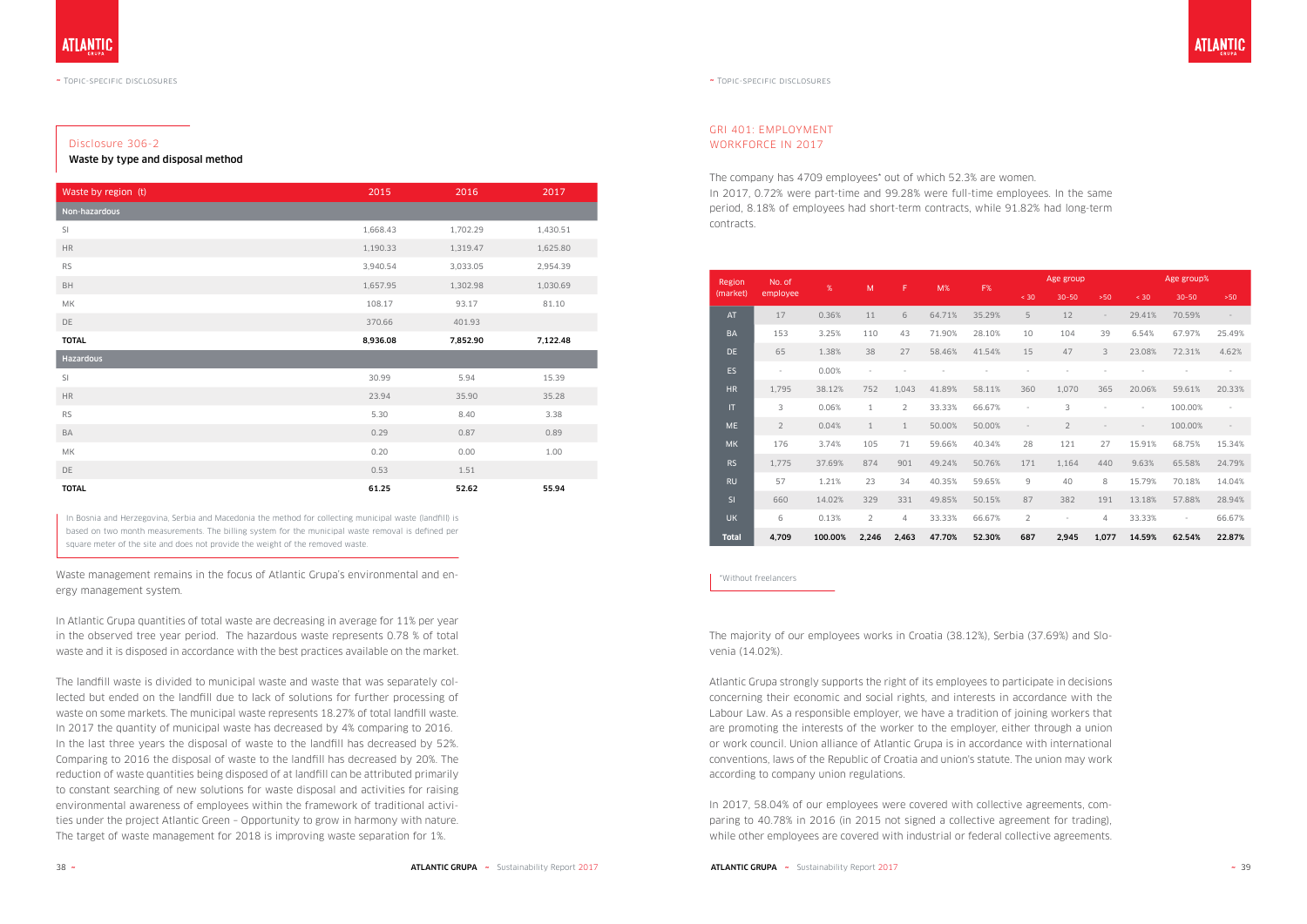#### Disclosure 401-1

New employee hires and employee turnover

#### New employees in 2017

| New hires     |                | Number of new hires |                | New hire rate, % |       |       |  |
|---------------|----------------|---------------------|----------------|------------------|-------|-------|--|
|               | 2015           | 2016                | 2017           | 2015             | 2016  | 2017  |  |
| By age group  |                |                     |                |                  |       |       |  |
| $< 30$        | 308            | 202                 | 181            | 46.50            | 43.6  | 51.00 |  |
| $30 - 50$     | 323            | 243                 | 165            | 48.70            | 52.5  | 46.50 |  |
| > 50          | 32             | 18                  | $\mathsf g$    | 4.80             | 3.9   | 2.50  |  |
| By gender     |                |                     |                |                  |       |       |  |
| Female        | 299            | 237                 | 181            | 45.10            | 51.2  | 51    |  |
| Male          | 364            | 226                 | 174            | 54.90            | 48.8  | 49    |  |
| By region     |                |                     |                |                  |       |       |  |
| AT            | $\overline{4}$ | $\overline{9}$      | $\overline{4}$ | 0.60             | 1.94  | 1.13  |  |
| BA            | $\mathsf{3}$   | $\overline{4}$      | 8              | 0.45             | 0.86  | 2.25  |  |
| DE            | 26             | 29                  | 6              | 3.92             | 6.26  | 1.69  |  |
| ES            | $\mathbf{1}$   | $\circledcirc$      | 0              | 0.15             | 0.00  | 0.00  |  |
| $\rm{HR}$     | 342            | 209                 | 165            | 51.58            | 45.14 | 46.48 |  |
| IT            | $\overline{2}$ | $\circ$             | $\mathsf{O}$   | 0.30             | 0.00  | 0.00  |  |
| <b>MK</b>     | 11             | 16                  | 11             | 1.66             | 3.46  | 3.10  |  |
| RS            | 204            | 128                 | 84             | 30.77            | 27.65 | 23.66 |  |
| $\mathsf{RU}$ | 21             | 12                  | 15             | 3.17             | 2.59  | 4.23  |  |
| SI            | 48             | 54                  | 62             | 7.24             | 11.66 | 17.46 |  |
| UK            | $\mathbf{1}$   | $\overline{2}$      | $\mathsf O$    | 0.15             | 0.43  | 0.00  |  |
|               |                |                     |                |                  |       |       |  |
| Total         | 663            | 463                 | 355            | 14.18            | 9.45  | 7.54  |  |

In 2017, we employed a total of 355 people, representing an decrease in total headcount number of 4.57% comparing to 2016.

| Employee turnover      |                | Number of new leavers |                |                | Turnover rate, % |      |  |
|------------------------|----------------|-----------------------|----------------|----------------|------------------|------|--|
|                        | 2015           | 2016                  | 2017           | 2015           | 2016             | 2017 |  |
| By age group           |                |                       |                |                |                  |      |  |
| < 30                   | 109            | 82                    | 121            | 29.7           | 18               | 28   |  |
| $30 - 50$              | 188            | 306                   | 225            | 51.23          | 67               | 52   |  |
| > 50                   | 70             | 70                    | 88             | 19.07          | 15               | 20   |  |
| By gender              |                |                       |                |                |                  |      |  |
| Female                 | 123            | 205                   | 223            | 33.5           | 44.8             | 51.4 |  |
| Male                   | 244            | 253                   | 211            | 66.5           | 55.2             | 48.6 |  |
| By region              |                |                       |                |                |                  |      |  |
| AT                     | $\mathsf O$    | $\overline{2}$        | 6              | $\circledcirc$ | 0.4              | 1.4  |  |
| BA                     | 6              | $\,$ 6 $\,$           | $\mathsf 3$    | 1.6            | 1.3              | 0.7  |  |
| DE                     | $18\,$         | 75                    | 21             | 4.9            | 16.4             | 4.8  |  |
| ES                     | $1\,$          | $\mathsf O$           | $\,$ $\,$ $\,$ | 0.3            | $0.0$            | 1.4  |  |
| <b>HR</b>              | 169            | 184                   | 192            | 46.0           | 40.2             | 44.2 |  |
| $\mathsf{I}\mathsf{T}$ | $\overline{2}$ | 3                     | $1\,$          | 0.5            | 0.7              | 0.2  |  |
| MK                     | 10             | $\,$ 6 $\,$           | 12             | 2.7            | 1.3              | 2.8  |  |
| <b>RS</b>              | 98             | 122                   | 96             | 26.7           | 26.6             | 22.1 |  |
| <b>RU</b>              | 31             | 16                    | 23             | 8.4            | 3.5              | 5.3  |  |
| SI                     | 31             | 40                    | 70             | 8.4            | 8.7              | 16.1 |  |
| UK                     | $\,1$          | $\overline{4}$        | $\overline{4}$ | 0.3            | 0.9              | 0.9  |  |
|                        |                |                       |                |                |                  |      |  |
| Total                  | 367            | 458                   | 434            | 7.70           | 7.42             | 9.22 |  |

Over the past couple of years, we have placed a strong focus on increasing our investment in our people and improving employee engagement. With Retention program, we put strong focus on regretted fluctuation. Turnover for the 2017 financial year was 9.22% (compared with 2016 which was 7.42%) including involuntary turnover which is 2.61% (2016. 2.22 %.)

## **ATLANTIC**

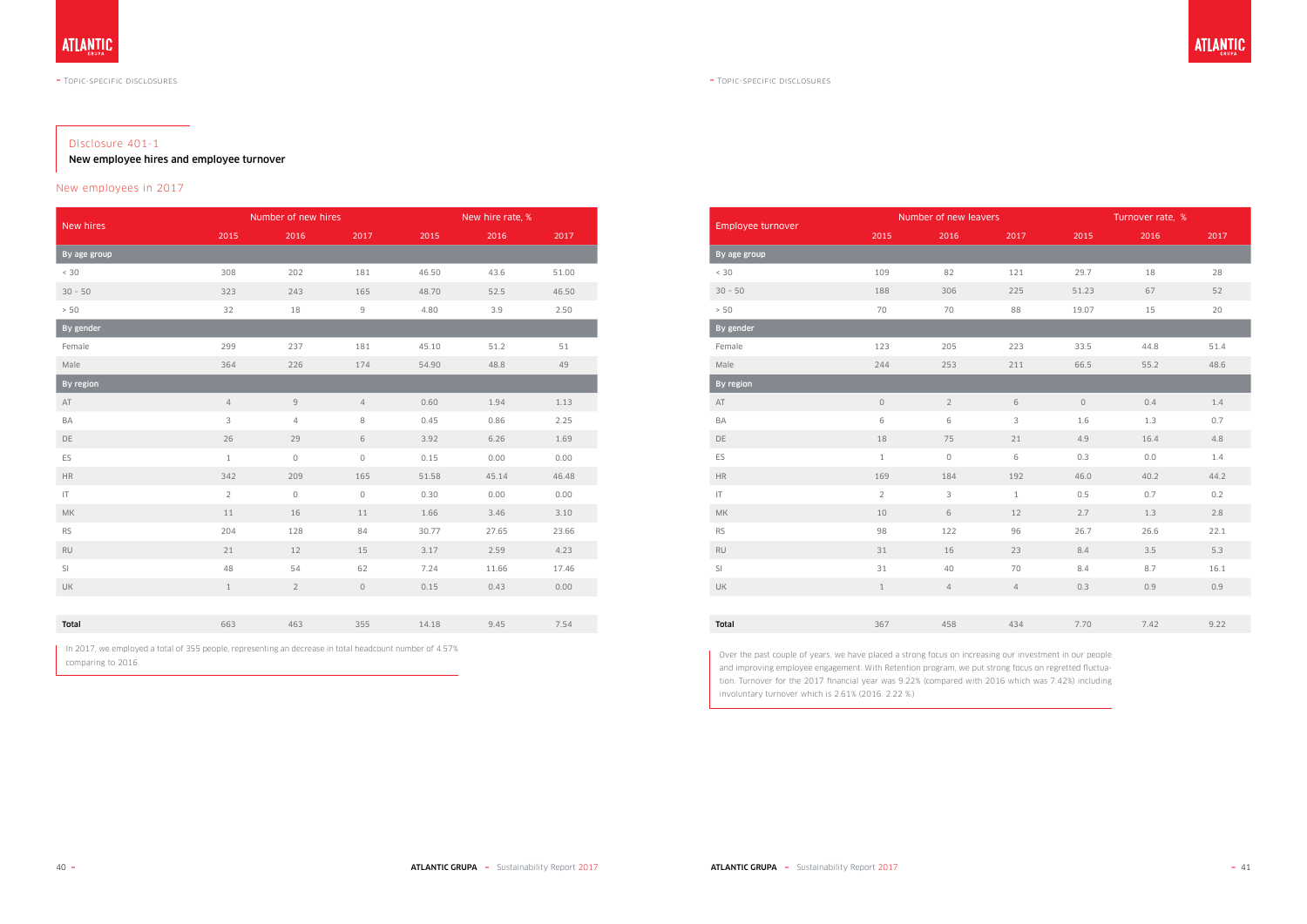#### GRI 403: OCCUPATIONAL HEALTH AND SAFETY

During 2017, we organized trainings related to providing First Aid to persons injured at work to employees who are not in formal obligation to pass educational courses in this area. The correct and timely assistance to an injured person before arriving of ambulance is recognized as an important segment of risk reduction and the elimination of more severe consequences.

Education is part of the Action Plan of the security and safety process, while we are considering the possibility of providing access to education for all interested employees, by using the human resource education tools. Also, we continued with the implementation of OHSAS by forming Registry of Regulations. Furthermore, via the process activity, occupational health and safety and fire protection Risk maps were established. They are available on the Corporate Security Business portal.

#### Disclosure 403-2

Type of injury and rates of injury, occupational diseases, lost days, and absenteeism, and number of work related fatalities

| Type of injury                                                        | 2015    |         | 2016           |         | 2017          |         |
|-----------------------------------------------------------------------|---------|---------|----------------|---------|---------------|---------|
|                                                                       | F       | M       | F              | M       | F             | M       |
| Minor injuries                                                        | 18      | 36      | 32             | 25      | 32            | 24      |
| Major injuries                                                        | 4       | 6       | $\overline{7}$ | 5       | $\mathcal{G}$ | 6       |
| Fatalities                                                            | $\circ$ | $\circ$ | $\circ$        | $\circ$ | $\circ$       | $\circ$ |
| Total                                                                 | 22      | 42      | 39             | 30      | 41            | 30      |
| Injury rate by region (IR)                                            | 2015    |         |                | 2016    |               | 2017    |
| BA                                                                    |         | 0.63    |                | 2.58    |               | 1.94    |
| <b>HR</b>                                                             |         | 0.63    | 0.97           |         |               | 1.43    |
| DE                                                                    | 2.15    |         | 0.55           |         |               | 0.67    |
| <b>MK</b>                                                             | 0.63    |         | $\mathsf{O}$   |         |               | 1.15    |
| <b>RU</b>                                                             | $\circ$ |         | $\mathsf{O}$   |         | $\circ$       |         |
| <b>RS</b>                                                             | 2.28    |         | 2.28           |         |               | 1.91    |
| SI                                                                    | 0.77    |         | 0.9            |         | 0.45          |         |
| Minor (first-aid level) injuries are included in the injury rate (IR) |         |         |                |         |               |         |

|                                                                                          | 2015         |                |                                                                                                            | 2016           |                | 2017           |  |
|------------------------------------------------------------------------------------------|--------------|----------------|------------------------------------------------------------------------------------------------------------|----------------|----------------|----------------|--|
| Number of injuries                                                                       | M            | F.             | $\mathsf{M}% _{T}=\mathsf{M}_{T}\!\left( a,b\right) ,\ \mathsf{M}_{T}=\mathsf{M}_{T}\!\left( a,b\right) ,$ | F              | $\sf M$        | F.             |  |
| BA                                                                                       | $\mathsf{O}$ | $\mathbf{1}$   | $\mathbf{1}$                                                                                               | 3              | $\overline{2}$ | $1\,$          |  |
| $\rm{HR}$                                                                                | $\sqrt{4}$   | $\,8\,$        | $\,8\,$                                                                                                    | $10$           | 12             | $15\,$         |  |
| DE                                                                                       | $\mathsf O$  | 6              | $\mathsf O$                                                                                                | $\mathbf{1}$   | $\mathsf{O}$   | $\,1\,$        |  |
| МK                                                                                       | $\mathsf{O}$ | $\mathbf{1}$   | $\circ$                                                                                                    | $\circ$        | $1\,$          | $\,1\,$        |  |
| $\mathsf{RU}$                                                                            | $\circ$      | $\circ$        | $\mathsf O$                                                                                                | $\circ$        | $\mathbb O$    | $\mathsf O$    |  |
| <b>RS</b>                                                                                | 17           | 22             | 26                                                                                                         | 14             | 25             | $10$           |  |
| SI                                                                                       | $\mathbf{1}$ | $\overline{4}$ | $\overline{4}$                                                                                             | $\overline{2}$ | $\mathbf{1}$   | $\overline{2}$ |  |
| Lost day rate (LDR)                                                                      | 2015         |                |                                                                                                            | 2016           |                | 2017           |  |
| BA                                                                                       |              | 17.1           |                                                                                                            | 42.04          |                | 19.47          |  |
| $\mathsf{HR}$                                                                            |              | 13.8           |                                                                                                            | 19.80          |                | 36.67          |  |
| DE                                                                                       |              | 67.3           |                                                                                                            | $\mathbb O$    |                | $\mathsf O$    |  |
| МK                                                                                       | 28.8         |                | $\mathsf{O}$                                                                                               |                | 8.64           |                |  |
| RU                                                                                       | $\mathsf{O}$ |                | $\mathsf{O}$                                                                                               |                |                | $\circ$        |  |
| $\mathsf{RS}$                                                                            | 56.93        |                | 48.70                                                                                                      |                | 62.04          |                |  |
| SI                                                                                       | 8.40         |                |                                                                                                            | 18.70          |                | 20.08          |  |
| Lost days are scheduled work days. The lost days cout begins, the same day the accident. |              |                |                                                                                                            |                |                |                |  |
| Absentee rate (AR)                                                                       | 2015         |                |                                                                                                            | 2016           |                | 2017           |  |
| BA                                                                                       | 4,996.56     |                |                                                                                                            | 7,356.33       |                | 6,315.82       |  |
| $\mathsf{HR}$                                                                            | 12,550.23    |                |                                                                                                            | 13,118.68      |                | 13,573.38      |  |
| DE                                                                                       | 25,258.49    |                |                                                                                                            | 8,480.00       |                | 7,860.00       |  |
| <b>MK</b>                                                                                | 5,270.37     |                |                                                                                                            | $\mathsf O$    |                | 4,949.18       |  |
| RU                                                                                       | $\mathsf O$  |                |                                                                                                            | $\mathsf O$    |                | $\mathsf{O}$   |  |
| <b>RS</b>                                                                                | 10,675.47    |                |                                                                                                            | 11,749.81      |                | 12,096.36      |  |
| SI                                                                                       | 17,046.83    |                |                                                                                                            | 11,530.29      | 20,060.64      |                |  |

Avoiding occupational accidents is an essential component of Atlantic Grupa. There were no fatalities and occupational disease (OD). Atlantic Grupa records as accidents all cases that result in absence from work or involve treatment costs.

In our action plan for this year we planned re-education in production / distribution with emphasis on the importance of safe work in accordance with the procedures.

The agregat workplace monitoring report for Injury Rate (IR), Lost Day Rate (LDR) and Absentee Rate (AS) is prepared in base of the GRI methology:

AR formula = total # of missed (absentee) days over the period /total # of workforce days worked for same period \* 200.000 (the factor 200.000 is derived from 50 working weeks per 40 hours per 100 employees. LDR formula = total # of lost days / total hours worked \* 200.000 IR formula = total # of lost days / total hours worked \* 200.000

### **ATLANTIO**

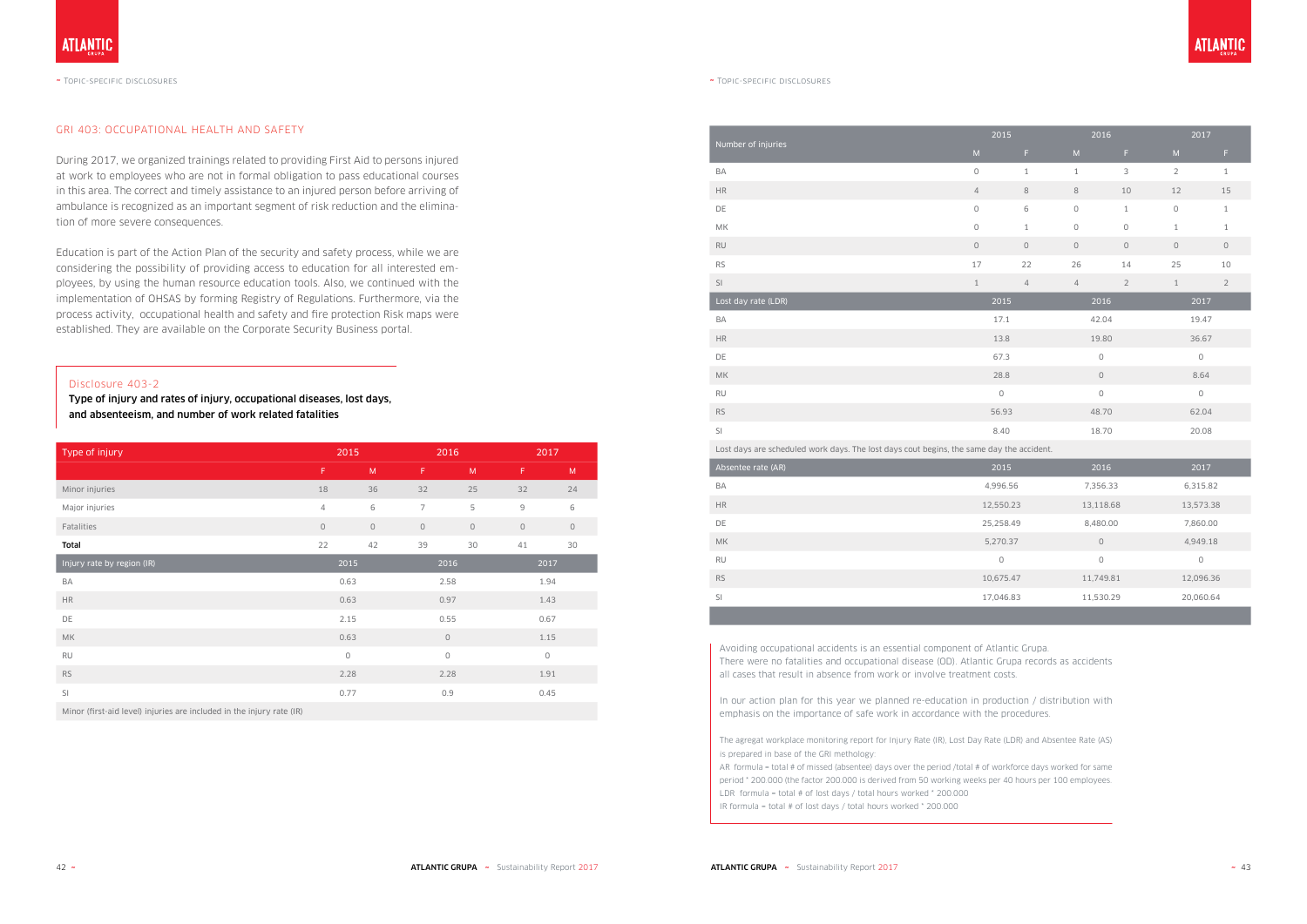#### GRI 404: TRAINING AND EDUCATION

Development activities of human resource management are planned and implemented on the basis of four pillars, through which we aim to develop three areas of competence: managerial, functional and technical, which are recognized as necessary for the implementation of company strategy.

The employee is the highest value for our company. We are especially concerned with key employees and we have designed a talent management model for this purpose.

The main HR communication tool is the HRNet program, which is used by all employees.

In order to connect employees, provide for their physical and mental health, and encourage them to develop various innovations and reduce negative environmental impacts, we carry out numerous other projects and activities that we symbolize with logos.

#### **LEARN DEVELOPMENT@AG**



#### Disclosure 404-1

#### Average hours of training per year per employee

|                                                                                                                                                                                                                 | 2017 |
|-----------------------------------------------------------------------------------------------------------------------------------------------------------------------------------------------------------------|------|
| By gender                                                                                                                                                                                                       |      |
| <b>FEMALE</b>                                                                                                                                                                                                   | 9    |
| <b>MALE</b>                                                                                                                                                                                                     | 9    |
| Average training hours per employee = total number of training hours provided to employees/total number of employees;<br>Total number of training hours provided to male employee/total number of male employee |      |
| By level                                                                                                                                                                                                        |      |
| Senior Management                                                                                                                                                                                               | 83   |
|                                                                                                                                                                                                                 |      |

Middle Management

By function

Product Execution

Product Placement

Internal Perspective

Function such as technical, administrative, production

In 2015 we implemented "Core Leadership Curriculum" and "Functional Academy" projects for the first time which resulted in training hours increase by 50%. After conclusion of the first part of the project the average hours of training per year per employee returned into the normal frames.

In 2017 we have started with Automation Data Capture for trainings and education of employees. The changed Methodology led to the interruption of the continuity.



| 83             |
|----------------|
| 51             |
|                |
| 8              |
| $\overline{9}$ |
| 14             |

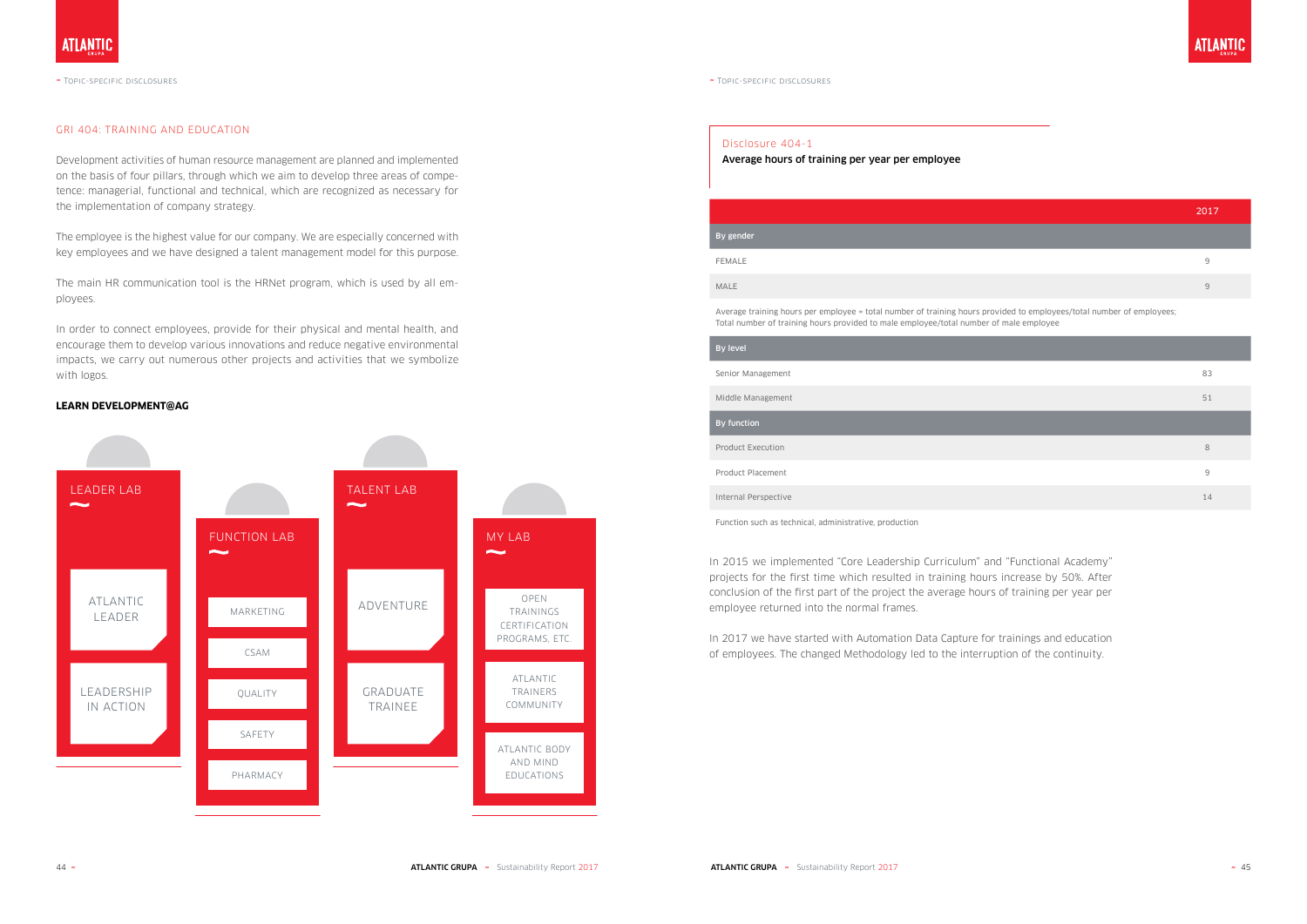#### GRI 416: CUSTOMER HEALTH SAFETY

#### MARKETING AND LABELING

### Disclosure 416-2

Incidents of non-compliance concerning the health and safety impacts of products and services

|                                                    | 2015 | 2016               | 2017 | Estimated<br>risk 2018  |
|----------------------------------------------------|------|--------------------|------|-------------------------|
| Incidents of non-compliance resulting in a fine    |      |                    |      |                         |
| Incidents of non-compliance resulting in a warning |      | $\left( \ \right)$ |      |                         |
| Incidents of non-compliance with voluntary codes   |      |                    |      | on the level<br>of 2017 |

AG product safety management system is comprehensive and incudes all hazards and all aspects, as food safety, food defence, food fraud, traceability.In the last year we put main attention to upgrade the system with many additional measures focused on foreing body management on all production lines. We also introduced new methods to detect fraud related to incoming materials. Through contracts and audits, we also transfer the same level of demands to contractual manufactures (In 2017 some new products were launched in cooperation with new contract manufacturers).

The results prove that the system is highly efficient in all strategic business programs, the risk of product non-compliance on the markets is reduced to the lowest possible level. In 2017 only one preventive withdrawal was performed on one local market, due to acrylamide content higher that reference values in one snack product.

We recognize our responsibility to present transparent and truthful information about our product to our consumers. In accordance with internal procedures that stand in line with local and EU legislation, we provide information about the sourcing of components, content, safe use and disposal of the product. Motivated by our consumers' suggestions, and as part of our broader efforts to contribute to health and wellness of our consumers, we also make nutritional information accessible, promoting active and balanced lifestyle and building trust within the community where we operate.

#### Disclosure 417-1

#### Requirements for product and service information and labeling

| <b>MEAT AND</b>                                  | <b>Information</b>                                            |           |           |                 |                                       | % of products in brand portfolio of significant product<br>category in compliance with the requirement described next |                 | <b>Note</b>                                                                                               |
|--------------------------------------------------|---------------------------------------------------------------|-----------|-----------|-----------------|---------------------------------------|-----------------------------------------------------------------------------------------------------------------------|-----------------|-----------------------------------------------------------------------------------------------------------|
| <b>FISH PATE</b>                                 |                                                               | % in 2015 | % in 2016 | <b>KPI 2017</b> |                                       | % in 2017                                                                                                             | <b>KPI 2018</b> |                                                                                                           |
| <b>VEGETABLE HUMMUS</b>                          |                                                               |           |           |                 |                                       |                                                                                                                       |                 |                                                                                                           |
|                                                  | MSC Tuna Pate                                                 | 1%        | 2%        | 2%              |                                       | 3.43%                                                                                                                 | 4.0%            | % of total tuna raw material:<br>2018 - potential increased sales in<br>Switzerland and Sweden            |
| The sourcing<br>of components<br>(raw materials, | chicken fat in<br>recipes                                     | 95%       | 95%       | 95%             |                                       | 97%                                                                                                                   | 97%             | 3% of chicken fat is sold to animal<br>feed due to low quality                                            |
| packaging)                                       | bouillon in recipes                                           | 60%       | 100%      | 100%            |                                       | 100%                                                                                                                  | 100%            | all bouillon is used in production                                                                        |
|                                                  | BPA-NI packaging                                              |           |           |                 |                                       | 50%                                                                                                                   | 90%             | it is planned that all packaging will<br>be in BPA-NI aluminium can; in<br>2017 only one supplier (Crown) |
|                                                  | nutritional infor-<br>mation on the label                     | 100%      | 100%      | 100%            |                                       | 100%                                                                                                                  | 100%            |                                                                                                           |
| Content of the                                   | source of omega -3<br>claim                                   |           | 1%        | 1%              | and Montana)                          | 1.5%                                                                                                                  | 1.5%            | 3 products: sardina, sardina pikant,<br>sardina posna - % of all products                                 |
| product (recipe)                                 | gluten free claim                                             | 50%       | 70%       | 70%             |                                       | 100.0%                                                                                                                | 100.0%          | communicated on 95g pate; no<br>space for communication on single<br>portion pates                        |
|                                                  | Vegan symbol                                                  |           |           |                 |                                       | 0%                                                                                                                    | 100.0%          | Relevant for vegetable hummuses                                                                           |
|                                                  | no additives                                                  | 45%       | 60%       | X               | <b>BREAK (divided data for Argeta</b> | X                                                                                                                     | X               | claim is replaced with no preserva-<br>tives, enhancers,                                                  |
|                                                  | no preservatives                                              |           |           | 95%             |                                       | 99.8%                                                                                                                 | 100%            | Prištinska pate due to "suduk"<br>ingredient                                                              |
|                                                  | no enhancers                                                  |           |           | 95%             |                                       | 99.9%                                                                                                                 | 100%            | Exclusive line                                                                                            |
|                                                  | no artificial colours                                         |           |           | 95%             |                                       | 100%                                                                                                                  | 100%            |                                                                                                           |
| Safe use of the                                  | Refrigerate after<br>opening info                             | 70%       | 70%       | 70%             |                                       | 100%                                                                                                                  | 100%            | on 95g pate; no need for single<br>portion pates                                                          |
| product                                          | Do not use if the<br>product is inflated                      | 100%      | 100%      | 100%            | TREND                                 | 100%                                                                                                                  | 100%            | Relevant for meat and fish pate                                                                           |
|                                                  | When opening jar,<br>click sound should<br>be heard           | 100%      | 100%      | 100%            |                                       | 100%                                                                                                                  | 100%            | Relevant for vegetable hummuses                                                                           |
|                                                  | Allergen informa-<br>tion on the label                        |           |           |                 |                                       | 100%                                                                                                                  | 100%            |                                                                                                           |
|                                                  | Possible presence<br>of olive pits                            |           |           |                 |                                       | 0%                                                                                                                    | 100%            | Relevant for vegetable hummuses<br>- olive taste                                                          |
| Disposal of the<br>product                       | all signs for ap-<br>propriate recycling<br>product packaging | 100%      | 100%      | 100%            |                                       | 100%                                                                                                                  | 100%            |                                                                                                           |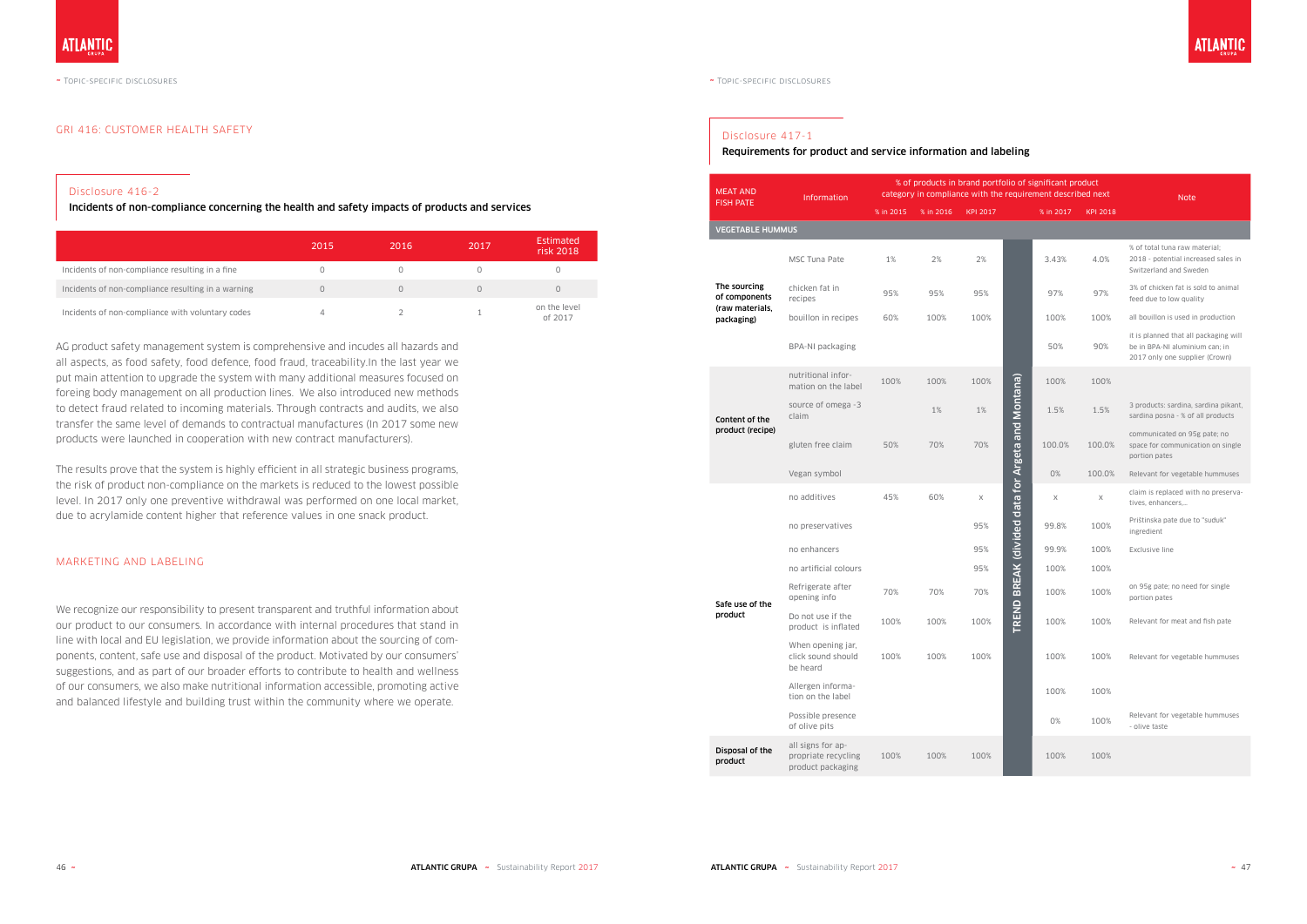| <b>SENDWICHES.</b><br><b>VEGETABLE</b>                          | % of products in brand portfolio of significant product<br>category in compliance with the requirement described next<br><b>Information</b> |                                                                                              |           |                 |                                      |           |                                                         | <b>Note</b>                                                |
|-----------------------------------------------------------------|---------------------------------------------------------------------------------------------------------------------------------------------|----------------------------------------------------------------------------------------------|-----------|-----------------|--------------------------------------|-----------|---------------------------------------------------------|------------------------------------------------------------|
| SALADS,                                                         |                                                                                                                                             | % in 2015                                                                                    | % in 2016 | <b>KPI 2017</b> |                                      | % in 2017 | <b>KPI 2018</b>                                         |                                                            |
| PANCAKES, COOKIES, BARS                                         |                                                                                                                                             |                                                                                              |           |                 |                                      |           |                                                         |                                                            |
| The sourcing<br>of components<br>(raw materials,<br>packaging)  |                                                                                                                                             |                                                                                              |           |                 | and Montana)                         |           |                                                         |                                                            |
| Content of the<br>product (recipe)                              | nutritional infor-<br>mation on the label                                                                                                   | 100%                                                                                         | 100%      | 100%            |                                      | 100%      | 100%                                                    |                                                            |
|                                                                 | Do not use if the<br>product is inflated                                                                                                    | 100%                                                                                         | 100%      | 100%            |                                      | 100%      | 100%                                                    | Relevant for triangle                                      |
|                                                                 | Keep at the tem-<br>perature from +4<br>to $+8 °C$                                                                                          |                                                                                              |           |                 | TREND BREAK (divided data for Argeta | 100%      | 100%                                                    | Relevant for all products, cookies<br>and bars excluded    |
| Safe use of the<br>product                                      | Possible presence<br>of olive pits                                                                                                          |                                                                                              |           |                 |                                      | 100%      | 100%                                                    | Relevant for vegetable salad -<br>mediterranean            |
|                                                                 | Allergen informa-<br>tion on the label                                                                                                      |                                                                                              |           |                 |                                      | 100%      | 100%                                                    |                                                            |
|                                                                 | Possible presence<br>of nutshell                                                                                                            |                                                                                              |           |                 |                                      | 100%      | 100%                                                    | Relevant for salad - continental<br>and cookies            |
| Disposal of the<br>product                                      | all signs for ap-<br>propriate recycling<br>product packaging                                                                               | 100%                                                                                         | 100%      | 100%            |                                      | 100%      | 100%                                                    |                                                            |
|                                                                 |                                                                                                                                             |                                                                                              |           |                 |                                      |           |                                                         |                                                            |
|                                                                 |                                                                                                                                             |                                                                                              |           |                 |                                      |           | % of products in brand portfolio of significant product | category in compliance with the requirement described next |
| <b>BABY DRY CEREALS</b>                                         |                                                                                                                                             | Information                                                                                  |           | % in 2015       | % in 2016                            |           | % in 2017                                               | <b>Note</b><br>goal 2018                                   |
| The sourcing of com-<br>ponents (raw materi-<br>als, packaging) | terials                                                                                                                                     | Baby Food quality raw ma-                                                                    |           | 100%            | 100%                                 |           | 100%                                                    | 100%                                                       |
|                                                                 | minerals                                                                                                                                    | enriched with vitamins and                                                                   |           | 100%            | 100%                                 |           | 100%                                                    | 100%                                                       |
| Content of the prod-<br>uct (recipe)                            | servatives                                                                                                                                  | without aditives and pre-                                                                    |           | 100%            | 100%                                 |           | 100%                                                    | 100%                                                       |
|                                                                 | without gluten                                                                                                                              |                                                                                              |           | 36%             | 39%                                  |           | 38%                                                     | 35%                                                        |
|                                                                 | with no added sugar                                                                                                                         |                                                                                              |           | 9%              | 9%                                   |           | 9%                                                      | 12%                                                        |
| Safe use of the<br>product                                      | more than 3 weeks                                                                                                                           | after opening the product<br>should be stored in a dry and<br>cool place (not in fridge) not |           | 100%            | 100%                                 |           | 100%                                                    | 100%                                                       |
| Disposal of the<br>product                                      | cling product packaging                                                                                                                     | all signs for appropriate recy-                                                              |           |                 | 100%                                 |           | 100%                                                    | 100%                                                       |

| <b>BABY DRY CEREALS</b>                                         | <b>Information</b>                                                                                                | % of products in brand portfolio of significant product<br>category in compliance with the requirement described next | <b>Note</b> |           |           |  |
|-----------------------------------------------------------------|-------------------------------------------------------------------------------------------------------------------|-----------------------------------------------------------------------------------------------------------------------|-------------|-----------|-----------|--|
|                                                                 |                                                                                                                   | % in 2015                                                                                                             | % in 2016   | % in 2017 | goal 2018 |  |
| The sourcing of com-<br>ponents (raw materi-<br>als, packaging) | Baby Food quality raw ma-<br>terials                                                                              | 100%                                                                                                                  | 100%        | 100%      | 100%      |  |
| Content of the prod-<br>uct (recipe)                            | enriched with vitamins and<br>minerals                                                                            | 100%                                                                                                                  | 100%        | 100%      | 100%      |  |
|                                                                 | without aditives and pre-<br>servatives                                                                           | 100%                                                                                                                  | 100%        | 100%      | 100%      |  |
|                                                                 | without gluten                                                                                                    | 36%                                                                                                                   | 39%         | 38%       | 35%       |  |
|                                                                 | with no added sugar                                                                                               | 9%                                                                                                                    | 9%          | 9%        | 12%       |  |
| Safe use of the<br>product                                      | after opening the product<br>should be stored in a dry and<br>cool place (not in fridge) not<br>more than 3 weeks | 100%                                                                                                                  | 100%        | 100%      | 100%      |  |
| Disposal of the<br>product                                      | all signs for appropriate recy-<br>cling product packaging                                                        |                                                                                                                       | 100%        | 100%      | 100%      |  |

| <b>COFFEE</b>                                   | <b>Information</b>                                     | % of products in brand portfolio of significant product<br>category in compliance with the requirement described next | <b>Note</b> |           |           |  |
|-------------------------------------------------|--------------------------------------------------------|-----------------------------------------------------------------------------------------------------------------------|-------------|-----------|-----------|--|
|                                                 |                                                        | % in 2015                                                                                                             | % in 2016   | % in 2017 | goal 2018 |  |
| The sourcing of compo-                          | Organic product                                        | $1\%$                                                                                                                 | 1%          | 1 %       | 1 %       |  |
| packaging)                                      | Single origin                                          | na                                                                                                                    | na          | 0%        | 3 %       |  |
|                                                 | Decaffeinated product                                  | 3%                                                                                                                    | 3%          | 3%        | 3%        |  |
| nents (raw materials,<br>Content of the product | Store in a cool and dry place                          | 100%                                                                                                                  | 100%        | 100 %     | 100 %     |  |
| (recipe)                                        | Add cold water                                         | 5%                                                                                                                    | 6%          | 7%        | 7%        |  |
|                                                 | Add hot but not boiling water                          | 32%                                                                                                                   | 35%         | 35 %      | 35 %      |  |
| Disposal of the product                         | Signs for appropriate recy-<br>cling product packaging | 100%                                                                                                                  | 100%        | 100%      | 100%      |  |

| <b>FOOD SUPLEMENTS</b>                                        | <b>Information</b>                                         | % of products in brand portfolio of significant product<br>category in compliance with the requirement described next | <b>Note</b> |           |           |                               |
|---------------------------------------------------------------|------------------------------------------------------------|-----------------------------------------------------------------------------------------------------------------------|-------------|-----------|-----------|-------------------------------|
|                                                               |                                                            | % in 2015                                                                                                             | % in 2016   | % in 2017 | goal 2018 |                               |
| The sourcing of compo-<br>nents (raw materials,<br>packaging) | na                                                         | na                                                                                                                    | na          | na        | na        |                               |
| Content of the product                                        | Nutritional information on<br>the label                    | 100%                                                                                                                  | 100%        | 100%      | 100%      |                               |
| (recipe)                                                      | Natural colours                                            | 75%                                                                                                                   | 76%         | 78%       | 80%       |                               |
|                                                               | Natural aroma                                              | 78%                                                                                                                   | 78%         | 78%       | 78%       |                               |
|                                                               | Risk statements                                            | 100%                                                                                                                  | 100%        | 100%      | 100%      |                               |
| Safe use of the product                                       | Safety statements                                          | 100%                                                                                                                  | 100%        | 100%      | 100%      | in line with<br>EU regulation |
|                                                               | Dosage                                                     | 100%                                                                                                                  | 100%        | 100%      | 100%      |                               |
|                                                               | Packaging without leaflets                                 | 95%                                                                                                                   | 95%         | 95%       | 95%       |                               |
|                                                               | Packaging without plastifica-<br>(with UV lacquer)<br>tion | 95%                                                                                                                   | 95%         | 95%       | 95%       |                               |
| Disposal of the product                                       | Designation of packaging<br>materials                      | 100%                                                                                                                  | 100%        | 95%       | 95%       |                               |
|                                                               | All signs for appropriate recy-<br>cling product packaging | 100%                                                                                                                  | 100%        | 95%       | 95%       |                               |
|                                                               | Sign of dispose carefully                                  | 100%                                                                                                                  | 100%        | 95%       | 95%       |                               |

**ATLANTIC** 

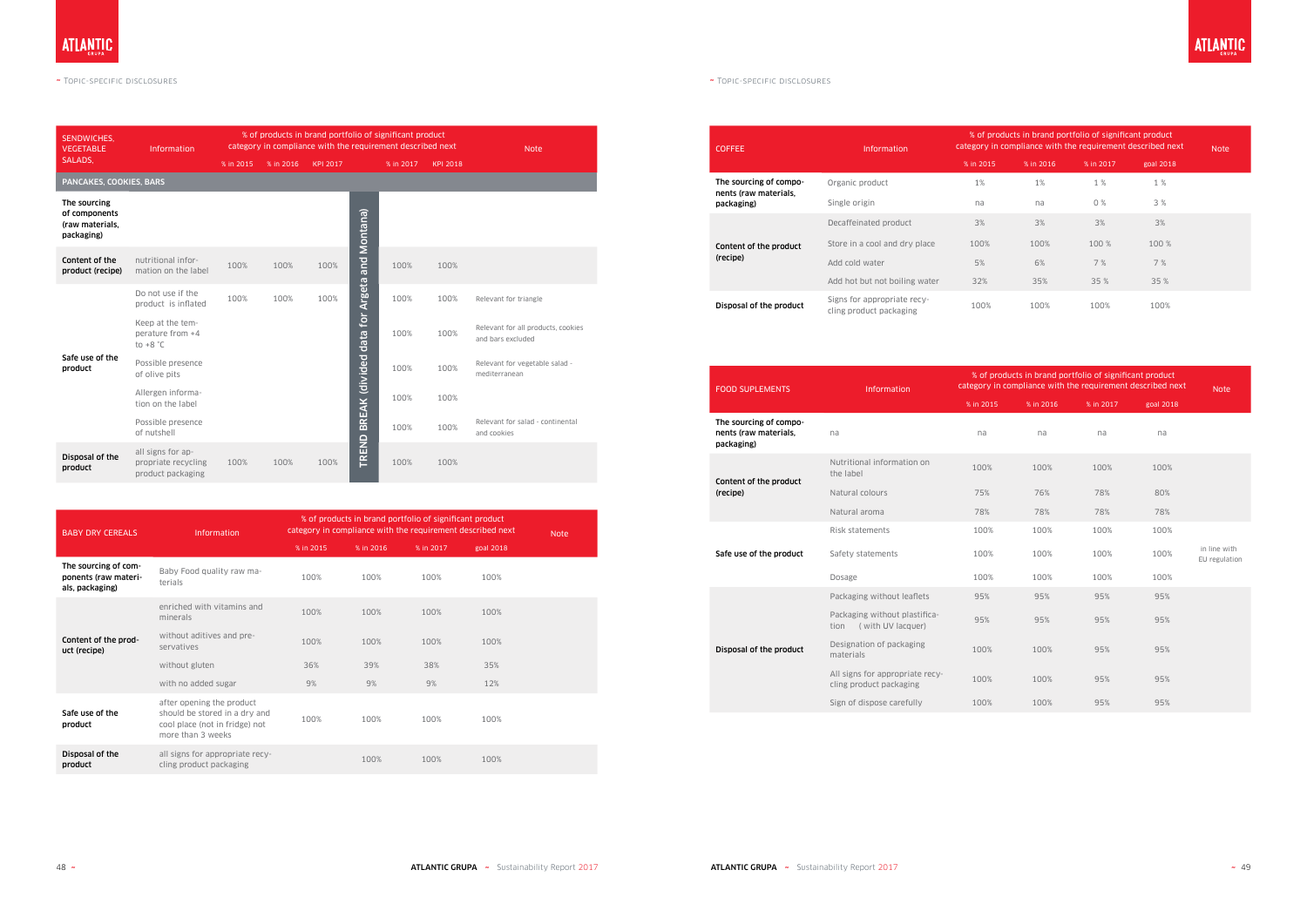| <b>GOURMET</b>                                                   | Information                                                              |           | % of products in brand portfolio of significant<br>product category in compliance with the re-<br>quirement described next |           | <b>Note</b> |                                                                                                         |
|------------------------------------------------------------------|--------------------------------------------------------------------------|-----------|----------------------------------------------------------------------------------------------------------------------------|-----------|-------------|---------------------------------------------------------------------------------------------------------|
|                                                                  |                                                                          | % in 2015 | % in 2016                                                                                                                  | % in 2017 | goal 2018   |                                                                                                         |
| The sourcing of<br>components (raw<br>materials, packag-<br>ing) | usage of fruit which<br>is not treated with<br>pesticide<br>(wild fruit) | na        | 7%                                                                                                                         | 7%        | 7%          | % of products with wild fruit on whole<br>assorment                                                     |
|                                                                  | without preservatives<br>and coloring                                    | na        | 100%                                                                                                                       | 100%      | 100%        | for the whole assortment                                                                                |
| Content of the<br>product (recipe)                               | no sugar added                                                           | na        | 18%                                                                                                                        | 100%      | 100%        | for juices only                                                                                         |
|                                                                  | with olive oil and<br>himalayan salt - 100%<br>natural                   |           |                                                                                                                            |           | 20%         | ajvar with olive oil - % in ajvar assort-<br>ment                                                       |
|                                                                  | Honey                                                                    |           |                                                                                                                            |           | 23%         | fruit & honey products - % in jams<br>assortment                                                        |
| Safe use of the                                                  | store in dark place and<br>below the 25°C                                | na        | 100%                                                                                                                       | 100%      | 100%        | for the whole assortment of jams,<br>products with paprika, juices; Whole<br>Fruit Preserve not incuded |
| product                                                          | keep refregerated after<br>opening                                       | na        | 100%                                                                                                                       | 100%      | 100%        | for the whole assortment of jams,<br>products with paprika, juices; Whole<br>Fruit Preserve not incuded |
| Disposal of the<br>product                                       | all signs for appropri-<br>ate recycling product<br>packaging            | na        | 100%                                                                                                                       | 100%      | 100%        | for the whole assortment                                                                                |

| <b>CARBONATED</b><br><b>SOFT DRINKS</b>                         | <b>Information</b>                                         |           | % of products in brand portfolio of significant product<br>category in compliance with the requirement described next |           |           |                                             |  |  |
|-----------------------------------------------------------------|------------------------------------------------------------|-----------|-----------------------------------------------------------------------------------------------------------------------|-----------|-----------|---------------------------------------------|--|--|
|                                                                 |                                                            | % in 2015 | % in 2016                                                                                                             | % in 2017 | goal 2018 |                                             |  |  |
| The sourcing of com-<br>ponents (raw materi-<br>als, packaging) |                                                            |           |                                                                                                                       |           |           |                                             |  |  |
| Content of the prod-<br>uct (recipe)                            | caffeine and orthophosphoric<br>acids free                 | 62%       | 75%                                                                                                                   | 100%      | 100%      |                                             |  |  |
|                                                                 | glucose-fructose syrup free                                |           | 95%                                                                                                                   | 95%       | 95%       |                                             |  |  |
|                                                                 | with sweeteners, sugar-free                                | 5%        | 5%                                                                                                                    | 5%        | 5%        |                                             |  |  |
|                                                                 | with fruit juice                                           | 33%       | 5%                                                                                                                    | 5%        | 5%        |                                             |  |  |
|                                                                 | finest herbal extracts                                     |           |                                                                                                                       |           | 100%      |                                             |  |  |
|                                                                 | natural flavours                                           |           |                                                                                                                       |           | 100%      |                                             |  |  |
|                                                                 | natural CO <sub>2</sub>                                    |           |                                                                                                                       |           | 100%      |                                             |  |  |
| Safe use of the                                                 | serve cool                                                 | 100%      | 100%                                                                                                                  | 100%      | 100%      |                                             |  |  |
| product                                                         | keep it in a dark place                                    | 100%      | 100%                                                                                                                  | 100%      | 100%      |                                             |  |  |
| Disposal of the<br>product                                      | all signs for appropriate recy-<br>cling product packaging | 100%      | 100%                                                                                                                  | 100%      | 100%      | Cockta - use 50%<br>recycled PET<br>bottles |  |  |
|                                                                 | sign of dispose carefully                                  | 100%      | 100%                                                                                                                  | 100%      | 100%      |                                             |  |  |

| <b>NATURAL MINERAL</b><br><b>WATERS BOTTLED</b>                 | <b>Information</b>                                                                                                                                                 |           |           | % of products in brand portfolio of significant product<br>category in compliance with the requirement described next |           | <b>Note</b>                                                                                         |
|-----------------------------------------------------------------|--------------------------------------------------------------------------------------------------------------------------------------------------------------------|-----------|-----------|-----------------------------------------------------------------------------------------------------------------------|-----------|-----------------------------------------------------------------------------------------------------|
| <b>IN RV</b>                                                    |                                                                                                                                                                    | % in 2015 | % in 2016 | % in 2017                                                                                                             | goal 2018 |                                                                                                     |
| The sourcing of com-<br>ponents (raw materi-<br>als, packaging) | natural sources of water                                                                                                                                           | 100%      | 100%      | 100%                                                                                                                  | 100%      |                                                                                                     |
|                                                                 | rich in minerals, contains hi-<br>drogen carbonate, sulphate,<br>sodium, magnesium, calcium                                                                        | 100%      | 100%      | 100%                                                                                                                  | 100%      |                                                                                                     |
| Content of the prod-<br>uct (recipe)                            | health claim: clinically<br>proven -regulates digestion                                                                                                            |           |           | 60%                                                                                                                   | 60%       | Only on markets<br>where is possible<br>and in accordance<br>with legislation (17<br>markets of 28) |
|                                                                 | It is not recommended to<br>consume water by patients<br>with acute renal failure and<br>hyper volumetric state, with<br>disturbances in acid-base<br>equilibrium. | 100%      | 100%      | 100%                                                                                                                  | 100%      |                                                                                                     |
| Safe use of the<br>product                                      | Drinking in huge quanti-<br>ties could cause diarrhoea.<br>which ends, if you stop<br>drinking or respect recom-<br>mended intake.                                 | 100%      | 100%      | 100%                                                                                                                  | 100%      |                                                                                                     |
|                                                                 | Keep away from heat<br>sources and protected from<br>direct sunlight.                                                                                              | 100%      | 100%      | 100%                                                                                                                  | 100%      |                                                                                                     |
|                                                                 | after opening, store in<br>refrigerator                                                                                                                            | 100%      | 100%      | 100%                                                                                                                  | 100%      |                                                                                                     |
| Disposal of the                                                 | all signs for appropriate<br>recycling product packaging                                                                                                           | 100%      | 100%      | 100%                                                                                                                  | 100%      |                                                                                                     |
| product                                                         | sign of dispose carefully                                                                                                                                          | 100%      | 100%      | 100%                                                                                                                  | 100%      |                                                                                                     |
|                                                                 | returnable glass bottle 1L                                                                                                                                         |           |           | 6%                                                                                                                    | 6%        |                                                                                                     |

The sources of all natural mineral and spring waters are exploited in a way that does not damage the natural balance. Natural carbon dioxide is used for all carbonated products.

**ATLANTIC**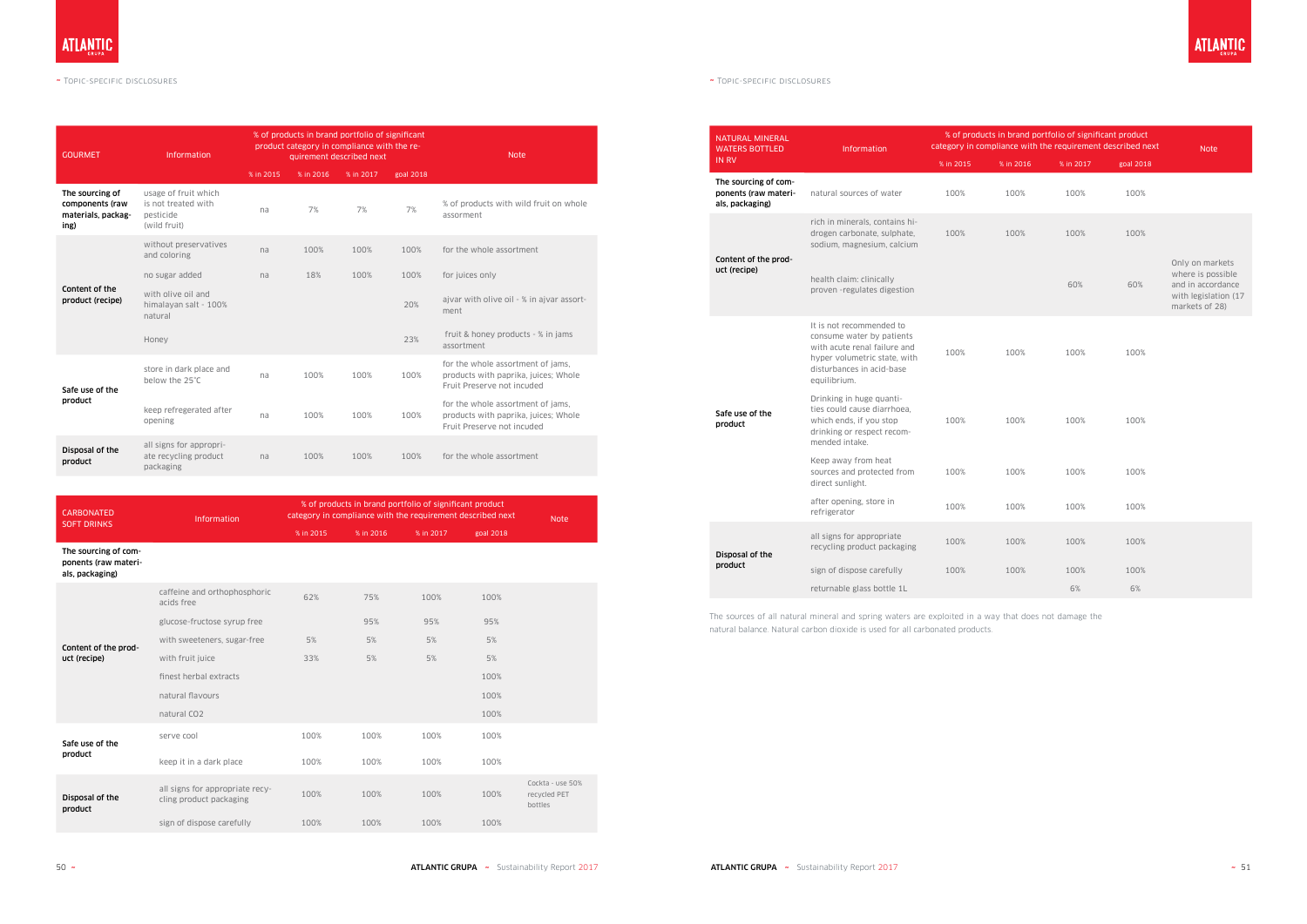| <b>VIN</b>                              | Information                                                                 |           | % of products in brand portfolio of significant product<br>category in compliance with the requirement described next |           |           |                   |  |  |
|-----------------------------------------|-----------------------------------------------------------------------------|-----------|-----------------------------------------------------------------------------------------------------------------------|-----------|-----------|-------------------|--|--|
|                                         |                                                                             | % in 2015 | % in 2016                                                                                                             | % in 2017 | goal 2018 |                   |  |  |
| The sourcing of com-                    | source of vitamins                                                          | 65%       | 65%                                                                                                                   | 65%       | 65%       |                   |  |  |
| ponents (raw materi-<br>als, packaging) | natural flavour                                                             | 100%      | 100%                                                                                                                  | 100%      | 100%      |                   |  |  |
|                                         | 9 vitamins                                                                  | 100%      | 100%                                                                                                                  | 100%      | 100%      |                   |  |  |
| Content of the prod-<br>uct (recipe)    | <b>EFSA Health claims</b>                                                   | 65%       | 65%                                                                                                                   | 65%       | 65%       | only for vitamins |  |  |
|                                         | with sweeteners, sugar-free                                                 | 3%        | 5%                                                                                                                    | 5%        | 5%        |                   |  |  |
|                                         | chia, source of protein                                                     |           |                                                                                                                       | 0.5%      | 1%        |                   |  |  |
|                                         | with calcium                                                                | 9%        | 9%                                                                                                                    | 9%        | 9%        |                   |  |  |
|                                         | always use a dry spoon                                                      | 100%      | 100%                                                                                                                  | 100%      | 100%      |                   |  |  |
|                                         | after use, close the packag-<br>ing tightly                                 | 100%      | 100%                                                                                                                  | 100%      | 100%      |                   |  |  |
| Safe use of the<br>product              | the recommended daily<br>dose should not be ex-<br>ceeded                   | 100%      | 100%                                                                                                                  | 100%      | 100%      |                   |  |  |
|                                         | food supplements should<br>not be used as a substitute<br>for a varied diet | 100%      | 100%                                                                                                                  | 100%      | 100%      |                   |  |  |
|                                         | store in dry place out of<br>reach small children                           | 100%      | 100%                                                                                                                  | 100%      | 100%      |                   |  |  |
| Disposal of the<br>product              | all signs for appropriate<br>recycling product packaging                    | 100%      | 100%                                                                                                                  | 100%      | 100%      |                   |  |  |

| <b>CANDIES</b>                                                  | Information                                              | % of products in brand portfolio of significant product<br>category in compliance with the requirement described next | <b>Note</b> |           |           |                                         |
|-----------------------------------------------------------------|----------------------------------------------------------|-----------------------------------------------------------------------------------------------------------------------|-------------|-----------|-----------|-----------------------------------------|
|                                                                 |                                                          | % in 2015                                                                                                             | % in 2016   | % in 2017 | goal 2018 |                                         |
| The sourcing of com-<br>ponents (raw materi-<br>als, packaging) |                                                          |                                                                                                                       |             |           |           |                                         |
|                                                                 | 9 vitamins                                               | 68%                                                                                                                   | 68%         | 78%       | 78%       |                                         |
| Content of the prod-                                            | with vitamin C                                           | 32%                                                                                                                   | 32%         | 22%       | 22%       |                                         |
| uct (recipe)                                                    | with calcium                                             | 7%                                                                                                                    | 7%          | 8%        | 8%        | Only for products<br>with added calcium |
| Safe use of the                                                 | store in cold and dry place                              | 0%                                                                                                                    | 0%          | 0%        | 0%        |                                         |
| product                                                         | excessive consumption may<br>have a laxative effect      | 0%                                                                                                                    | 2%          | 0%        | 0%        |                                         |
| Disposal of the<br>product                                      | all signs for appropriate<br>recycling product packaging | 100%                                                                                                                  | 100%        | 100%      | 100%      |                                         |

| <b>CEDEVITA GO</b>                      | Information                                                                                                  | % of products in brand portfolio of significant product<br>category in compliance with the requirement described next | <b>Note</b> |           |           |                   |
|-----------------------------------------|--------------------------------------------------------------------------------------------------------------|-----------------------------------------------------------------------------------------------------------------------|-------------|-----------|-----------|-------------------|
|                                         |                                                                                                              | % in 2015                                                                                                             | % in 2016   | % in 2017 | goal 2018 |                   |
| The sourcing of com-                    | Granules with vitamins +<br>spring water                                                                     | 100%                                                                                                                  | 100%        | 100%      | 100%      |                   |
| ponents (raw materi-<br>als, packaging) | natural flavour                                                                                              | 100%                                                                                                                  | 100%        | 100%      | 100%      |                   |
|                                         | natural spring water                                                                                         | 100%                                                                                                                  | 100%        | 100%      | 100%      |                   |
|                                         | 9 vitamins                                                                                                   | 100%                                                                                                                  | 100%        | 100%      | 100%      |                   |
| Content of the prod-                    | <b>EFSA Health claims</b>                                                                                    | 100%                                                                                                                  | 100%        | 100%      | 100%      | only for vitamins |
| uct (recipe)                            | with sweeteners (steviol<br>glycosides), 35% less sugar                                                      | 6%                                                                                                                    | 6%          | 6%        | 6%        |                   |
|                                         | with calcium                                                                                                 | 5%                                                                                                                    | 7%          | 7%        | 7%        |                   |
|                                         | Screw the cup of Cedevita<br>granules will fall into the<br>water. Screw the cup on and<br>shake the bottle. | 100%                                                                                                                  | 100%        | 100%      | 100%      |                   |
| Safe use of the                         | the recommended daily<br>dose should not be ex-<br>ceeded                                                    | 100%                                                                                                                  | 100%        | 100%      | 100%      |                   |
| product                                 | food supplements should<br>not be used as a substitute<br>for a varied diet                                  | 100%                                                                                                                  | 100%        | 100%      | 100%      |                   |
|                                         | store in dry place below the<br>25°C out of reach for small<br>children                                      | 100%                                                                                                                  | 100%        | 100%      | 100%      |                   |
| Disposal of the<br>product              | all signs for appropriate<br>recycling product packaging                                                     | 100%                                                                                                                  | 100%        | 100%      | 100%      |                   |

| <b>NATURAL MINERAL</b><br><b>WATERS BOTTLED</b> | <b>Information</b>                                                                                                     |           |           | % of products in brand portfolio of significant product<br>category in compliance with the requirement described next |           |  |
|-------------------------------------------------|------------------------------------------------------------------------------------------------------------------------|-----------|-----------|-----------------------------------------------------------------------------------------------------------------------|-----------|--|
| <b>IN PK</b>                                    |                                                                                                                        | % in 2015 | % in 2016 | % in 2017                                                                                                             | goal 2018 |  |
|                                                 | natural sources of water                                                                                               | 100%      | 100%      | 100%                                                                                                                  | 100%      |  |
| The sourcing of com-<br>ponents (raw materi-    | natural spring water                                                                                                   | 54%       | 54%       | 54%                                                                                                                   | 54%       |  |
| als, packaging)                                 | carbonated natural mineral<br>water                                                                                    | 46%       | 46%       | 46%                                                                                                                   | 46%       |  |
| Content of the prod-<br>uct (recipe)            | contains hidrogen carbon-<br>ate, sodium, magnesium                                                                    | 100%      | 100%      | 100%                                                                                                                  | 100%      |  |
| Safe use of the<br>product                      | Keep away from heat sourc-<br>es and protected from direct<br>sunlight. It is recommended<br>to store in a cold place. | 100%      | 100%      | 100%                                                                                                                  | 100%      |  |
| Disposal of the<br>product                      | all signs for appropriate recy-<br>cling product packaging                                                             | 100%      | 100%      | 100%                                                                                                                  | 100%      |  |
|                                                 | sign of dispose carefully                                                                                              | 100%      | 100%      | 100%                                                                                                                  | 100%      |  |

The weight of PET - bottle for the whole assortment and all volumes was reduced during 2013 and 2014

**ATLANTIC**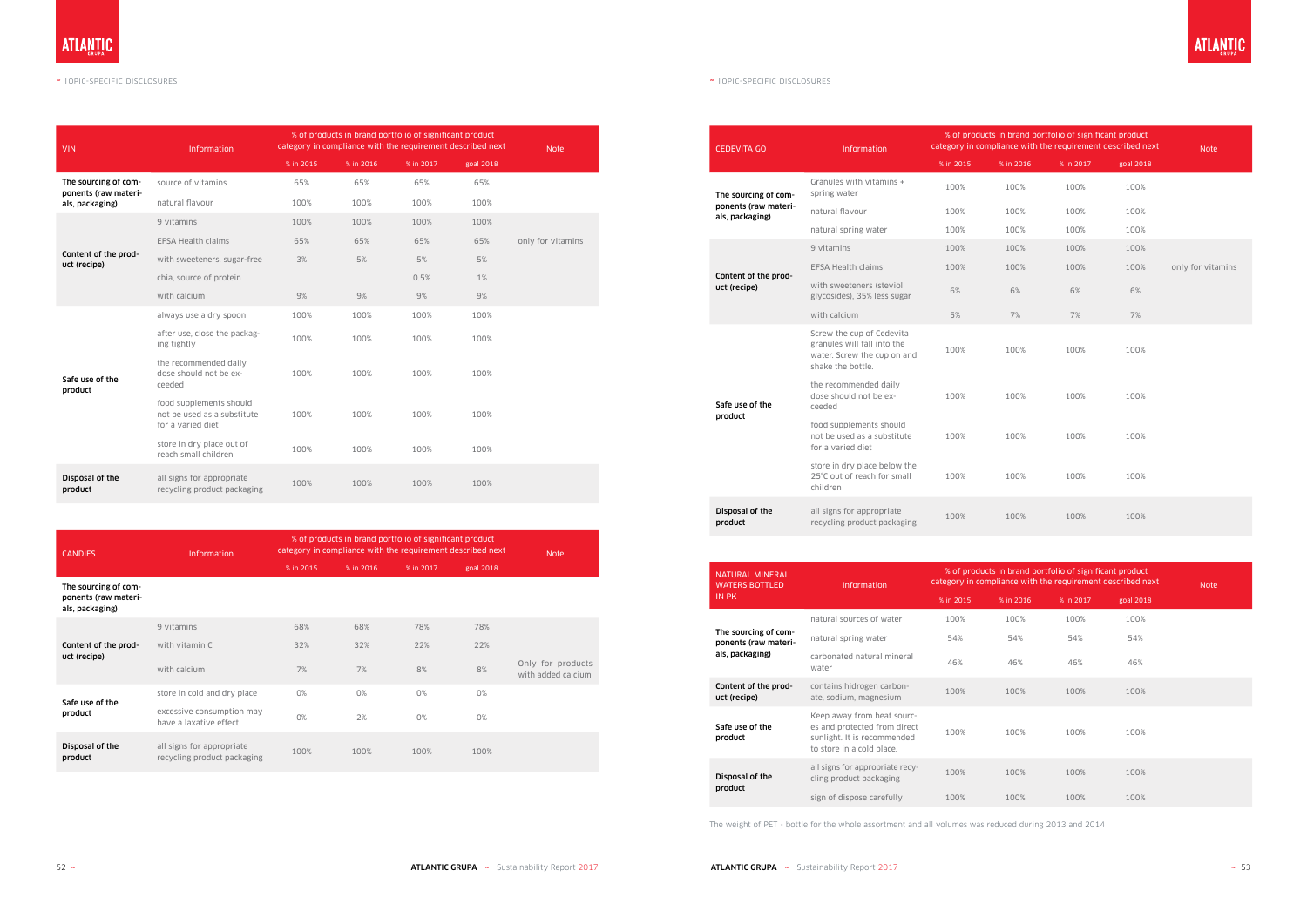#### $\sim$  Topic-specific disclosures  $\sim$  Topic-specific disclosures  $\sim$  Topic-specific disclosures  $\sim$  Topic-specific disclosures

| <b>PERSONAL CARE</b>                                            | <b>Information</b>                                                                                                          |             |             | % of products in brand portfolio of significant product<br>category in compliance with the requirement described next |             | <b>Note</b>                                                      |
|-----------------------------------------------------------------|-----------------------------------------------------------------------------------------------------------------------------|-------------|-------------|-----------------------------------------------------------------------------------------------------------------------|-------------|------------------------------------------------------------------|
| category: LIP CARE                                              |                                                                                                                             | % in 2015   | % in 2016   | % in 2017                                                                                                             | goal 2018   |                                                                  |
| The sourcing of com-<br>ponents (raw materi-<br>als, packaging) | Natural                                                                                                                     | 90%         | 96%         | 96%                                                                                                                   | 96%         | information pro-<br>vided on product<br>packaging or web<br>site |
| Content of the prod-<br>uct (recipe)                            | List of ingredients using the<br>International Nomenclature<br>of Cosmetics Ingredients<br>(INCI)<br>UVA and UVB protection | 100%<br>80% | 100%<br>70% | 100%<br>70%                                                                                                           | 100%<br>70% |                                                                  |
|                                                                 | Dermatologically tested                                                                                                     | 100%        | 100%        | 100%                                                                                                                  | 100%        |                                                                  |
| Safe use of the<br>product                                      | Paraben free                                                                                                                | 90%         | 80%         | 90%                                                                                                                   | 90%         |                                                                  |
|                                                                 | Mineral oil free                                                                                                            | 80%         | 65%         | 77%                                                                                                                   | 85%         | information pro-<br>vided on product<br>packaging or web<br>site |
| Disposal of the<br>product                                      | all signs for appropriate<br>recycling product packaging                                                                    | 100%        | 100%        | 100%                                                                                                                  | 100%        |                                                                  |

| <b>PERSONAL CARE</b><br>category: SKIN CARE                     | <b>Information</b>                                                                                |           |           | % of products in brand portfolio of significant product<br>category in compliance with the requirement described next |           | <b>Note</b>                                                      |
|-----------------------------------------------------------------|---------------------------------------------------------------------------------------------------|-----------|-----------|-----------------------------------------------------------------------------------------------------------------------|-----------|------------------------------------------------------------------|
|                                                                 |                                                                                                   | % in 2015 | % in 2016 | % in 2017                                                                                                             | goal 2018 |                                                                  |
| The sourcing of com-<br>ponents (raw materi-<br>als, packaging) | Natural                                                                                           | 17%       | 26%       | 55%                                                                                                                   | 60%       | information pro-<br>vided on product<br>packaging or web<br>site |
| Content of the prod-<br>uct (recipe)                            | List of ingredients using the<br>International Nomenclature<br>of Cosmetics Ingredients<br>(INCI) | 100%      | 100%      | 100%                                                                                                                  | 100%      |                                                                  |
|                                                                 | Paraben free                                                                                      | 49%       | 60%       | 48%                                                                                                                   | 50%       |                                                                  |
| Safe use of the<br>product                                      | Dermatologically tested                                                                           | 100%      | 100%      | 100%                                                                                                                  | 100%      | information pro-<br>vided on product<br>packaging or web<br>site |
| Disposal of the<br>product                                      | all signs for appropriate<br>recycling product packaging                                          | 100%      | 100%      | 100%                                                                                                                  | 100%      |                                                                  |

| <b>PERSONAL CARE</b>                                            | <b>Information</b>                                                                                                                                                                                          | category in compliance with the requirement described next | % of products in brand portfolio of significant product                                                               | <b>Note</b> |           |                                                                                                                                                                                                            |
|-----------------------------------------------------------------|-------------------------------------------------------------------------------------------------------------------------------------------------------------------------------------------------------------|------------------------------------------------------------|-----------------------------------------------------------------------------------------------------------------------|-------------|-----------|------------------------------------------------------------------------------------------------------------------------------------------------------------------------------------------------------------|
| category: ORAL CARE                                             |                                                                                                                                                                                                             | % in 2015                                                  | % in 2016                                                                                                             | % in 2017   | goal 2018 |                                                                                                                                                                                                            |
| The sourcing of com-<br>ponents (raw materi-<br>als, packaging) |                                                                                                                                                                                                             |                                                            |                                                                                                                       |             |           |                                                                                                                                                                                                            |
|                                                                 | List of ingredients using<br>the International No-<br>menclature of Cosmetics<br>Ingredients (INCI)                                                                                                         | 100%                                                       | 100%                                                                                                                  | 10%         | 100%      |                                                                                                                                                                                                            |
| Content of the prod-<br>uct (recipe)                            | Contains Sodium Fluoride                                                                                                                                                                                    | 76%                                                        | 74%                                                                                                                   | 74%         | 74%       | all toothpastes con-<br>taining sodium fluo-<br>ride must be labelled<br>with this wording                                                                                                                 |
|                                                                 | Contains Sodium Mono-<br>fluorophosphate                                                                                                                                                                    | 19%                                                        | 21%                                                                                                                   | 21%         | 21%       | all toothpastes con-<br>taining sodium mono-<br>fluorophosphate must<br>be labelled with this<br>wording                                                                                                   |
| Safe use of the<br>product                                      | 'Children of 6 years and<br>younger: Use a pea sized<br>amount for supervised<br>brushing to minimize<br>swallowing. In case of<br>intake of fluoride from<br>other sources consult a<br>dentist or doctor' | 81%                                                        | 80%                                                                                                                   | 80%         | 80%       | For any toothpaste<br>containing 0,1 to<br>0,15 % fluoride<br>unless it is already<br>labelled as contra-in-<br>dicated for children<br>(e.g. 'for adult use<br>only') this informa-<br>tion is obligatory |
| Disposal of the<br>product                                      | all signs for appropriate<br>recycling product packag-<br>ing                                                                                                                                               | 100%                                                       | 100%                                                                                                                  | 100%        | 100%      |                                                                                                                                                                                                            |
|                                                                 |                                                                                                                                                                                                             |                                                            |                                                                                                                       |             |           |                                                                                                                                                                                                            |
| <b>PERSONAL CARE</b><br>category: HAIR CARE                     | <b>Information</b>                                                                                                                                                                                          |                                                            | % of products in brand portfolio of significant product<br>category in compliance with the requirement described next |             |           | <b>Note</b>                                                                                                                                                                                                |
|                                                                 |                                                                                                                                                                                                             | % in 2015                                                  | % in 2016                                                                                                             | % in 2017   | goal 2018 |                                                                                                                                                                                                            |
| The sourcing of com-<br>ponents (raw materi-<br>als, packaging) |                                                                                                                                                                                                             |                                                            |                                                                                                                       |             |           |                                                                                                                                                                                                            |
| Content of the prod-<br>uct (recipe)                            | List of ingredients using the<br>International Nomenclature<br>of Cosmetics Ingredients<br>(INCI)                                                                                                           | 100%                                                       | 100%                                                                                                                  | 100%        | 100%      |                                                                                                                                                                                                            |
| Safe use of the<br>product                                      | Dermatologically tested                                                                                                                                                                                     | 100%                                                       | 100%                                                                                                                  | 100%        | 100%      |                                                                                                                                                                                                            |
| Disposal of the<br>product                                      | all signs for appropriate<br>recycling product packaging                                                                                                                                                    | 100%                                                       | 100%                                                                                                                  | 100%        | 100%      |                                                                                                                                                                                                            |

## **ATLANTIC**